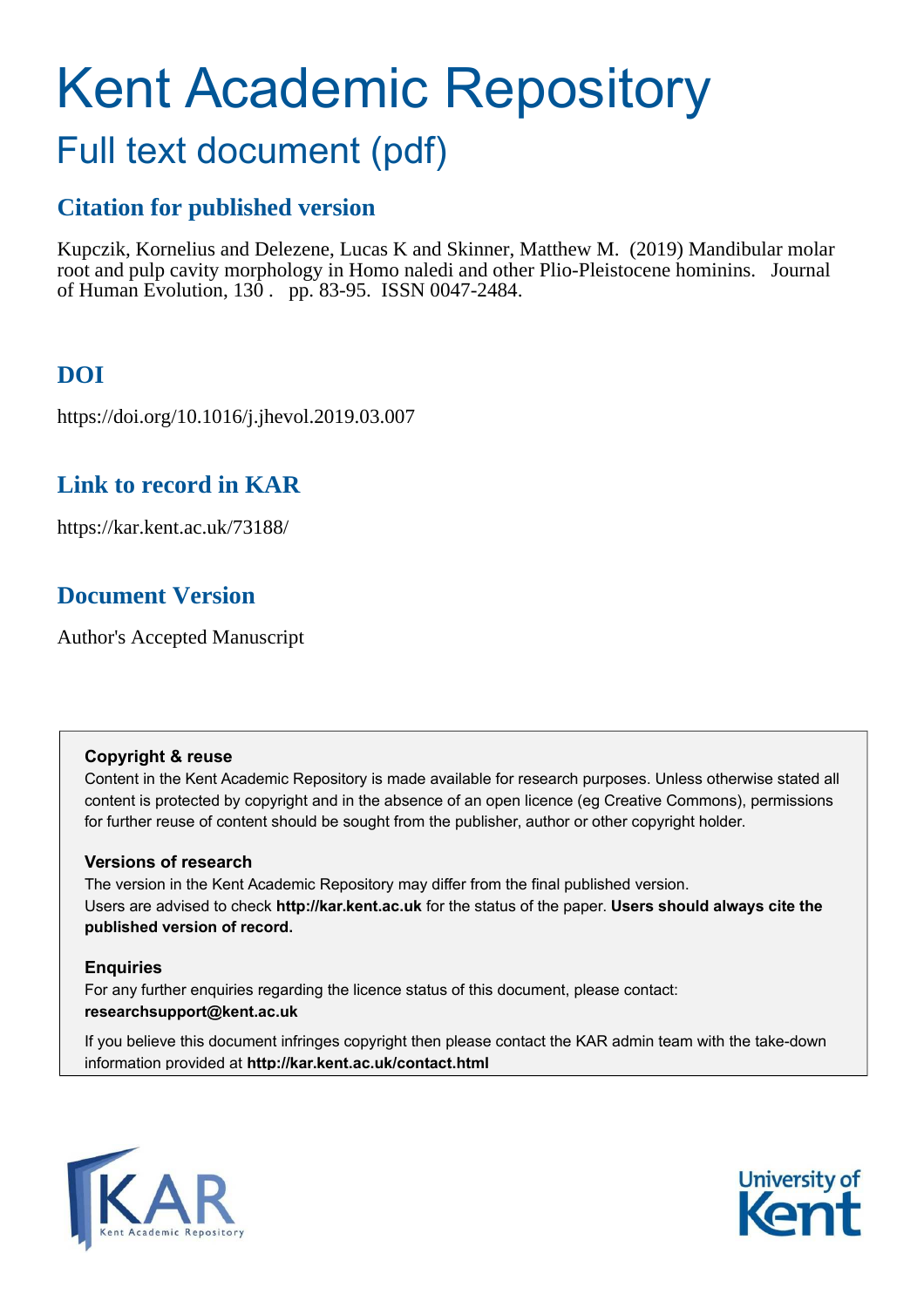| Mandibular molar root and pulp cavity morphology in Homo naledi and other Plio-Pleistocene |  |
|--------------------------------------------------------------------------------------------|--|
|--------------------------------------------------------------------------------------------|--|

- 2 hominins
- 3

|  | Kornelius Kupczik <sup>a, *</sup> , Lucas K. Delezene <sup>b, c</sup> , Matthew M. Skinner <sup>c, d, e</sup> |  |  |  |  |
|--|---------------------------------------------------------------------------------------------------------------|--|--|--|--|
|--|---------------------------------------------------------------------------------------------------------------|--|--|--|--|

5

| _რ | <sup>a</sup> Max Planck Weizmann Center for Integrative Archaeology and Anthropology, Max Planck Institute |
|----|------------------------------------------------------------------------------------------------------------|
|    | for Evolutionary Anthropology, Deutscher Platz 6, 04103 Leipzig, Germany                                   |

- <sup>b</sup> Department of Anthropology, University of Arkansas, 330 Old Main, Fayetteville, AR, 72701, USA
- 9 <sup>c</sup> Evolutionary Studies Institute and Centre for Excellence in PaleoSciences, University of the
- 10 Witwatersrand, South Africa
- 11 d School of Anthropology and Conservation, University of Kent, Canterbury, UK
- <sup>e</sup> Department of Human Evolution, Max Planck Institute for Evolutionary Anthropology, Leipzig, 13 Germany
- 14
- 15 \*Corresponding author.
- 16 E-mail address: kornelius\_kupczik@eva.mpg.de (K. Kupczik).
- 17
- 18 Keywords: Tooth root morphology; Root canal morphology; Homo sp.; Australopithecus africanus;
- 19 Paranthropus robustus; Paranthropus boisei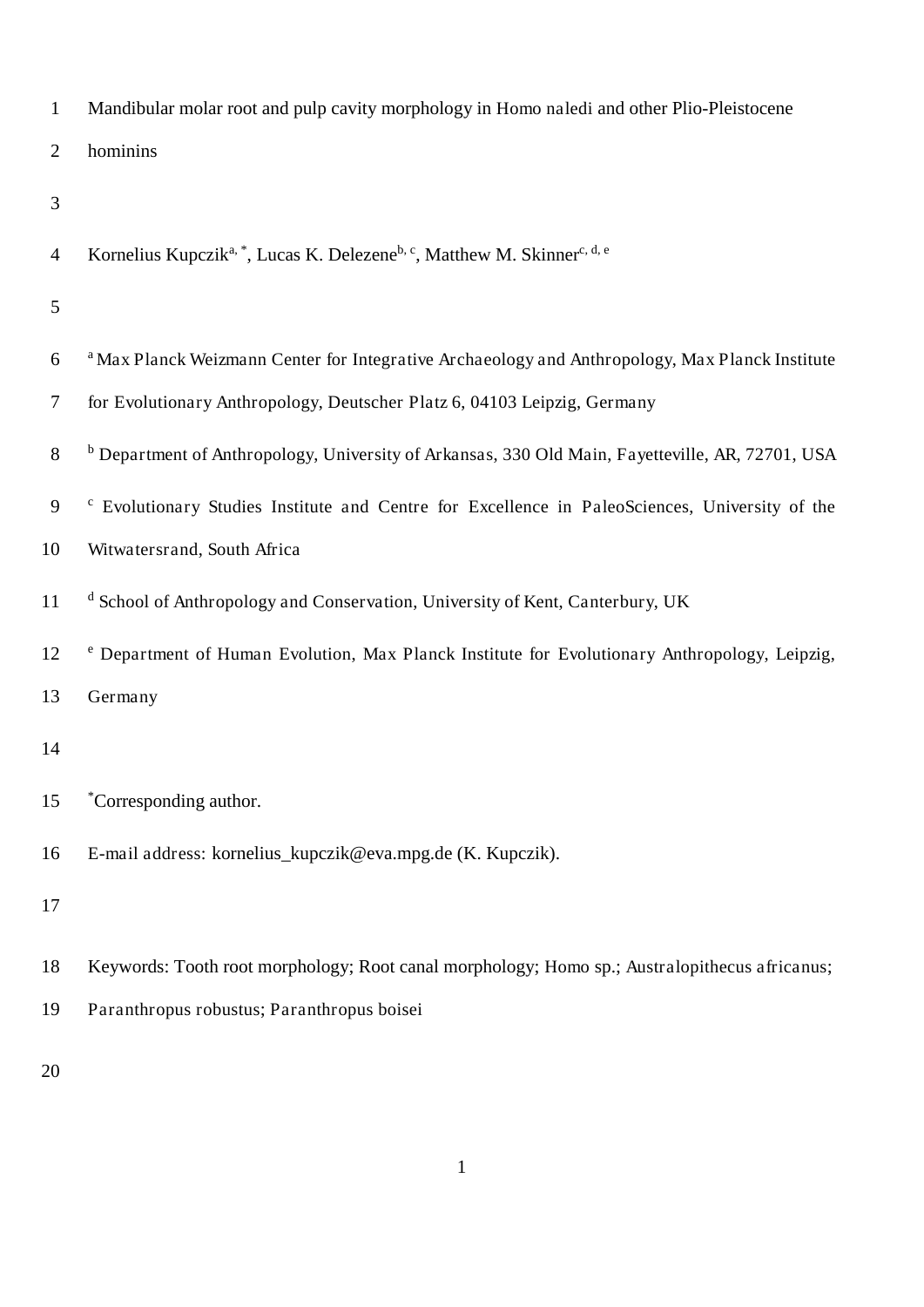#### 21 **Abstract**

22 The craniomandibular morphology of Homo naledi shows variable resemblances with species 23 across Homo, which confounds an easy assessment of its phylogenetic position. In terms of skull 24 shape, H. naledi has its closest affinities with Homo erectus, while mandibular shape places it closer 25 to early Homo. From a tooth crown perspective, the smaller molars of H. naledi make it distinct 26 from early Homo and H. erectus. Here, we compare the mandibular molar root morphology of six 27 H. naledi individuals from the Dinaledi Chamber to those of African and Eurasian Plio-Pleistocene 28 fossil hominins (totalling 183 mandibular first, second and third molars). The analysis of five root 29 metric variables (cervical plane area, root length, root cervix volume, root branch volume, and root 30 surface area) derived from microCT reconstructions reveals that the molar roots of H. naledi are 31 smaller than those of Homo habilis, Homo rudolfensis, and H. erectus, but that they resemble those 32 of three Homo sp. specimens from Swartkrans and Koobi Fora in size and overall appearance. 33 Moreover, though H. naledi molar roots are similar in absolute size to Pleistocene Homo sapiens, 34 they differ from H. sapiens in having a larger root volume for a given cervical plane area and less 35 taurodont roots; the root cervix-to-branch proportions of H. naledi are comparable to those of 36 Australopithecus africanus and species of Paranthropus. Homo naledi also shares a metameric root 37 volume pattern  $(M_2 > M_3 > M_1)$  with Australopithecus and Paranthropus but not with any of the 38 other Homo species ( $M_2 > M_1 > M_3$ ). Our findings therefore concur with previous studies that found 39 that H. naledi shares plesiomorphic features with early Homo, Australopithecus, and Paranthropus. 40 While absolute molar root size aligns H. naledi with Homo from North and South Africa, it is 41 distinguishable from these in terms of root volumetric proportions.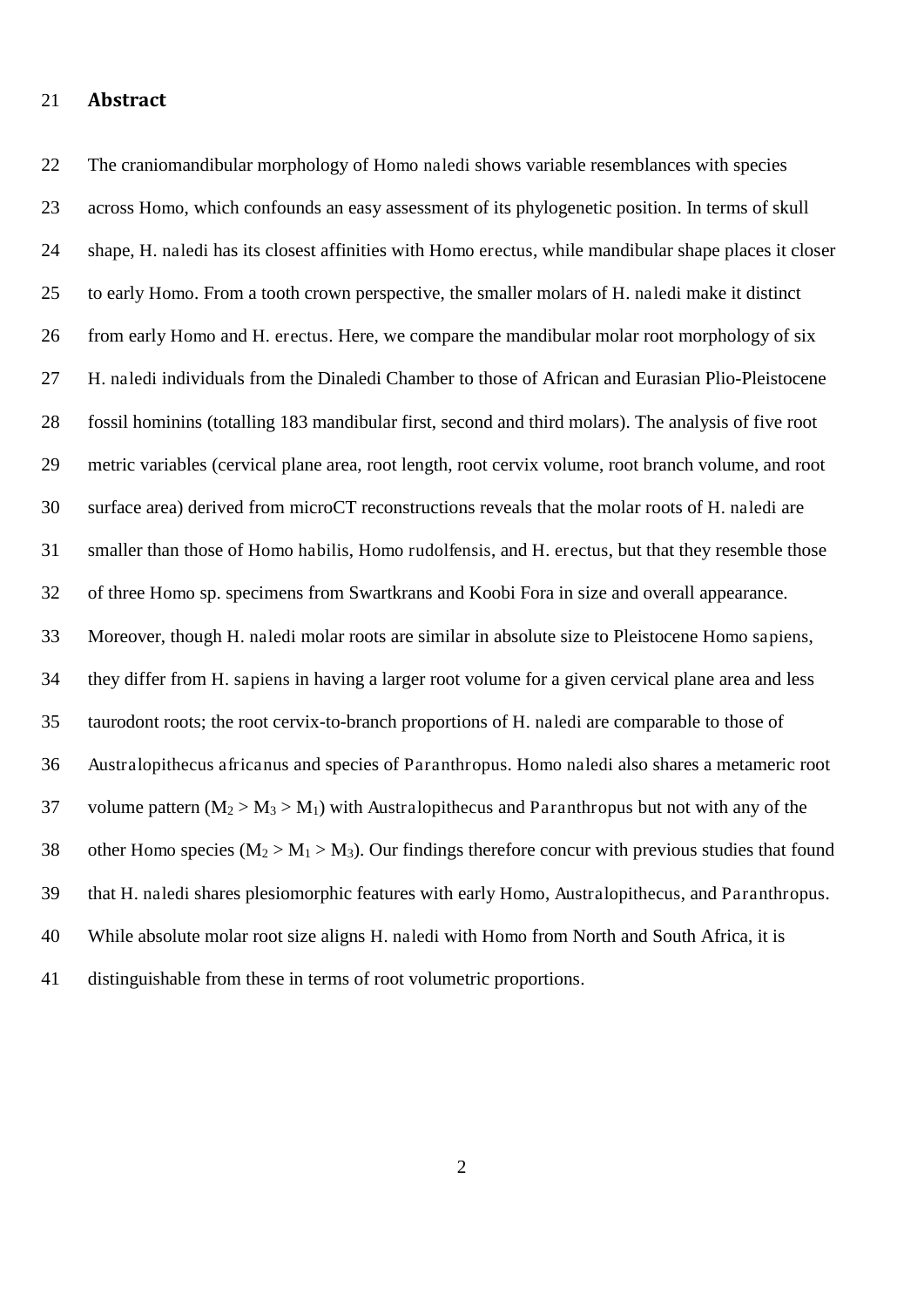#### 42 **Introduction**

43 Homo naledi, from the late Middle Pleistocene of South Africa, is characterized by a mosaic of 44 ancestral and derived craniodental and postcranial anatomical features (Berger et al., 2015; Hawks 45 et al., 2017 and references therein). Despite its relatively recent date of 236–335 ka (Dirks et al., 46 2017; Hawks et al., 2017), H. naledi retains a number of presumably ancestral features shared with 47 eastern and southern African early Homo, Australopithecus, and Paranthropus (e.g., small body 48 size, small brains both absolutely and relative to body size, curved manual phalanges, absence of 49 styloid process on the third metacarpal, distally increasing mandibular molar size gradient, 50 posteriorly directed humeral head, and flared ilium; Berger et al., 2015; Kivell et al., 2015; 51 Feuerriegel et al., 2017; Garvin et al., 2017; VanSickle et al., 2017). In other anatomical 52 characteristics (e.g., limb proportions, minimal body size dimorphism, proximal carpal anatomy, 53 foot morphology) it shares derived features with Homo sapiens, Homo heidelbergensis, and Homo 54 neanderthalensis (Harcourt-Smith et al., 2015; Kivell et al., 2015; Garvin et al., 2017). Analyses of 55 skull morphology have yielded conflicting signals; a study of cranial shape suggests that H. naledi 56 is phenetically similar to H. erectus (Laird et al., 2017), while an analysis of mandibular shape 57 places H. naledi more closely with basal Homo (i.e., Homo habilis; (Schroeder et al., 2017). Thus, 58 the phylogenetic place of H. naledi remains ambiguous (Dembo et al., 2016), but the emerging 59 picture is one of a taxon that overlaps in time and possibly space with early H. sapiens but remains 60 anatomically distinct. Such anatomical differences hint at possible marked ecological and 61 behavioral differences between H. sapiens and H. naledi.

62 From a dental perspective, H. naledi has fairly small postcanine teeth with simple, crenulation-63 free crowns, lacking mass additive traits (Berger et al., 2015; Irish et al., 2018). The mandibular 64 molar crown area gradient is  $M_1 < M_2 < M_3$  (Berger et al., 2015; Hawks et al., 2017), which is the 65 generally observed pattern in early hominins, including H. habilis (Evans et al., 2016). Yet, its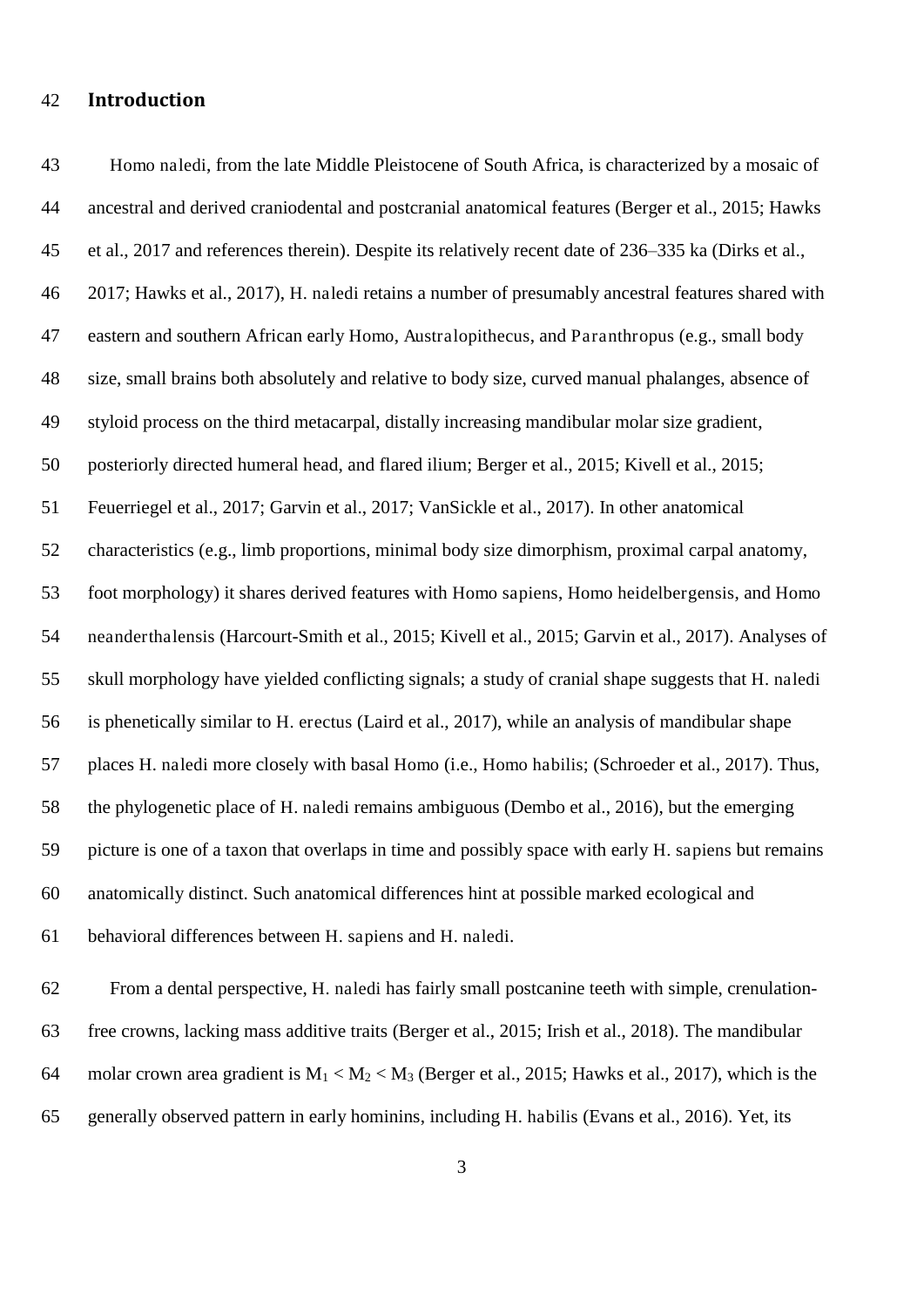66 mandibular first molar crowns are buccolingually narrower than those of Australopithecus sediba, 67 H. habilis, Homo rudolfensis, and early H. erectus (from Africa and Georgia; (Berger et al., 2015; 68 Hawks et al., 2017). The mandibular premolars are somewhat molarized, with an expanded talonid, 69 uniformly two-rooted  $P_3$ , and variably two-rooted  $P_4$ , which distinguishes H. naledi from H. habilis 70 (see Berger et al., 2015). Likewise, the mandibular premolars of H. erectus from Georgia (P3) and 71 Homo antecessor from Spain  $(P_3$  and  $P_4$ ) are also said to be two-rooted (Bermúdez de Castro et al., 72 1999, 2014). The anterior teeth (incisors and canines) of H. naledi have crown and root dimensions 73 most similar to those of modern H. sapiens and are smaller than those of early Homo (Le Cabec et 74 al., 2017).

75

#### 76 Tooth root morphology in fossil hominins

77 The external and internal morphology of both anterior (incisors and canines) and postcanine 78 tooth (premolars and molars) roots has been used to unravel the taxonomic status of, and the 79 phylogenetic relationships among, fossil hominins (Abbott, 1984; Wood et al., 1988; Kupczik and 80 Hublin, 2010; Emonet et al., 2012; Le Cabec et al., 2013; Emonet et al., 2014; Moore et al., 2016). 81 In particular, the assessment of the number and configuration of mandibular premolar roots has 82 revealed two distinct  $P_3$  morphoclines in hominins deriving from the ancestral form with a circular 83 mesiobuccal root and a buccolingually extended distal root (Wood et al., 1988). Generally, while H. 84 erectus and modern humans, as well as P. robustus, have simplified and reduced  $P_3$  roots, 85 Paranthropus boisei has molar-like P<sub>3</sub> roots (Wood, 1988). However, more recent studies have 86 demonstrated that there is considerable variation in premolar root morphology within a single 87 species and even within an individual (Kupczik et al., 2005; Shields, 2005; Moore et al., 2015; 88 Moore et al., 2016), which would argue against the unrestricted validity of this trait in phylogenetic 89 studies.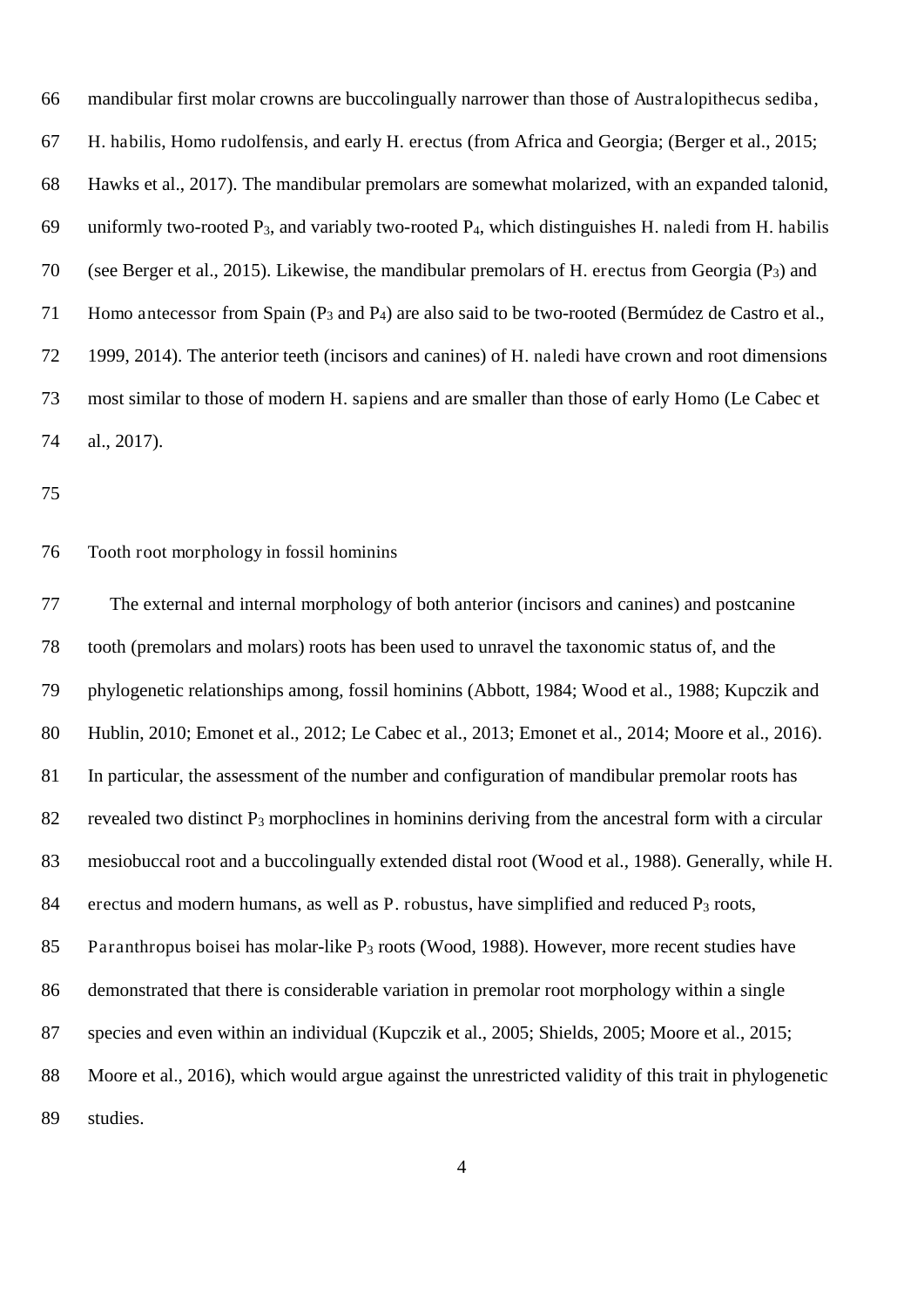90 In this regard, molar root morphology appears to be more useful as at least the number of roots is 91 less variable than that of premolars. Generally, the mandibular molars of hominins have two 92 separated blade-like roots. In some modern human populations, high occurrences of three-rooted 93 mandibular first molars (the mesial and distal roots plus a distinct distolingual accessory root) have 94 been reported (e.g. Turner, 1971; Scott et al., 2018). Sperber (1974) also noted three-rooted M<sub>3</sub> in 95 two South African hominin specimens (P. robustus SK841b with an accessory mesiobuccal root 96 and A. africanus TM1518 with an accessory mesiolingual root. In the majority of two-rooted 97 mandibular molars, both mesial and distal root portions are flattened mesiodistally, but the mesial 98 root is buccolingually broader than the distal. In P. robustus from Swartkrans, the mesial root of the 99 M<sub>1</sub> has been described to be larger than the distal one, while the opposite is the case for the M<sub>2</sub> 100 (Robinson, 1956; Sperber, 1974). There are no reported root length data for the P. robustus M3, but 101 the mesial root was described to be directed vertically downward, while the distal root points 102 distally and tapers (Robinson, 1956). Robinson (1956) was also the first to notice that the mesial 103 roots of the  $M_1$  in P. robustus exhibited a longitudinal depression (or gutter) on the mesial face of 104 the root ending in a bifid or double apex of the root. In cross-section this is called a dumbbell-105 shaped root (see Fig. 1), and it has also been observed in the mesial roots of  $M_1$  and  $M_2$  of other 106 early hominins, such as Australopithecus afarensis, P. boisei, H. habilis, and H. rudolfensis (Ward 107 et al., 1982; Kullmer et al., 2011). Although there is some overlap in the extent of this mesiodistal 108 root constriction in earlier hominins, the roots of later Homo (i.e., H. erectus and H. sapiens) appear 109 to be more circular, without a constriction (Robinson, 1956; Kullmer et al., 2011).

110 Bifurcation height in the molars (i.e., the point where the root cervix splits into the mesial and 111 distal root branches; see Fig. 1) can vary considerably within and between species. Following 112 observations by Gorjanovic-Kramberger (1907, 1908) and Adloff (1907) on the molar roots of H. 113 neanderthalensis from Krapina, Keith (1913) introduced the term 'taurodontism' to describe the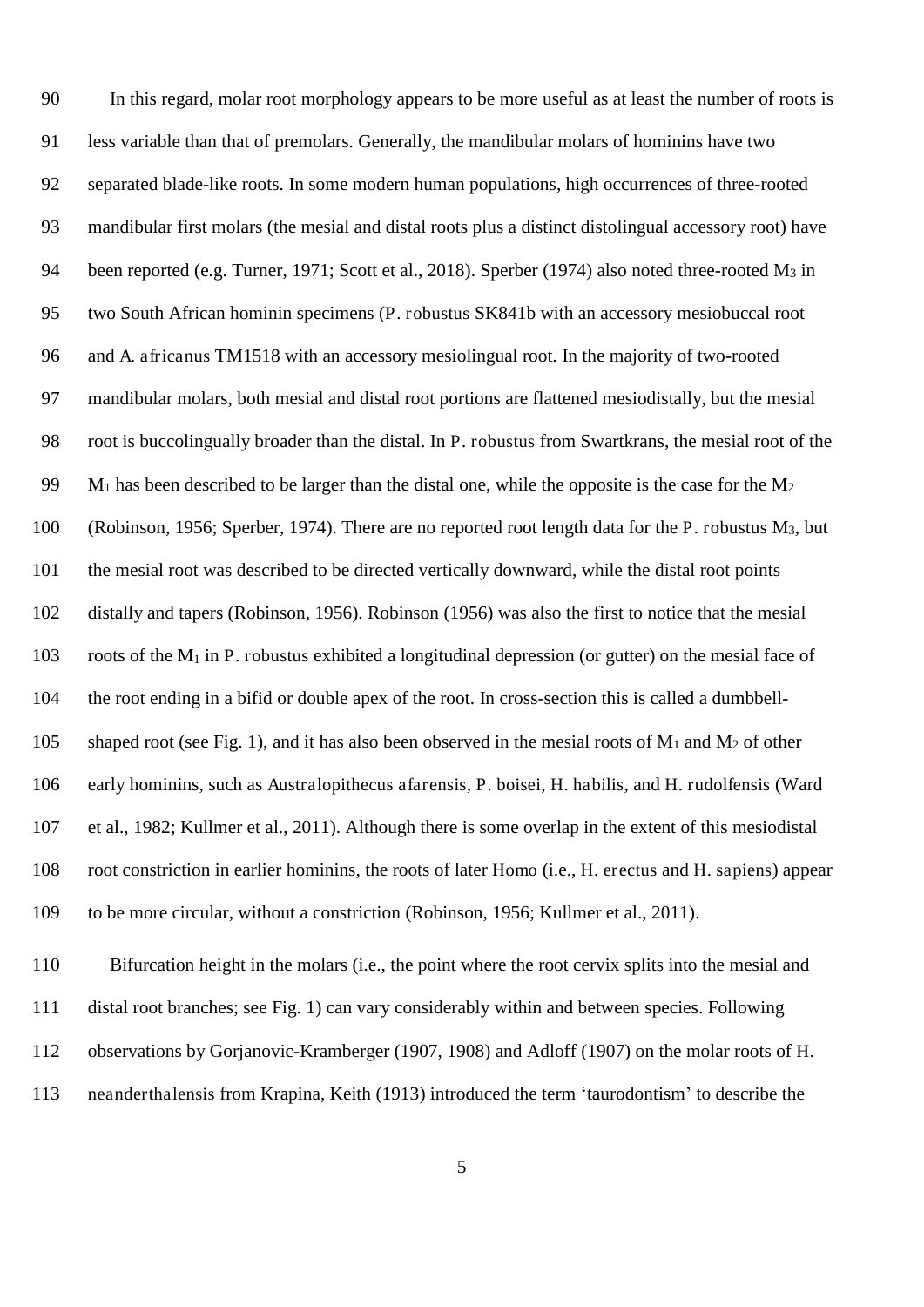114 enlargement of the cervix and underlying pulp chamber at the expense of length of the root 115 branches. Based on the varying degree of the apical displacement of the floor of the pulp chamber, 116 molars have been classified into cyno-, hypo-, meso- and hypertaurodont forms using the so called 117 taurodont index (Keene, 1966; Constant and Grine, 2001). While the anthropological and clinical 118 dental assessment of taurodontism has traditionally been done using 2D lateral radiographs, 119 Kupczik and Hublin (2010) used 3D surface models of mandibular molars and quantified the 120 relative proportion of the volume of the root cervix and root branches, expressed as the volumetric 121 bifurcation index. These authors found that hypertaurodont  $M_2$  and  $M_3$  with completely fused roots 122 containing a single enlarged pulp cavity were common in H. neanderthalensis; in contrast, Kupczik 123 and Hublin (2010) found no hypertaurodont molar roots in their sample of Late Pleistocene and 124 recent H. sapiens. The pulp chamber and root canals house the dental pulp, blood vessels and 125 nerves. The pulp tissue contains, among other things, odontoblasts, which deposit dentine at the 126 periphery of the chamber during tooth development and in response to applied stimuli such as 127 caries, trauma and wear (Berkovitz et al., 2002). It has been suggested that large pulp cavities of H. 128 neanderthalensis may be an adaptation to a high-attrition dietary regimen because it allows for the 129 deposition of secondary and tertiary dentine on the pulp walls following the loss of enamel and 130 coronal dentine and thus prolongs tooth longevity (Blumberg et al., 1971; Constant and Grine, 131 2001; Kupczik and Hublin, 2010; Benazzi et al., 2015).

132

#### 133 Aim of the study

134 By using the morphology of the mandibular molar roots, this study aims to shed further light on 135 the taxonomic status of H. naledi compared to other Plio-Pleistocene fossil hominins from Africa 136 and western Eurasia. Given the generally plesiomorphic signal of the dentition (Berger et al., 2015; 137 Hawks et al., 2017) and similarities in mandibular shape (see Schroeder et al., 2017), we expect that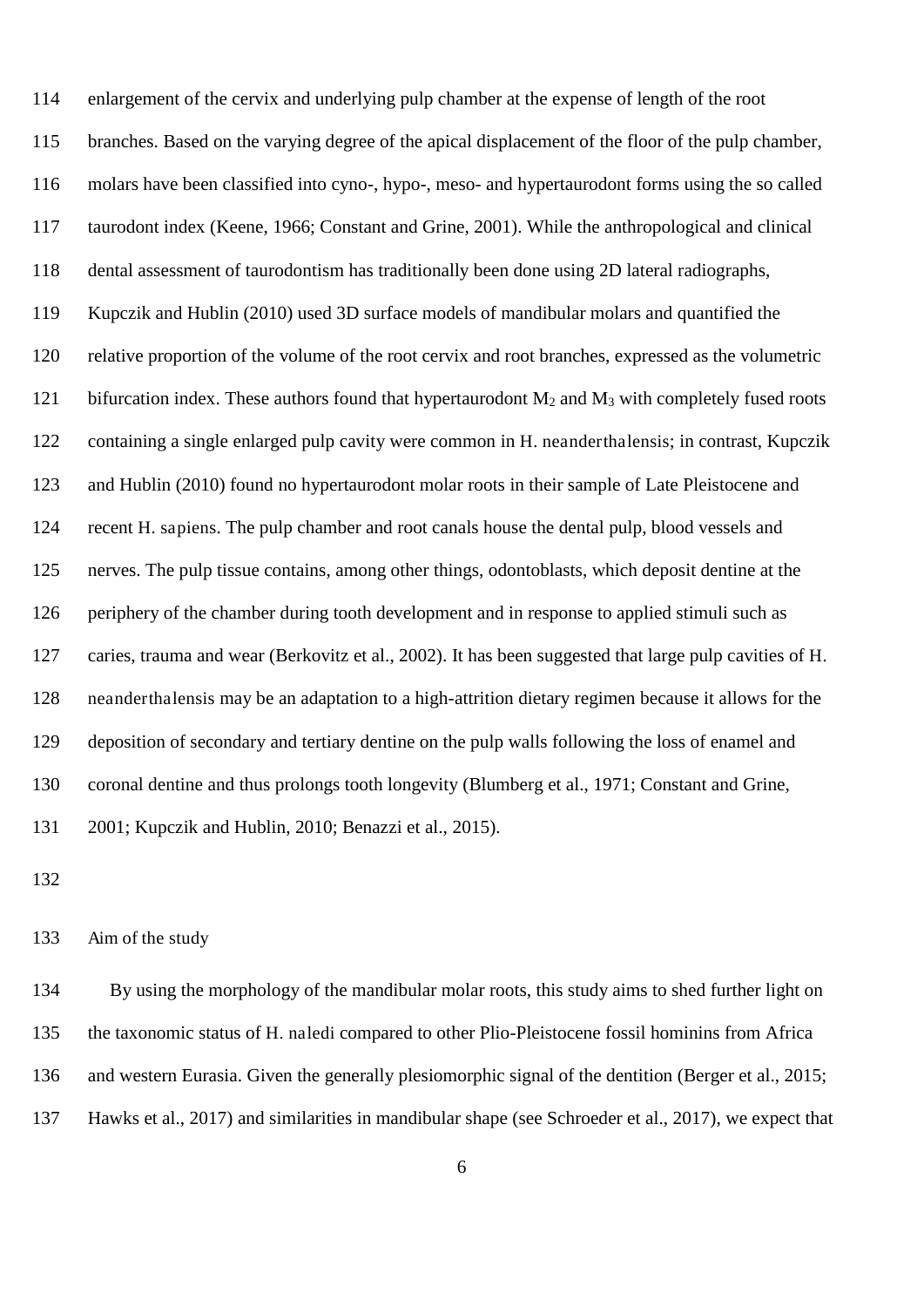138 H. naledi will be more similar in root form to early Homo than to H. sapiens and H.

139 neanderthalensis, with which it overlaps in time.

140

#### 141 **Materials and methods**

142 Sample

143 A total of 183 mandibular first, second and third molars of three fossil hominin genera 144 (Australopithecus, Paranthropus and Homo) were selected for this study (Table 1, Supplementary 145 Online Material [SOM] Table S1). The specimens derive from collections housed at the following 146 institutions: University of Witwatersrand, Johannesburg, South Africa; Ditsong National Museum 147 of Natural History, Pretoria, South Africa and Iziko South African Museum, Cape Town, South 148 Africa; National Museums of Kenya, Nairobi, Kenya; Sackler School of Medicine, Tel Aviv 149 University, Tel Aviv, Israel; Institut National des Sciences de l'Archéologie et du Patrimoine, 150 Rabat, Morocco; Geologisch-Paläontologisches Institut der Universität Heidelberg, Heidelberg, 151 Germany; and the National Museum, Belgrade, Serbia. The H. naledi sample consisted of 13 152 mandibular molars belonging to six individuals from the Dinaledi Chamber of the Rising Star Cave 153 in South Africa. The comparative Homo sample includes H. habilis and H. erectus (Kenya), H. 154 rudolfensis (Malawi), H. heidelbergensis (Mauer and Balanica), H. neanderthalensis (various 155 Eurasian sites), Pleistocene H. sapiens (also known as early anatomically modern humans) from 156 Morocco (Dar es-Soltan, El Harhoura, and Irhoud), South Africa (Die Kelders and Equus Cave) and 157 Israel (Qafzeh), as well as Homo sp. indet. from Kenya (Koobi Fora) and South Africa (Swartkrans 158 and Cave of Hearths), respectively. Although KNM-ER 1805 has been assigned to H. habilis 159 (Wood, 1991), SK 15 from Swartkrans Member 2 to H. erectus (Grine, 2005; Ungar et al., 2006), 160 and Cave of Hearths to H. sapiens rhodesiensis (Tobias, 1971), there does not seem to be a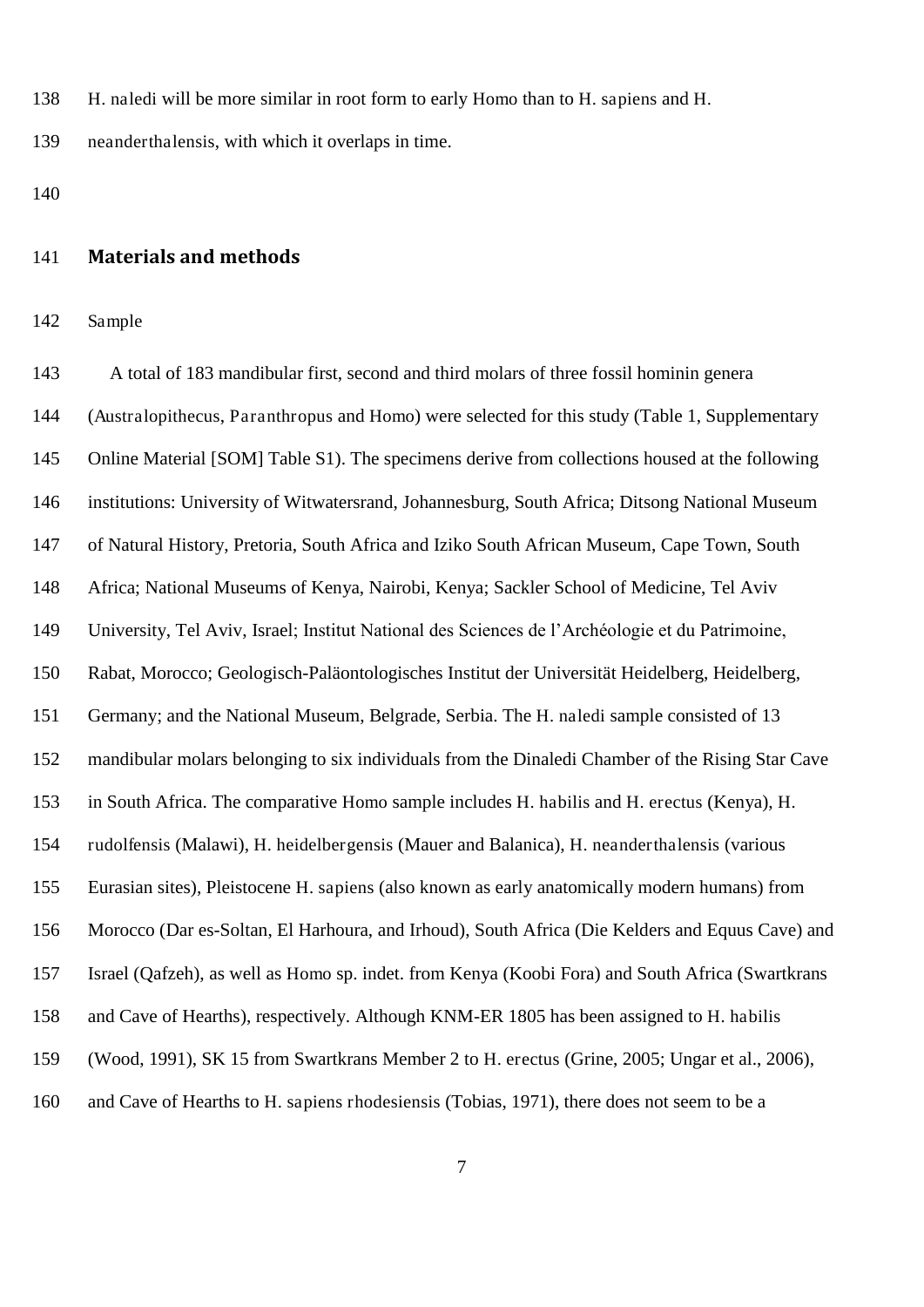| 161 | consensus on the taxonomic status of these specimens and we therefore took a more conservative         |
|-----|--------------------------------------------------------------------------------------------------------|
| 162 | approach by not assigning these fossils to any species. The same applies to SK 45 from Member 1        |
| 163 | of Swartkrans, which resembles H. habilis more than it does H. erectus according to Grine (2005).      |
| 164 | In addition, with the exception of Amud 1 and Tabun C2, we used previously published data for H.       |
| 165 | heidelbergensis (see Skinner et al., 2016), H. neanderthalensis, and recent H. sapiens for             |
| 166 | comparison (see Kupczik and Hublin, 2010).                                                             |
| 167 |                                                                                                        |
| 168 | Microcomputed tomography imaging and image processing                                                  |
| 169 | The H. naledi dental remains were scanned on Nikon Metrology XTH 225/320                               |
| 170 | microtomography (microCT) scanner housed at the University of the Witwatersrand. The remaining         |
| 171 | fossil hominin mandibles, with the exception of the Equus Cave (EQ H-71/33) and Die Kelders            |
| 172 | Cave (SAM AP 6242) specimens, were scanned using a BIR ACTIS 225/300 high-resolution                   |
| 173 | industrial microCT system or a SkyScan 1172 microtomographic scanner of the Max Planck                 |
| 174 | Institute for Evolutionary Anthropology, Leipzig, Germany. The isometric voxel size ranged             |
| 175 | between 0.03 and 0.09 mm. EQ H-71/33 was scanned at ID 19 of the European Synchrotron                  |
| 176 | Radiation Facility (Grenoble, France) with a voxel size of 0.03 mm, while SAM AP 6242 was              |
| 177 | scanned on a ScanCo 20 microCT system (Department of Biomedical Engineering, Stony Brook               |
| 178 | University, NY, USA) with a voxel size of 0.016 mm. All resulting CT images were filtered using a      |
| 179 | three-dimensional median filter (kernel size of 1) followed by a mean of least variance filter (kernel |
| 180 | size of 1) following Kupczik and Hublin (2010). The filtering results in more homogenous dental        |
| 181 | tissue classes (enamel, dentine, pulp, bone) and allocates pixels with intermediate gray-scale values  |
| 182 | at tissue interfaces (e.g., enamel-dentine, dentine-pulp) to the appropriate tissue (Wollny et al.,    |
| 183 | 2013). Each filtered dataset was imported into Avizo 9.1 (ThermoFisher Scientific™, Waltham,           |
| 184 | MA, USA) and, where possible, the enamel, dentine, and pulp were segmented using a combination         |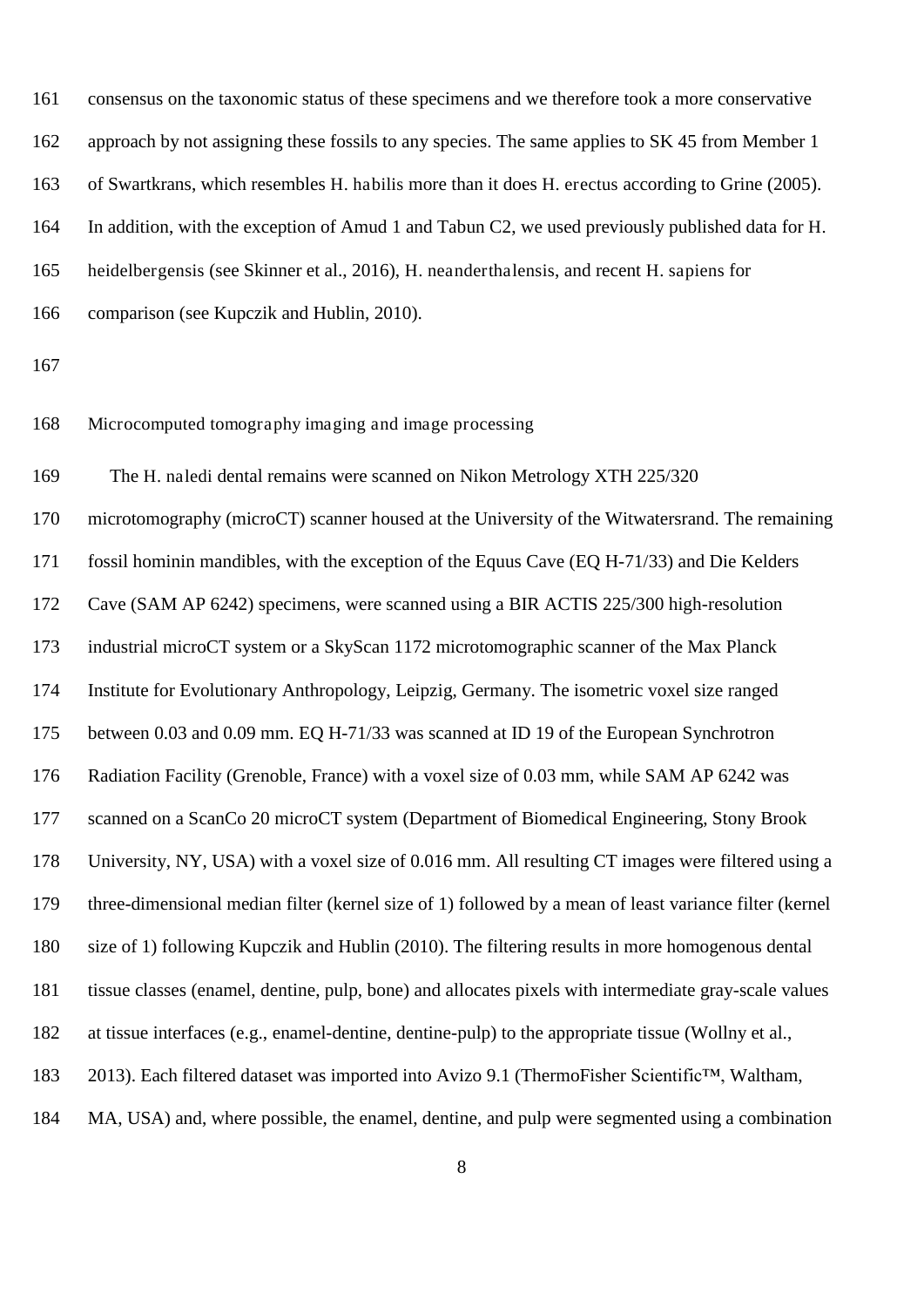185 of semiautomatic thresholding and manual editing of the images. Some fossil specimens did not 186 allow for a separation of the enamel from the coronal dentine, due to low contrast, and were thus 187 segmented as one tissue material (i.e., dentine). After segmentation, triangulated surface models 188 were generated using the constrained smoothing algorithm in Avizo. Subsequently, each molar 189 model was virtually bisected into its anatomical crown and root parts by using a best-fit plane 190 defined by up to 20 equally spaced points along the cementoenamel junction in Avizo. An 191 additional plane parallel to this cervical plane was placed through the center of the interradicular 192 surface (the bifurcational plane) to divide the roots into the root cervix and root branch (Fig. 1).

193

#### 194 Tooth root morphometric analysis and statistical analysis

195 Observed variations in tooth root and pulp cavity morphology were described and visually 196 shown through screenshots of the 3D molar models. The following terminology was used for 197 describing variation in pulp morphology (Fig. 1): 1) pulp chamber = situated inside the crown and 198 root cervix and houses nerves and blood vessels; 2) mesial root canal = thin, circular structure in the 199 mesial roots extending from the base of the pulp chamber into the root branch; the inferior alveolar 200 nerve and blood vessels enter through a single or double opening in the apex ; 3) distal root canal = 201 elliptical or buccolingually flat conduit in the distal roots usually with a single foramen at the apex. 202 Furthermore, the following variables were quantified from the sectioned molar models (Fig. 1):

203 root length (RL, in mm), cervical plane area (CPA, in mm<sup>2</sup>), root surface area (RSA, in mm<sup>2</sup>), total 204 root volume (RV), root cervix volume ( $V_{\text{cervix}}$ ) and root branch volume ( $V_{\text{branch}}$ ), all in mm<sup>3</sup>. To 205 quantify the level of bifurcation, we computed a volumetric bifurcation index (VBI, in %) following 206 Kupczik and Hublin (2010):  $V_{cervix} / (V_{cervix} + V_{branch}) \times 100$ . Corresponding with the classification 207 scheme of Keene (1966) a value of 0–24.9% denotes a cynotaurodont molar, a value of 25–49.9% a 208 hypotaurodont molar, a value 50–74.9% a mesotaurodont molar, and a value of 75–100% a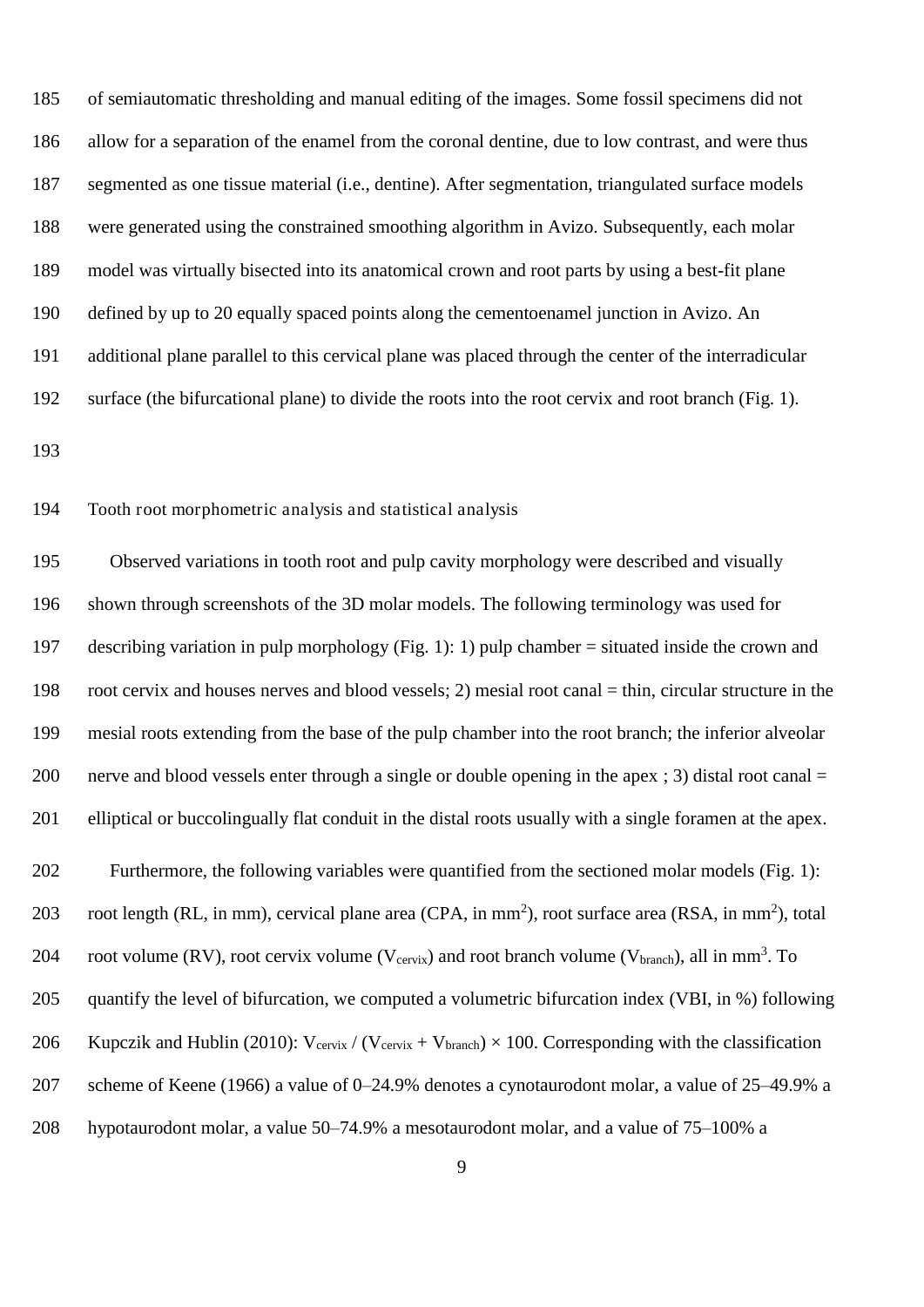- 209 hypertaurodont molar. Bivariate associations between CPA and both RSA and RV were
- 210 investigated using Pearson's correlation coefficient and ordinary least squares regression. A
- 211 principal component analysis (PCA) using RL, CPA, V<sub>cervix</sub>, and V<sub>branch</sub> was conducted to compare
- 212 tooth root morphology of H. naledi to the other fossil hominins in bivariate space. Moreover, a non-
- 213 parametric multivariate analysis of variance (PERMANOVA) with pairwise PERMANOVAs
- 214 between all pairs of taxonomic groups as a post hoc test was used to test for significant differences.
- 215 All statistical analyses were performed in PAST v. 3.20 (Hammer et al., 2001).

216

#### 217 **Results**

#### 218 Comparative molar root and pulpal morphology

219 Lateral and apical views of the mandibular molar roots of the fossil hominins are presented in 220 Figures 2 and 3, respectively. Detailed descriptions of the root and pulp morphology of each of the 221 fossil specimens investigated here are presented in SOM S1 and illustrated in SOM Figs. 1–5. With 222 the notable exception of the M<sub>2</sub> of U.W. 101-001 (H. naledi), Mauer, Irhoud 11, Qafzeh 9, and 223 Qafzeh 25 (also the M3), all fossil hominins have mandibular molars with well-separated, blade-like 224 mesial and distal roots when viewed laterally (Fig. 2, SOM Figs. S1–S5). It is noteworthy that in H. 225 naledi the distal roots of the  $M_3$  are buccally offset relative to the mesial roots when viewed apically 226 (Fig. 3). The deflection of the distalmost root is also observed in Homo sp. from Swartkrans (SK 227 15) and in P. robustus (Fig. 3; SOM Fig. S5). Moreover, in the H. naledi specimens U.W. 101-001, 228 361, 516 and 1261 the mesial and distal root apices of the M<sub>3</sub> show a depression on the buccal 229 (U.W. 101-361 and 1261) or lingual (U.W. 101-001 and 516) aspect, which appears to be related to 230 the inferior alveolar canal (Fig. 2; SOM Fig. S1). This feature is not observed in any of the other 231 hominins. In all hominins, the mesial roots generally have bifid root apices, which correspond with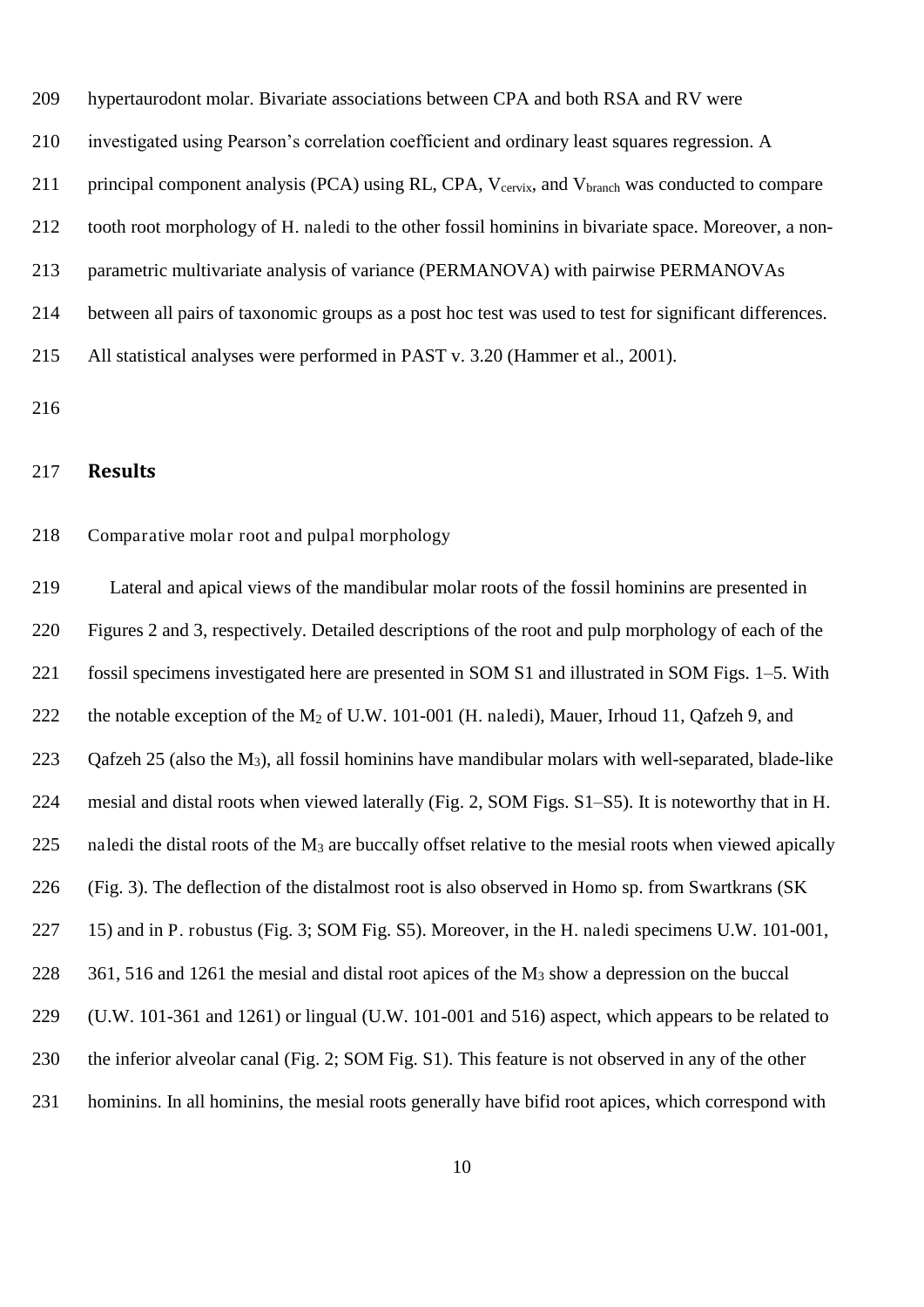- 232 two separated root canals inside the root, while most of the distal roots house a single
- 233 buccolingually expanded root canal (Fig. 4; SOM Figs. S1–S5). In cross section, the mesial roots
- 234 have a figure-of-eight shape, whereas the distal roots are comma-shaped (Figs. 1 and 3). Unlike in
- 235 the South African and Eurasian Pleistocene H. sapiens, where the root apices taper, in H. naledi the
- 236 mesial root tips are set apart mesiodistally (SOM Figs. S1 and S4). The pulp chambers of the H.
- 237 naledi molars are of low height in coronal-apical direction, similar to those of H. rudolfensis, H.
- 238 sapiens (Irhoud 11), Homo sp. from Swartkrans, A. africanus, P. boisei and P. robustus (Fig. 4;
- 239 SOM Figs. S1, S2, and S5). These are unlike the tall pulp chambers of H. erectus, H.
- 240 heidelbergensis, H. neanderthalensis and H. sapiens (except Irhoud 11; Fig. 4; SOM Figs. S2–S4).
- 241
- 242 Molar root metrics and root volumetric proportions
- 243 Summary statistics are presented in Table 2 (individual specimen values are given in SOM Table 244 S1). Overall, H. naledi root volumes fall within the same range as A. africanus, H.
- 245 neanderthalensis, Pleistocene H. sapiens, and Homo sp. (Koobi Fora and Swartkrans), but are
- 246 markedly smaller than those of P. boisei, P. robustus, H. rudolfensis, H. habilis, H. erectus, and H.
- 247 heidelbergensis. In H. naledi, the M<sub>2</sub> has the largest root volume followed by the M<sub>3</sub> and M<sub>1</sub> (Fig.
- 248 5). Similar metameric variation is found in A. africanus, P. robustus, and Homo sp. from
- 249 Swartkrans, while late Homo (H. erectus, H. heidelbergensis, H. neanderthalensis, and H. sapiens)
- 250 tend to have larger  $M_1$  than  $M_3$  roots. Paranthropus boisei is the only hominin where the root
- 251 metameric variation is  $M_3 > M_2 > M_1$  (Fig. 5).
- 252 Homo naledi molar roots have volumetric bifurcation values of ≤43% throughout all molar
- 253 positions (with the exception of the M3 of U.W. 101-1142, which has a value of 53%; SOM Table
- 254 S1) and are thus classified as hypotaurodont (Table 2; Fig. 6). While the M2 roots of the P. boisei
- 255 specimen KNM-ER 3230 are cynotaurodont (17%), hypotaurodont molars are also found in the two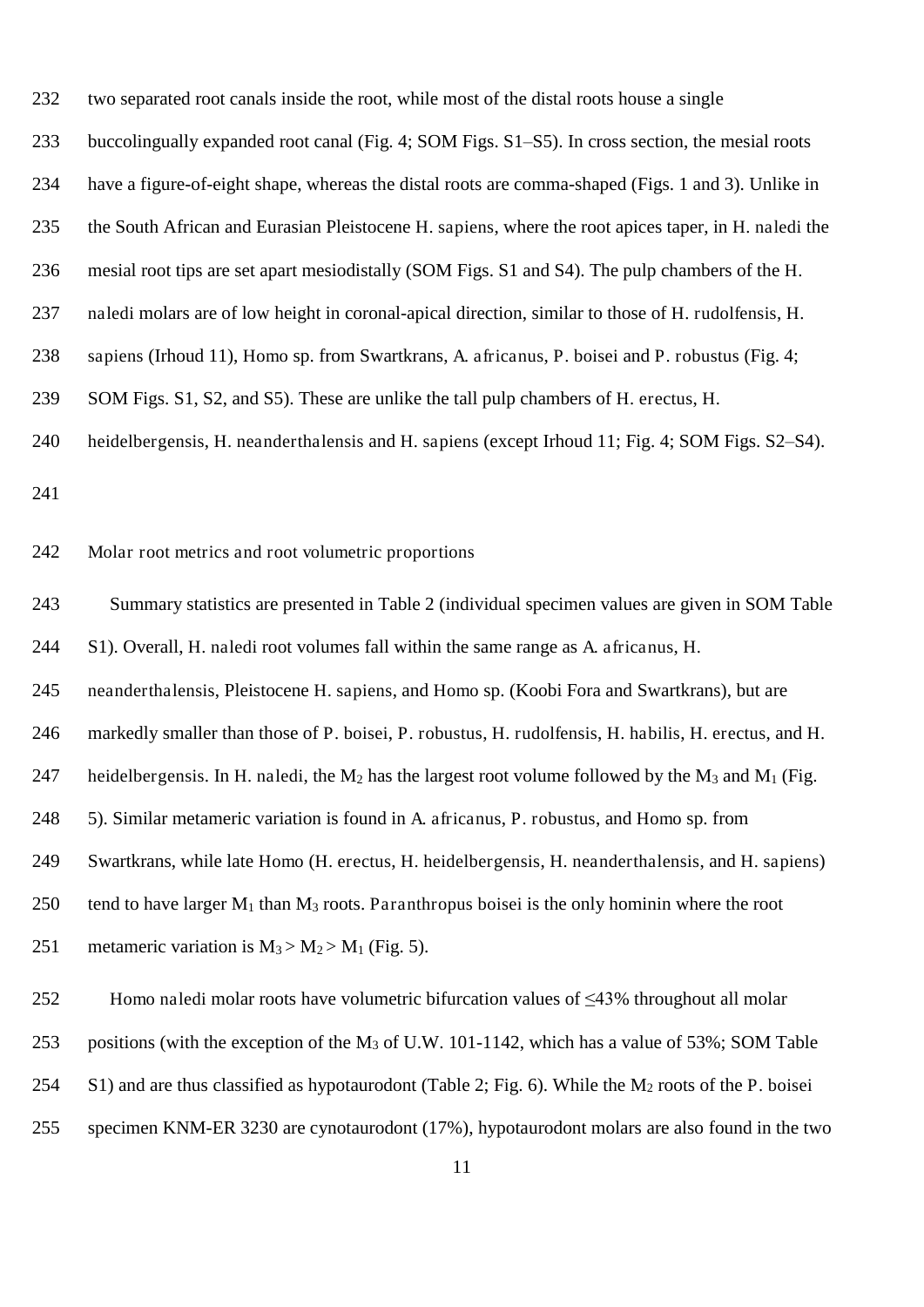| 256 | Paranthropus species (in particular at $M_1$ ) and in the Homo sp. specimens from Koobi Fora (KNM-                             |
|-----|--------------------------------------------------------------------------------------------------------------------------------|
| 257 | ER 1805: $M_2 = 37\%$ , $M_3 = 30\%$ ) and Swartkrans (SK 45: $M_1 = 30\%$ , $M_2 = 34\%$ ), but not SK 15 (M <sub>1</sub> )   |
| 258 | $= 46\%, M_2 = 46\%, M_3 = 56\%$ ) and Cave of Hearths (M <sub>1</sub> = 48%; SOM Table S1). The molar roots of                |
| 259 | H. habilis and H. erectus are also hypotaurodont, while H. rudolfensis is mesotaurodont (Fig. 6;                               |
| 260 | SOM Table S1). The hypotaurodont molars of H. naledi are contrasted by the meso- and                                           |
| 261 | hypertaurodont molar roots of late Homo species (specifically Pleistocene H. sapiens from Equus                                |
| 262 | Cave and Qafzeh) with values $\geq 50\%$ , in particular at M <sub>2</sub> and M <sub>3</sub> (Table 2; SOM Table S1; Fig. 6). |
| 263 |                                                                                                                                |
| 264 | Bivariate associations                                                                                                         |
| 265 | Cervical plane area (CPA) is highly correlated with both RV and RSA in all three molar                                         |
| 266 | positions (Table 3; Fig. 7; SOM Figs. S6 and S7). Relative to CPA, H. erectus, H. heidelbergensis,                             |
| 267 | H. neanderthalensis, Homo sp. KNM-ER1805 ( $M_3$ only) and P. boisei ( $M_2$ and $M_3$ only) have                              |
| 268 | relatively large root volumes, as indicated by the positive regression residuals (Fig. 7; SOM Fig.                             |
| 269 | S6). Likewise, H. naledi $M_1$ and $M_2$ have relatively large RV for a given CPA, while the $M_3$ has a                       |
| 270 | RV as expected for its CPA (Fig. 7; SOM Fig. S6). In contrast, A. africanus, H. habilis, H.                                    |
| 271 | rudolfensis, Homo sp. from Swartkrans, and H. sapiens (both Pleistocene and recent) have                                       |
| 272 | relatively small molar RV for a given CPA (Fig. 7; SOM Fig. S6, negative residuals). The same                                  |
| 273 | relationship is largely observed when RSA is considered (SOM Fig. S7).                                                         |
| 274 |                                                                                                                                |
|     |                                                                                                                                |

275 Principal components analysis and PERMANOVA

276 Principal component loadings reveal that, for all three molar positions, RL, CPA and V<sub>branch</sub>

- 277 contribute most to the first component (PC1), whereas  $V_{\text{cervix}}$  contributes most to the second (PC2;
- 278 Table 4). Homo naledi forms a separated cluster from the remainder of the sample in all three molar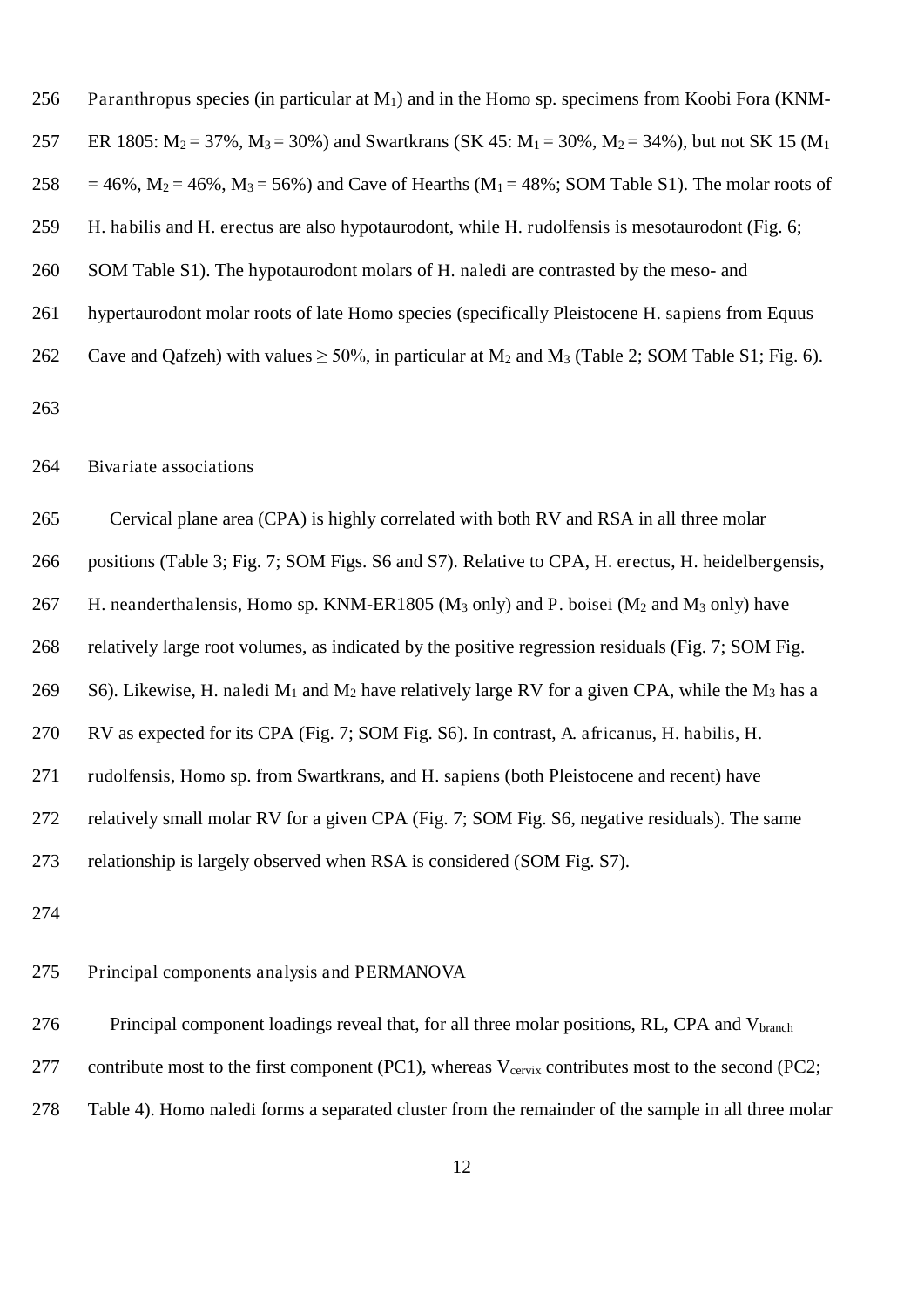279 positions (Fig. 8). Along PC1, H. naledi is most comparable to H. sapiens (Pleistocene and modern) 280 and H. neanderthalensis, which reflects its small root size. Along PC2, H. naledi overlaps with P. 281 boisei and P. robustus, which reflects the hypotaurodont root morphology captured in the univariate 282 analysis above. Australopithecus africanus overlaps with some Pleistocene H. sapiens, H. 283 neanderthalensis, and P. robustus. Perhaps with the exception of the  $M_1$  of SK 15, which is similar 284 to that of the Pleistocene H. sapiens from Temara, the molar roots of the Homo sp. fossils from 285 Swartkrans and Koobi Fora are closer to H. naledi than to any other African Homo (Fig. 8; SOM 286 Fig. S8). Homo erectus (in particular the  $M_1$ ) also forms a separate cluster from the rest of the fossil 287 hominins and does not bear much resemblance with the H. naledi hypodigm. 288 The PERMANOVAs revealed significant differences across the taxonomic groups at all three 289 molar positions  $(M_1: F = 16.89: M_2: F = 12.86: M_3: F = 10.65$ ; all  $p < 0.0001$ ). The pairwise 290 PERMANOVAs as a post hoc test between all pairs of groups showed some significant differences 291 (at  $p < 0.05$ ) for M<sub>1</sub> (SOM Table S2): between H. naledi and recent H. sapiens; between recent H. 292 sapiens and H. neanderthalensis, Pleistocene H. sapiens and P. robustus; and between H. 293 neanderthalensis and P. boisei. For the M2, pairwise significant differences were found between P. 294 robustus and H. neanderthalensis, and between P. robustus and both Pleistocene and recent H. 295 sapiens (SOM Table S3). No significant pairwise difference was found in M3 (SOM Table S4). 296

#### 297 **Discussion**

298 When root size and proportion as well as metameric variation collectively are taken into account, 299 H. naledi shows a mix of ancestral (early Homo, A. africanus, P. boisei, and P. robustus) and 300 derived (late Homo) features (Figs. 4–8). Homo naledi has markedly smaller roots than those of 301 eastern African H. rudolfensis, H. habilis, and H. erectus but shares similar root and pulp (H.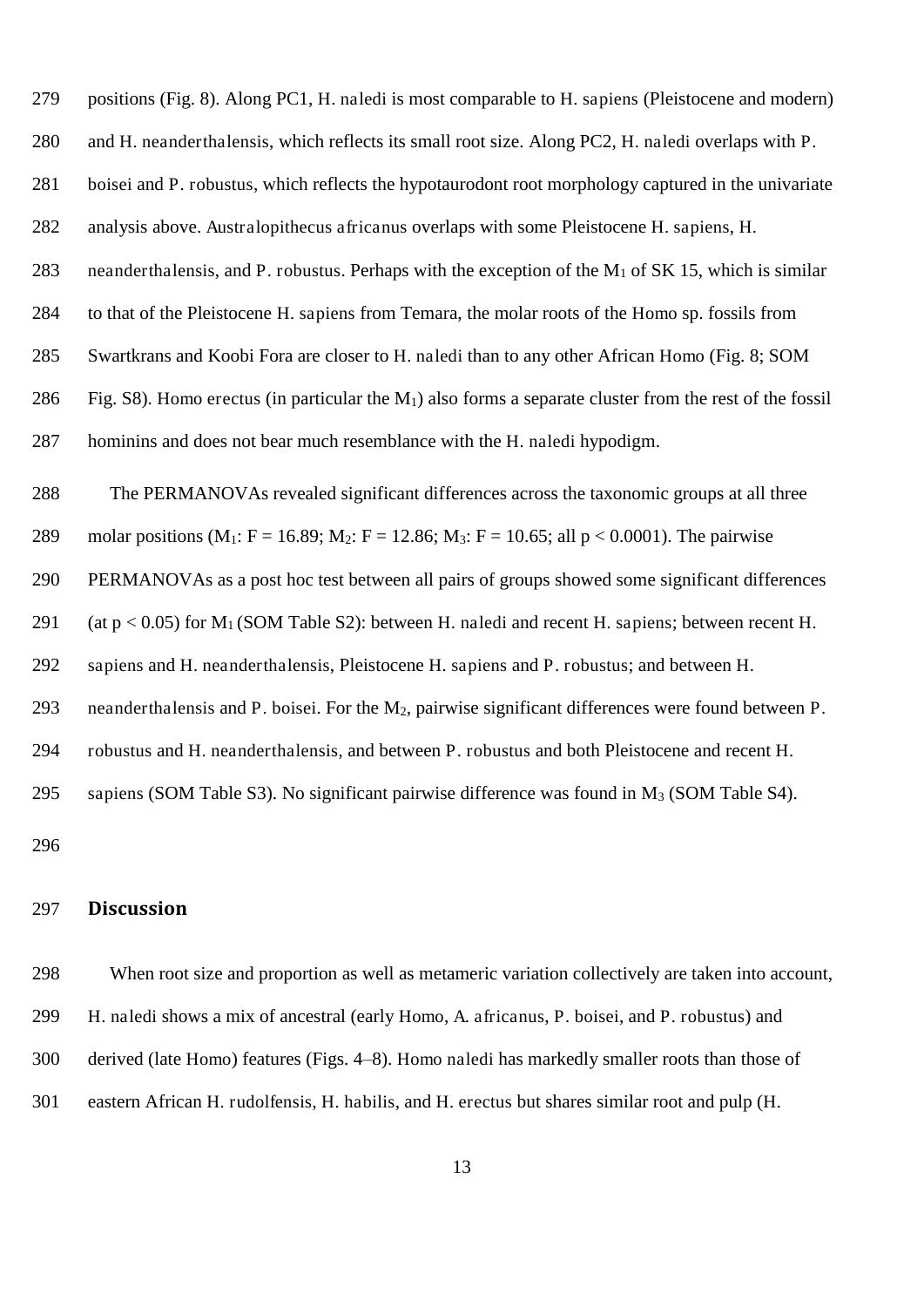302 rudolfensis only) proportions with these taxa (Table 2; Figs. 4–8). In contrast, H. naledi has molar 303 root sizes comparable to Pleistocene H. sapiens but, unlike these, has different root proportions (i.e., 304 they are less taurodont with a narrow pulp chamber in H. naledi; see Table 2; Figs. 4–6). 305 Interestingly, the three Homo fossils from Swartkrans (SK 45 from Member 1 and SK 15 from 306 Member 2) and Koobi Fora (KNM-ER 1805), which have been assigned by some to H. erectus, 307 Homo sp. indet., and H. habilis, respectively (Broom and Robinson, 1949, 1950; Robinson, 1961; 308 Wood, 1991; Grine, 2005; Ungar et al., 2006; Grine et al., 2009; Moggi-Cecchi et al., 2010), bear 309 the largest resemblance in overall appearance (i.e., root size, proportion and metameric variation) 310 with the H. naledi hypodigm (see Figs. 3–6 and 8). Both H. naledi and Homo sp. SK 15 exhibit 311 distal M3 roots which are buccally offset relative to the mesial roots; a feature they share with P. 312 robustus (Fig. 3). In H. naledi this root deflection in conjunction with the observed depression on 313 the buccal aspect of both the mesial and distal  $M_3$  roots appears to be related to the passage of the 314 inferior alveolar canal running parallel to the M3 root rather than beneath it as can be seen in A. 315 africanus Stw 498c (Fig. 3; SOM Figs. S1 and S5).

316 Homo naledi and Homo sp. SK 15 are also similar in terms of the corono-apical constriction of 317 the pulp chamber, which is also found in African early hominins but not in late Homo with the 318 exception of H. sapiens from Irhoud (Fig. 3). Meso- and hypertaurodont molars are the result of 319 enlarged pulp cavities and these are particularly common in H. heidelbergensis and H. 320 neanderthalensis (Kupczik and Hublin, 2010; Skinner et al., 2016). This trait is suggested to be an 321 adaptation to counter marked occlusal wear because a large pulp chamber may allow for the 322 deposition of secondary dentine on the walls of the pulp (Blumberg et al., 1971; Constant and 323 Grine, 2001), although the physiological mechanism may be different across species. For example, 324 it was found that in worn molars of Middle Pleistocene H. neanderthalensis the pulp horns and 325 walls were obliterated with secondary deposition, while in hypotaurodont molars of late Pleistocene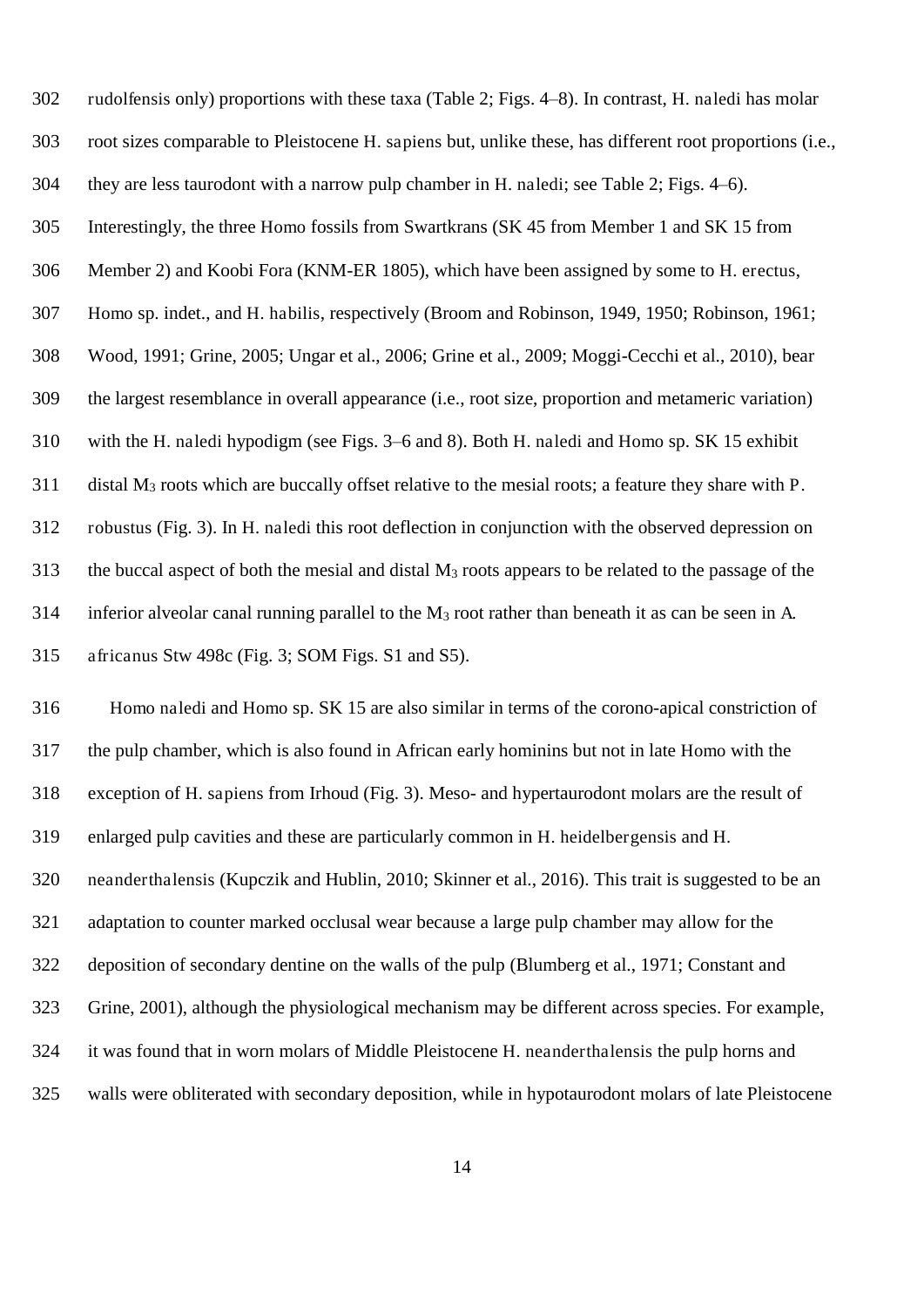326 H. sapiens from North Africa dentine was predominantly deposited on the roof and floor in the

327 center of the pulp chamber (Kupczik and Hublin, 2010). Although some of the M<sub>1</sub> and M<sub>2</sub> of H.

328 naledi are heavily worn with dentine exposure (e.g., U.W. 101-001 and U.W. 101-361; see SOM

329 Fig. S1), there is no indication of an obliterated pulp chamber or root canal.

330 Moreover, while SK 15 has relatively smaller roots when scaled to cervical plane area compared 331 to both H. naledi and SK 45 (root surface area only; see Fig. 7; SOM Fig. S7), it shares with H.

332 naledi the same root size gradient  $(M_2 > M_3 > M_1)$ ; see Fig. 5). This gradient is also found in A.

333 africanus, P. robustus, and P. boisei specimen KNM-ER 15930 (KNM-ER 729 has  $M_2 = M_3 > M_1$ )

334 but not in any of the other Homo fossils, including H. erectus and Pleistocene H. sapiens from

335 North Africa and the Near East  $(M_2 > M_1 > M_3; Fig. 5)^1$ . Since the H. erectus/late Homo root

336 volume sequence is also found in two African great apes, Pan troglodytes and Gorilla gorilla

337 (Kupczik, 2003), this may in fact constitute the plesiomorphic state; thus, it is derived in A.

338 africanus, P. robustus, P. boisei and H. naledi. In contrast, cervical plane area follows the

339 previously reported crown area gradient of  $M_3 > M_2 > M_1$  (Table 2), which is also present in H.

340 habilis but not in H. erectus or late Homo (see Berger et al., 2015; Evans et al., 2016; Hawks et al., 341 2017).

342 It has recently been suggested that the Middle Pleistocene Cave of Hearths mandible, which has 343 been assigned to H. sapiens rhodesiensis (Tobias, 1971), could belong to H. naledi (Berger et al., 344 2017). However, this is unlikely given that the Cave of Hearths mandible differs from the latter in 345 several dental morphological features including occlusal topography of the  $M_2$  (Berthaume et al., 346 2018), overall premolar and molar crown morphology (L.K.D., pers. obs.) and, as shown here,  $M_1$ 347 root morphology (SOM Figs. S2, S3, and S7). In fact, both external root form (e.g., the tapering

<u>.</u>

<sup>&</sup>lt;sup>1</sup> It appears that KNM-ER 1805 has the same root size sequence as H. naledi and SK 15 (Fig. 2); however, we did not report the  $M_1$  root metrics here because the tooth is partially broken at the cervix.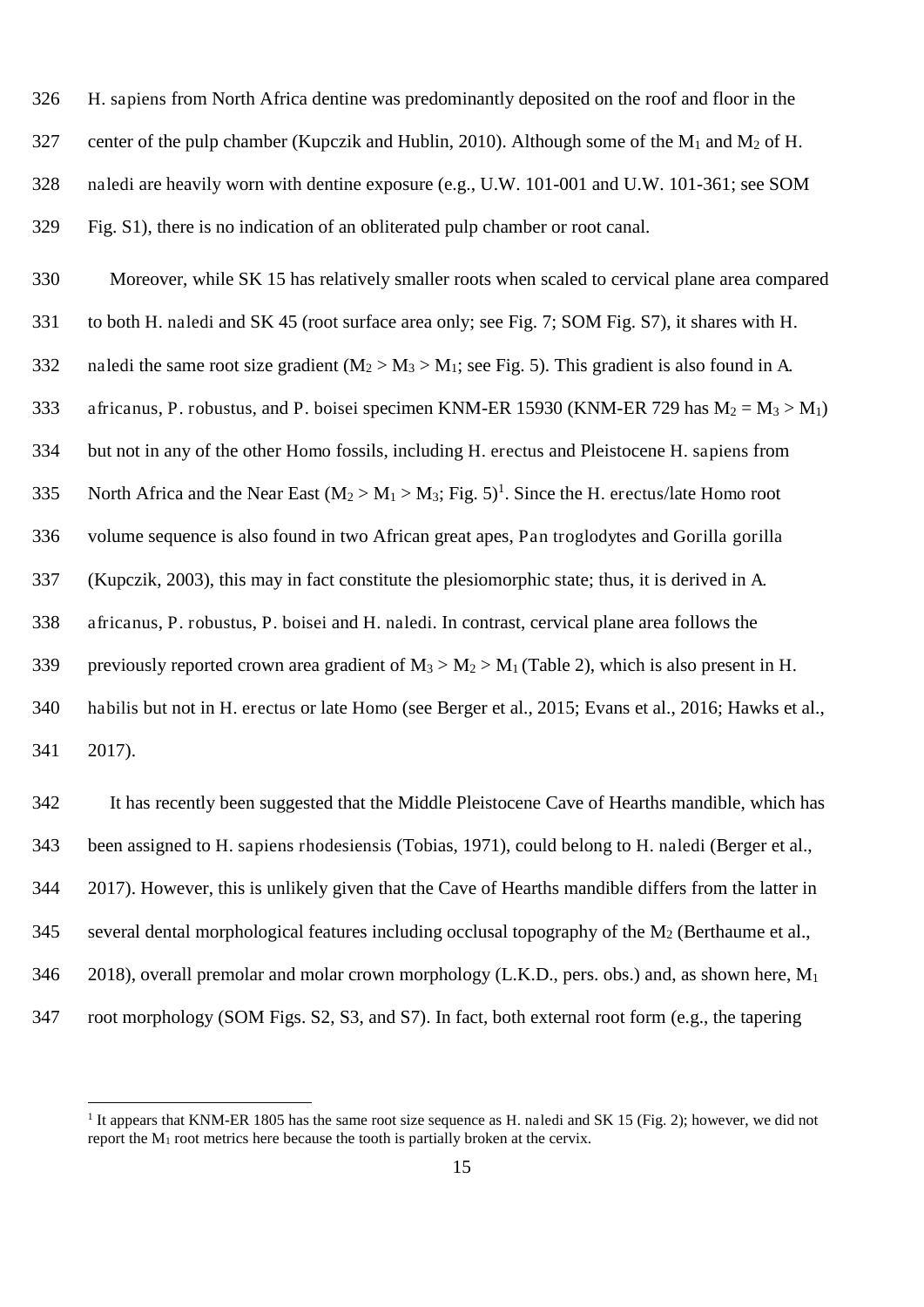$348$  mesial M<sub>1</sub> root) and the morphology of the root canals of the Cave of Hearths specimen resemble 349 those of Middle and Upper Pleistocene H. sapiens from North Africa (Irhoud 11), South Africa (Die 350 Kelders, Equus Cave) and Qafzeh (see Kupczik and Hublin, 2010: Fig. S1; SOM Figs. S2 and S4). 351 These results suggest that this specimen is most closely affiliated with samples of fossil H. sapiens 352 (or potentially H. rhodesiensis if the early part of the H. sapiens lineage is distinguished at the 353 species rank). Other notable African Middle Pleistocene Homo fossils, such as the ca. 700 ka 354 Tighenif 2 from Algeria (Geraads et al., 1986), differ in mandibular molar root volume and 355 metameric variation from H. naledi and rather fall within the upper range of the Aterian H. sapiens 356 (Kupczik and Hublin, 2010; Zanolli and Mazurier, 2013). Based on the data in Zanolli and Mazurier 357 (2013: Table 1), the sequence of root volumes of Tighenif 2 follows the  $M_2 > M_1 > M_3$  pattern seen 358 in late Homo (M<sub>1</sub> = 951.07 mm<sup>3</sup>, M<sub>2</sub> = 1051.29 mm<sup>3</sup>, M<sub>3</sub> = 773.39 mm<sup>3</sup>). Although there are no root 359 metric data available for the mandibular teeth of H. erectus from Dmanisi, at least the mandible  $360$  D211 is distinct from the H. naledi lower molar roots inasmuch as the M<sub>1</sub> appears to be larger than 361 the M<sub>2</sub> (see also Hawks et al., 2017). Moreover, while the M<sub>1</sub> has clearly separated roots, the M<sub>2</sub> 362 and M3 roots of D211 appear to be fused or hypertaurodont (see Margvelashvili et al., 2013: their 363 Fig. 2). In contrast, the molars of the mandibles D2735 and D2600 have separated mesial and distal 364 roots. It is also interesting to note that, on visual inspection of the reconstructions of the Dmanisi 365 teeth (see Margvelashvili et al., 2013), the large mandible D2600 has long and distally curved molar 366 roots with a high bifurcation, while the smaller D2735 (comparable in size with D211) has 367 concomitantly shorter and straight molar roots. Unlike in the Dmanisi sample, the differences in 368 molar root morphology within the H. naledi sample investigated here do not appear to be as 369 marked.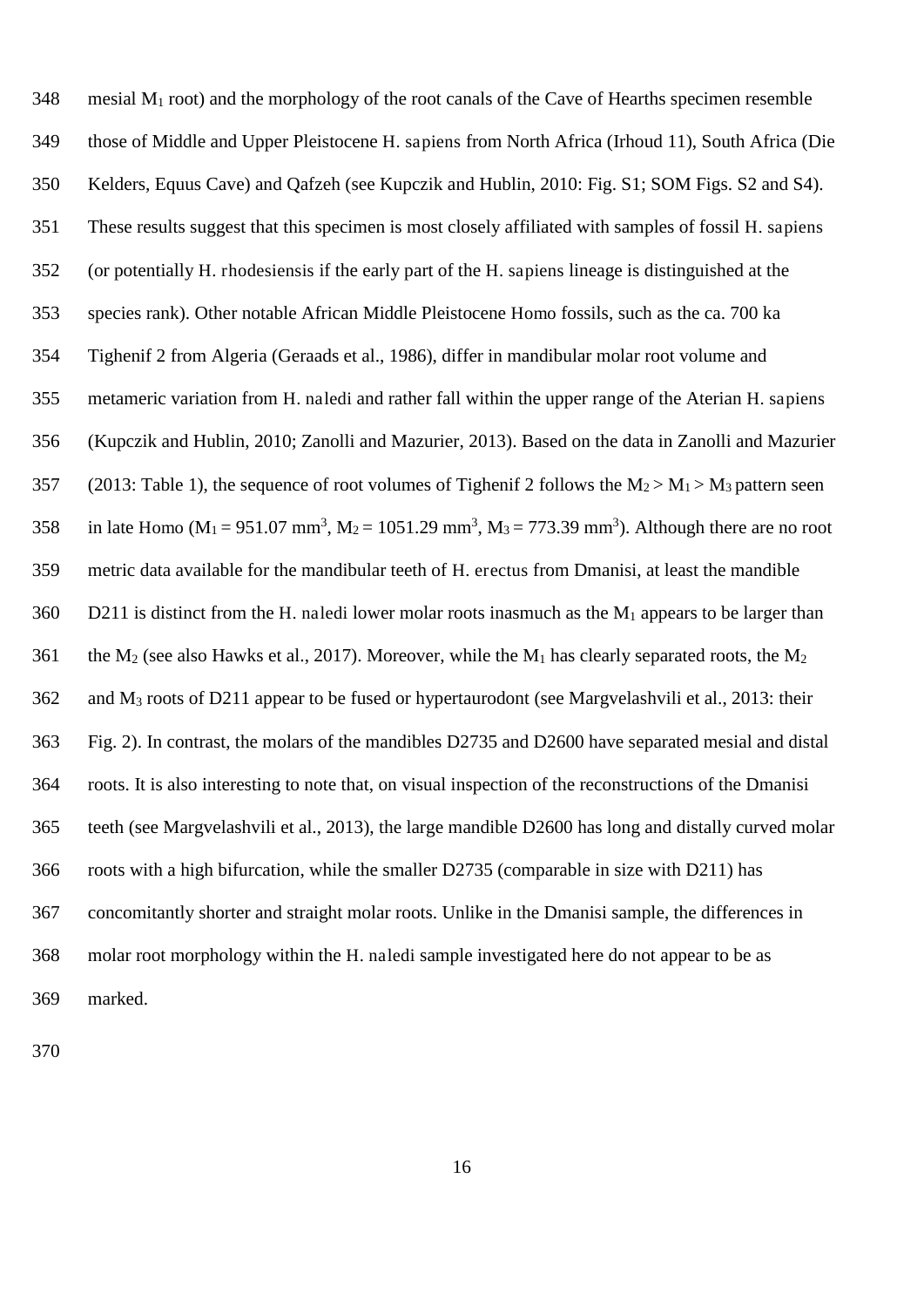#### 371 **Conclusions**

372 The present findings on mandibular molar root morphology concur with those of previous 373 studies that H. naledi is characterized by a mosaic of ancestral and derived cranial and postcranial 374 features. Thus, while absolute molar root size aligns H. naledi with late Homo, including Middle 375 and Late Pleistocene H. sapiens from South Africa (Cave of Hearths, Die Kelders, Equus Cave) and 376 North Africa (Irhoud, Temara, Dar-Es-Soltan), this species shares hypotaurodont roots and a root 377 size gradient with early Homo and Paranthropus. The latter root traits likely constitute the ancestral 378 condition and are thus symplesiomorphies between H. naledi and these earlier hominins. Although 379 this study did not necessarily aim to resolve the phylogenetic relationships of H. naledi per se, the 380 present findings shed some light of the possible evolutionary trends of hominins in eastern and 381 southern Africa. If specimens like Cave of Hearth are indeed much older than our sample of H. 382 naledi, it points to an ancient origin for the modern human molar root pattern and suggests that it is 383 unlikely that modern humans derive substantial ancestry from H. naledi. Since molar root form has 384 the advantage of being conservative in its phenotypic expression and roots are often better 385 preserved than crowns in the fossil record, molar root morphological characters may prove useful in 386 future studies on the evolutionary relationships in hominins in general.

387

#### 388 **Acknowledgements**

389 For support of the research of the analysis of the H. naledi dental material we thank Lee Berger 390 and John Hawks. For access to specimens and CT scans we thank Heidi Fourie and Stephany Potze, 391 and the Ditsong National Museum of Natural History (Pretoria, South Africa); Bernard Zipfel, 392 Sifelani Jura, and the University of Witwatersrand (Johannesburg, South Africa); Emma Mbua and 393 the National Museums of Kenya, Nairobi, Kenya; Fred Grine and Stefan Judex (Stony Brook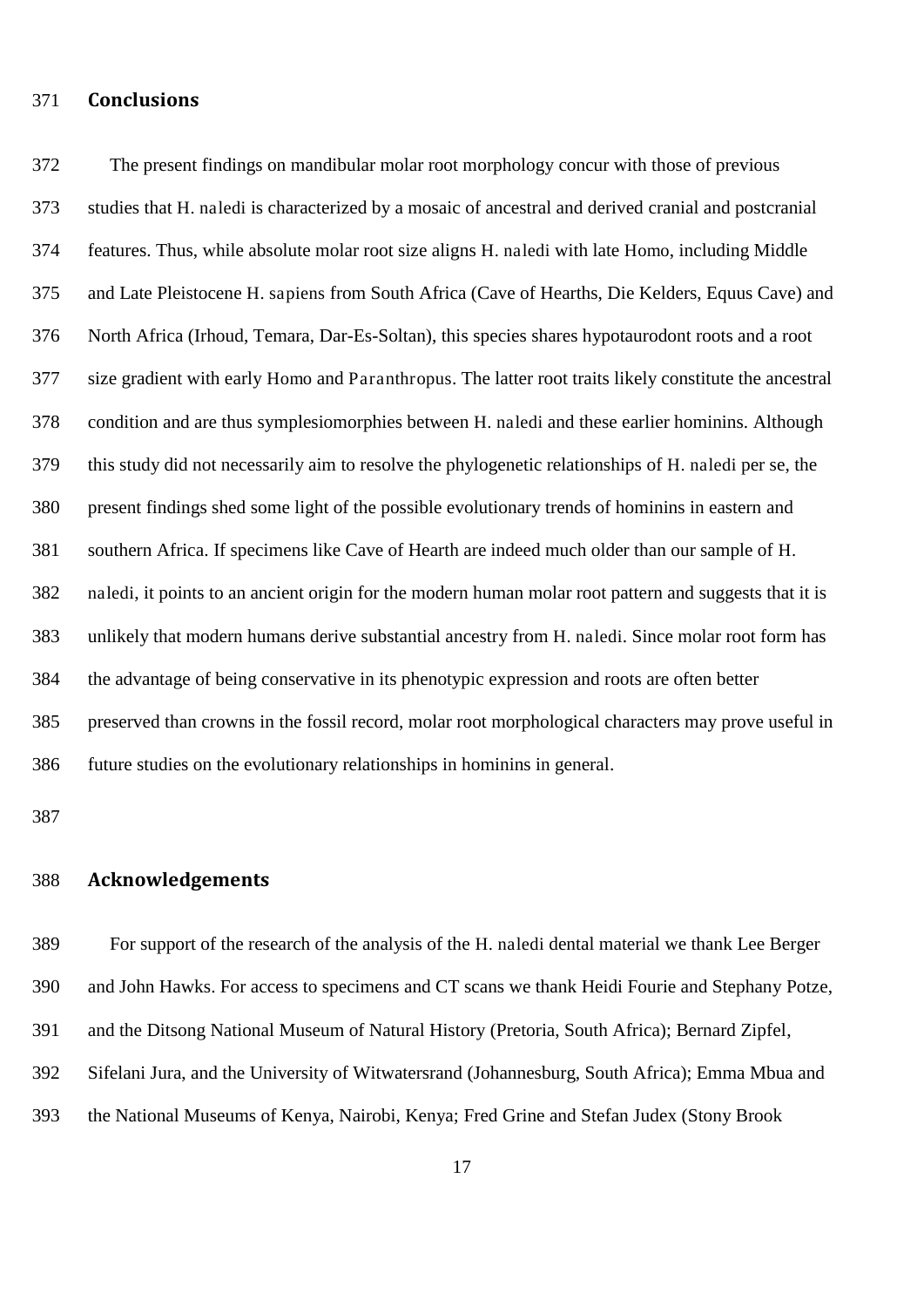394 University, NY, USA); Paul Tafforeau and the European Synchrotron Radiation Facility (Grenoble, 395 France); Yoel Rak and Alon Barash and Tel Aviv University; Friedemann Schrenk and Ottmar 396 Kullmer and the Senckenberg Research Institute (Frankfurt, Germany); Mirjana Roksandic (The 397 University of Winnipeg, Canada); and Jean-Jacques Hublin (Max Planck Institute for Evolutionary 398 Anthropology, Leipzig, Germany). Tomographic scans of some specimens were produced through a 399 collaborative project between the Department of Human Evolution, Max Planck Institute for 400 Evolutionary Anthropology and the Evolutionary Studies Institute and Centre for Excellence in 401 Paleo-Sciences, Johannesburg, South Africa. For scanning and technical assistance we thank 402 Kudakwashe Jakata, Tracy Kivell, Collin Moore, David Plotzki, Patrick Schoenfeld, Fred Spoor, 403 Adam Sylvester, Heiko Temming, Francis Thackeray and Andreas Winzer. For discussions and 404 comments on this project we are grateful to Adeline Le Cabec. We are very grateful to the Editor, 405 (David Alba), Associate Editor (Clément Zanolli) and three anonymous reviewers for their 406 constructive comments to improve this manuscript. This research was supported by a workshop 407 grant (to L.K.D. and M.M.S.) from the Wenner-Gren Foundation and the Max Planck Society (to 408 K.K. and M.M.S.). Financial support for L.K.D. was provided by a Connor Family Faculty 409 Fellowship and the Office of Research and Development at the University of Arkansas.

#### 410 **References**

- 411 Abbott, S.A., 1984. A comparative study of tooth root morphology in the great apes, modern man 412 and early hominids. Ph.D. Dissertation, University of London.
- 413 Adloff, P., 1907. Die Zähne des Homo primigenius von Krapina. Anatomischer Anzeiger 31, 273- 414 282.
- 415 Benazzi, S., Nguyen, H.N., Kullmer, O., Hublin, J.-J., 2015. Exploring the biomechanics of 416 taurodontism. Journal of Anatomy 226, 180-188.
- 417 Berger, L.R., Hawks, J., de Ruiter, D.J., Churchill, S.E., Schmid, P., Delezene, L.K., Kivell, T.L.,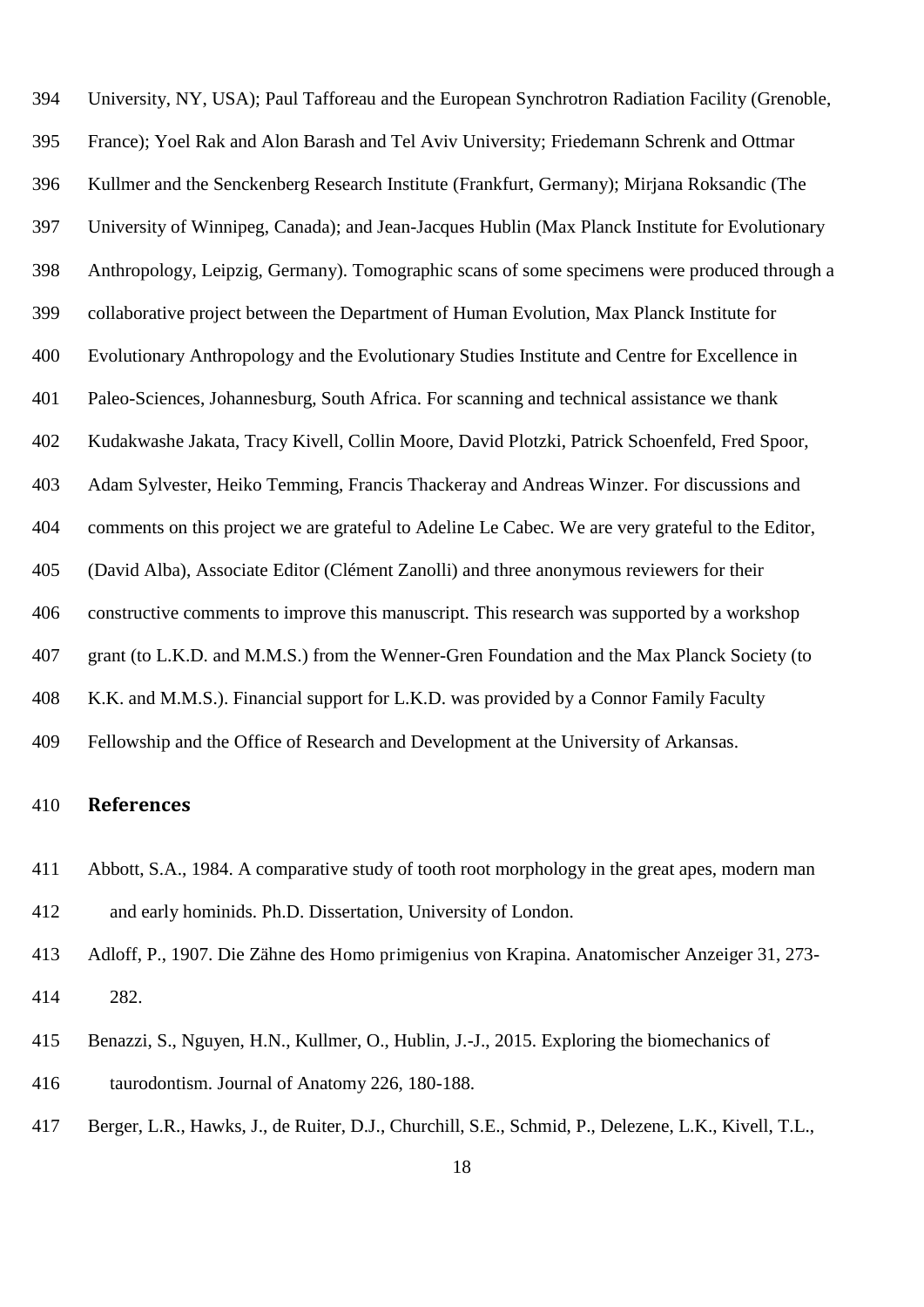- 418 Garvin, H.M., Williams, S.A., DeSilva, J.M., Skinner, M.M., Musiba, C.M., Cameron, N.,
- 419 Holliday, T.W., Harcourt-Smith, W., Ackermann, R.R., Bastir, M., Bogin, B., Bolter, D.,
- 420 Brophy, J., Cofran, Z.D., Congdon, K.A., Deane, A.S., Dembo, M., Drapeau, M., Elliott, M.C.,
- 421 Feuerriegel, E.M., Garcia-Martinez, D., Green, D.J., Gurtov, A., Irish, J.D., Kruger, A., Laird,
- 422 M.F., Marchi, D., Meyer, M.R., Nalla, S., Negash, E.W., Orr, C.M., Radovcic, D., Schroeder, L.,
- 423 Scott, J.E., Throckmorton, Z., Tocheri, M.W., VanSickle, C., Walker, C.S., Wei, P., Zipfel, B.,
- 424 2015. Homo naledi, a new species of the genus Homo from the Dinaledi Chamber, South Africa. 425 eLife 4, e09560.
- 426 Berger, L.R., Hawks, J., Dirks, P.H.G.M., Elliott, M., Roberts, E.M., 2017. Homo naledi and
- 427 Pleistocene hominin evolution in subequatorial Africa. eLife 6, e24234.
- 428 Berkovitz, B.K., Holland, G.R., Moxham, B.J., 2002. Oral Anatomy, Histology and Embryology, 429 1st ed. Mosby, St. Louis.
- 430 Bermúdez de Castro, J.M., Martinón-Torres, M., Sier, M.J., Martín-Francés, L., 2014. On the 431 Variability of the Dmanisi Mandibles. PLoS One 9, e88212.
- 432 Bermúdez de Castro, J.M., Rosas, A., Nicolás, M.E., 1999. Dental remains from Atapuerca-TD6
- 433 (Gran Dolina site, Burgos, Spain). Journal of Human Evolution 37, 523-566.
- 434 Berthaume, M.A., Delezene, L.K., Kupczik, K., 2018. Dental topography and the diet of Homo
- 435 naledi. Journal of Human Evolution 118, 14-26.
- 436 Blumberg, J.E., Hylander, W.L., Goepp, R.A., 1971. Taurodontism: a biometric study. American 437 Journal of Physical Anthropology 34, 243-255.
- 438 Broom, R., Robinson, J.T., 1949. A new type of fossil man. Nature 164, 322.
- 439 Broom, R., Robinson, J.T., 1950. Man contemporaneous with the Swartkrans ape‐man. American
- 440 Journal of Physical Anthropology 8, 151-156.
- 441 Constant, D., Grine, F., 2001. A review of taurodontism with new data on indigenous southern
- 442 African populations. Archives of Oral Biology 46, 1021-1029.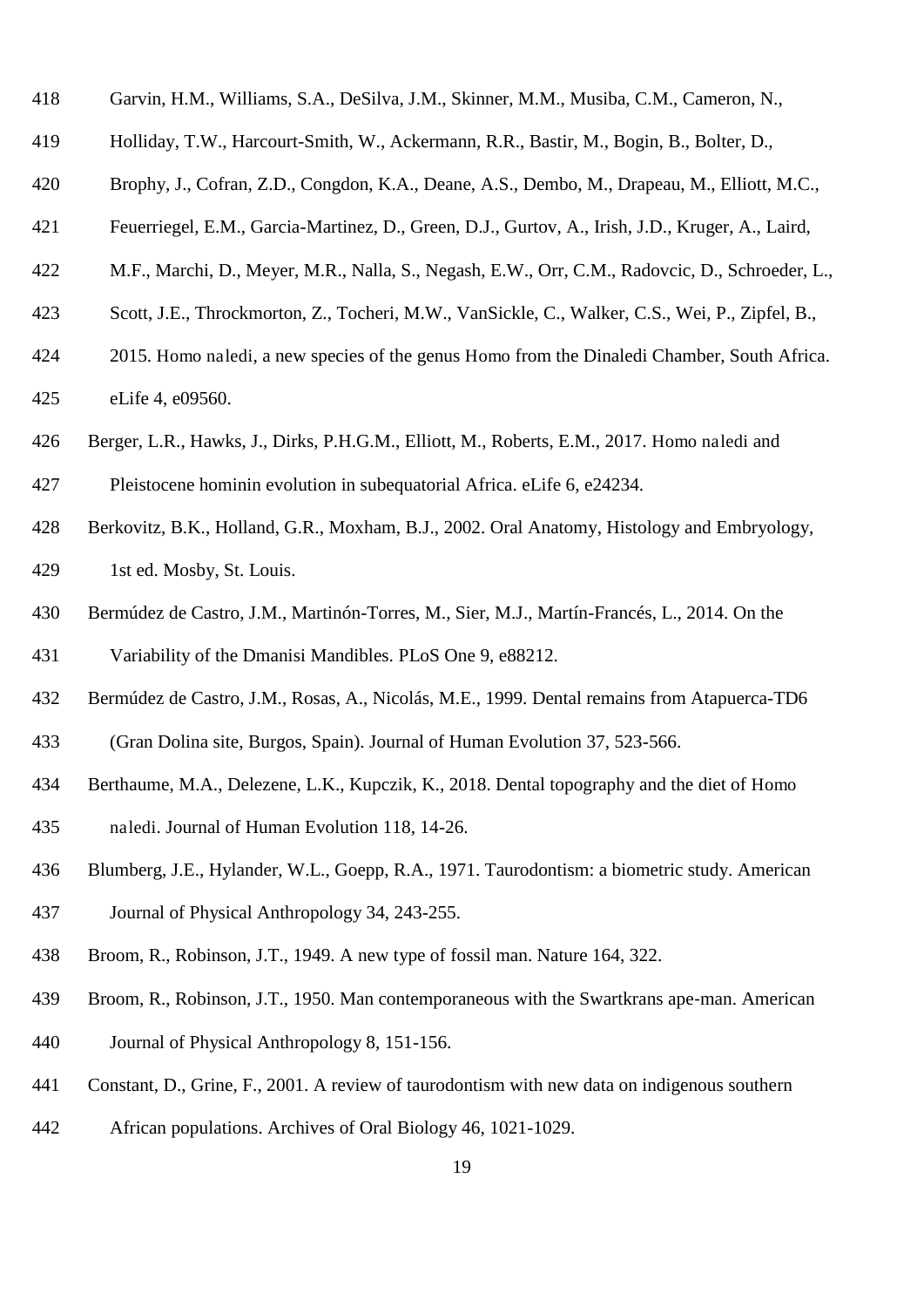- 443 Constantino, P.J., Lee, J.J.-W., Chai, H., Zipfel, B., Ziscovici, C., Lawn, B.R., Lucas, P.W., 2010.
- 444 Tooth chipping can reveal the diet and bite forces of fossil hominins. Biology Letters 6, 826-829.
- 445 Dembo, M., Radovčić, D., Garvin, H.M., Laird, M.F., Schroeder, L., Scott, J.E., Brophy, J.,
- 446 Ackermann, R.R., Musiba, C.M., de Ruiter, D.J., Mooers, A.Ø., Collard, M., 2016. The
- 447 evolutionary relationships and age of Homo naledi: An assessment using dated Bayesian
- 448 phylogenetic methods. Journal of Human Evolution 97, 17-26.
- 449 Demes, B., Creel, N., 1988. Bite force, diet, and cranial morphology of fossil hominids. Journal of 450 Human Evolution 17, 657-670.
- 451 Dirks, P.H.G.M., Roberts, E.M., Hilbert-Wolf, H., Kramers, J.D., Hawks, J., Dosseto, A., Duval,
- 452 M., Elliott, M., Evans, M., Grün, R., Hellstrom, J., Herries, A.I.R., Joannes-Boyau, R.,
- 453 Makhubela, T.V., Placzek, C.J., Robbins, J., Spandler, C., Wiersma, J., Woodhead, J., Berger,
- 454 L.R., 2017. The age of Homo naledi and associated sediments in the Rising Star Cave, South 455 Africa. eLife 6, e24231.
- 456 Emonet, E.G., Andossa, L., Taisso Mackaye, H., Brunet, M., 2014. Subocclusal dental morphology
- 457 of Sahelanthropus tchadensis and the evolution of teeth in hominins. American Journal of
- 458 Physical Anthropology 153, 116-123.
- 459 Emonet, E.G., Tafforeau, P., Chaimanee, Y., Guy, F., de Bonis, L., Koufos, G., Jaeger, J.J., 2012.
- 460 Three-dimensional analysis of mandibular dental root morphology in hominoids. Journal of 461 Human Evolution 62, 146-154.
- 462 Eng, C.M., Lieberman, D.E., Zink, K.D., Peters, M.A., 2013. Bite force and occlusal stress
- 463 production in hominin evolution. American Journal of Physical Anthropology 151, 544-557.
- 464 Evans, A.R., Daly, E.S., Catlett, K.K., Paul, K.S., King, S.J., Skinner, M.M., Nesse, H.P., Hublin,
- 465 J.-J., Townsend, G.C., Schwartz, G.T., Jernvall, J., 2016. A simple rule governs the evolution
- 466 and development of hominin tooth size. Nature 530, 477.
- 467 Feuerriegel, E.M., Green, D.J., Walker, C.S., Schmid, P., Hawks, J., Berger, L.R., Churchill, S.E.,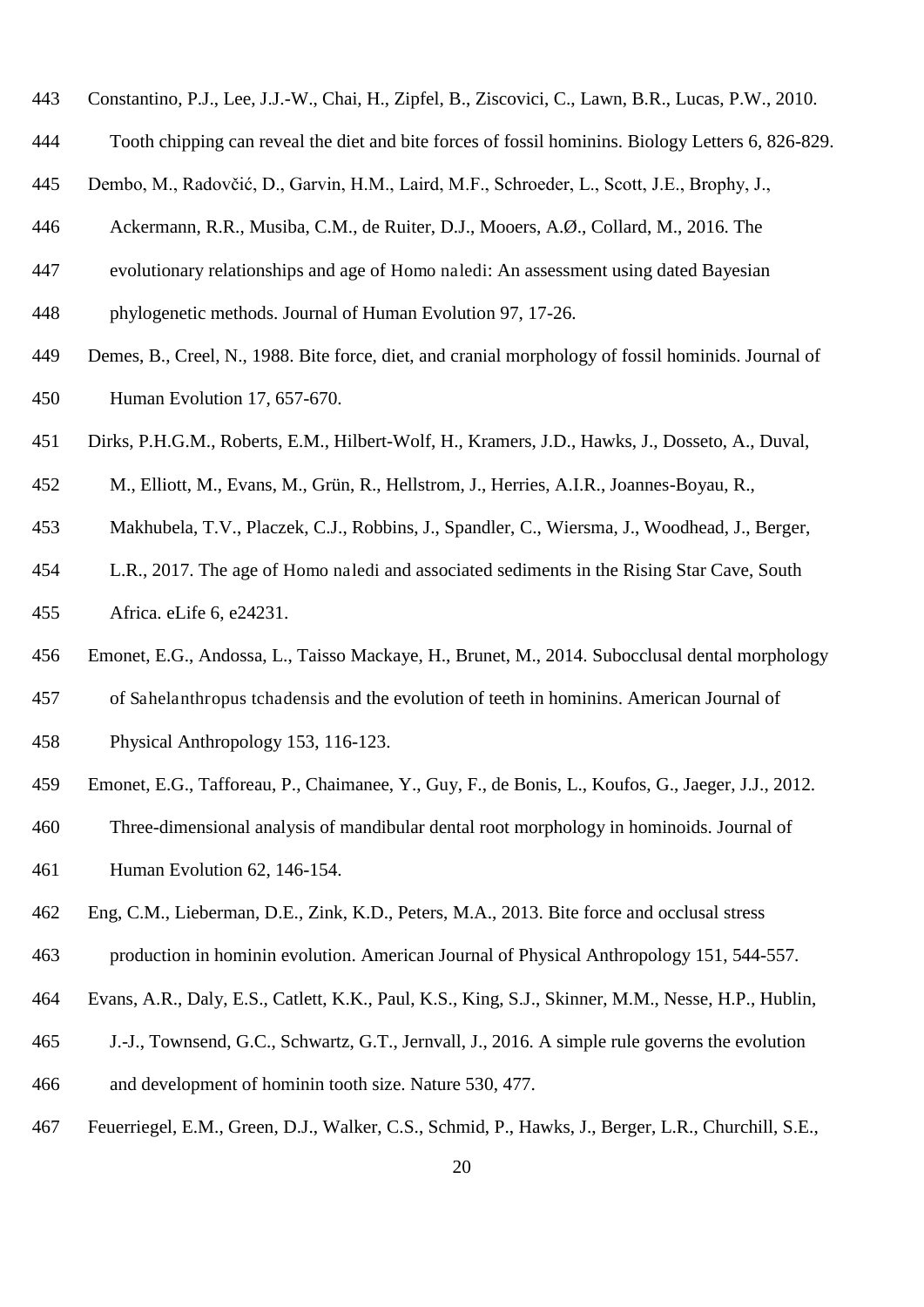- 468 2017. The upper limb of Homo naledi. Journal of Human Evolution 104, 155-173.
- 469 Garvin, H.M., Elliott, M.C., Delezene, L.K., Hawks, J., Churchill, S.E., Berger, L.R., Holliday,
- 470 T.W., 2017. Body size, brain size, and sexual dimorphism in Homo naledi from the Dinaledi
- 471 Chamber. Journal of Human Evolution 111, 119-138.
- 472 Geraads, D., Hublin, J.-J., Jaeger, J.-J., Tong, H., Sen, S., Toubeau, P., 1986. The Pleistocene
- 473 hominid site of Ternifine, Algeria: new results on the environment, age, and human industries.
- 474 Quaternary Research 25, 380-386.
- 475 Gorjanovic-Kramberger, D., 1907. Die Kronen und Wurzeln der Mahlzähne des Homo primigenius 476 und ihre genetische Bedeutung. Anatomischer Anzeiger 31, 97-134.
- 477 Gorjanovic-Kramberger, D., 1908. Über prismatische Molarwurzeln rezenter und diluvialer
- 478 Menschen. Anatomischer Anzeiger 32, 401-413.
- 479 Grabowski, M., Hatala, K.G., Jungers, W.L., Richmond, B.G., 2015. Body mass estimates of
- 480 hominin fossils and the evolution of human body size. Journal of Human Evolution 85, 75-93.
- 481 Grine, F.E., 2005. Early Homo at Swartkrans, South Africa: a review of the evidence and an
- 482 evaluation of recently proposed morphs. South African Journal of Science 101, 43-52.
- 483 Grine, F.E., Smith, H.F., Heesy, C.P., Smith, E.J., 2009. Phenetic affinities of Plio-Pleistocene
- 484 Homo fossils from South Africa: molar cusp proportions, in: Grine, F.E., Fleagle, J.G., Leakey,
- 485 R.E.F. (Eds.), The First Humans–Origin and Early Evolution of the Genus Homo. Springer,
- 486 Dordrecht, pp. 49-62.
- 487 Hammer, Ø., Harper, D.A.T., Ryan, P.D., 2001. PAST: Paleontological statistics software package 488 for education and data analysis. Palaeontologia Electronica 4, 4.
- 489 Harcourt-Smith, W.E.H., Throckmorton, Z., Congdon, K.A., Zipfel, B., Deane, A.S., Drapeau,
- 490 M.S.M., Churchill, S.E., Berger, L.R., DeSilva, J.M., 2015. The foot of Homo naledi. Nature 491 Communications 6, 8432.
- 492 Hawks, J., Elliott, M., Schmid, P., Churchill, S.E., Ruiter, D.J.d., Roberts, E.M., Hilbert-Wolf, H.,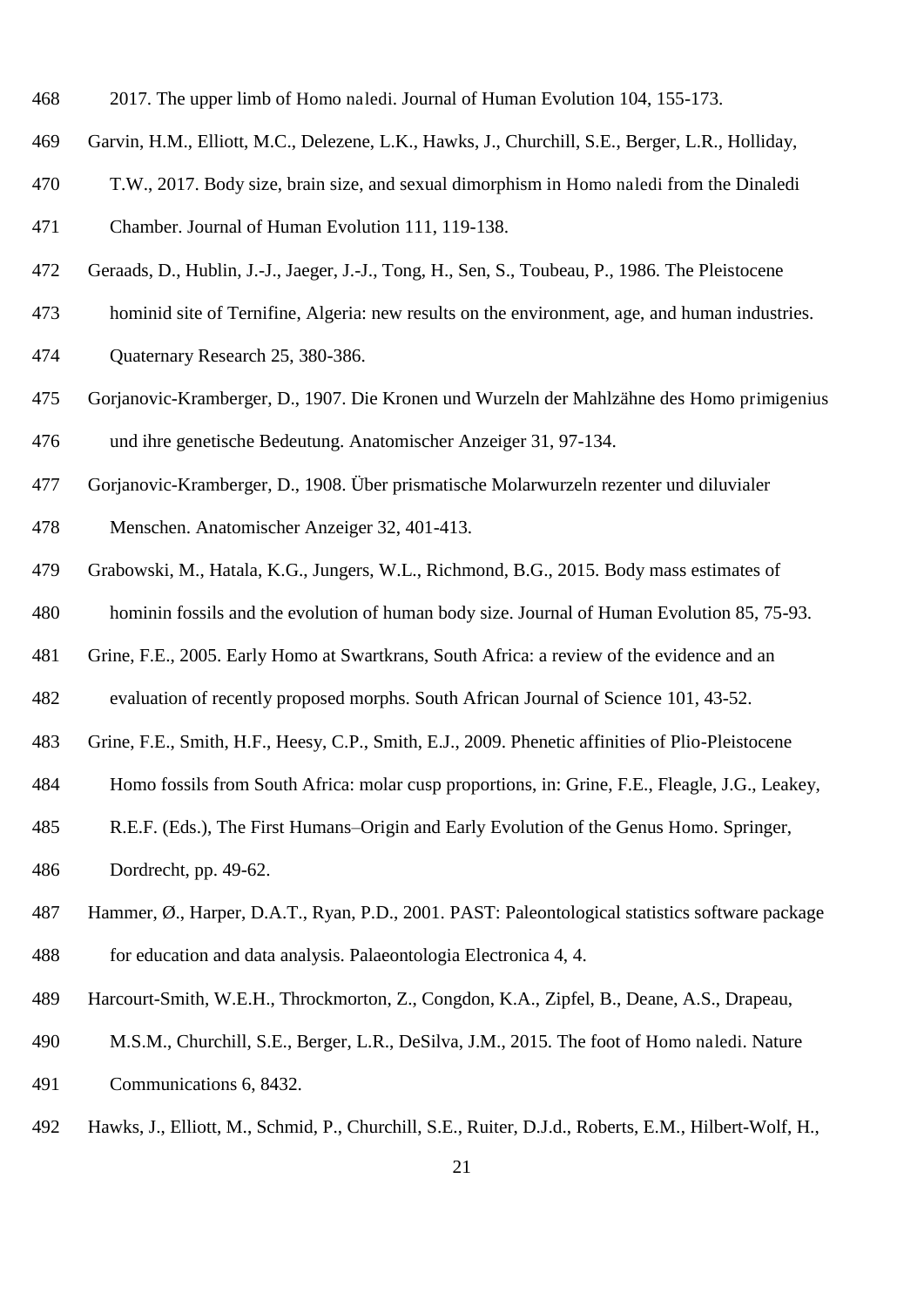- 493 Garvin, H.M., Williams, S.A., Delezene, L.K., Feuerriegel, E.M., Randolph-Quinney, P., Kivell,
- 494 T.L., Laird, M.F., Tawane, G., DeSilva, J.M., Bailey, S.E., Brophy, J.K., Meyer, M.R., Skinner,
- 495 M.M., Tocheri, M.W., VanSickle, C., Walker, C.S., Campbell, T.L., Kuhn, B., Kruger, A.,
- 496 Tucker, S., Gurtov, A., Hlophe, N., Hunter, R., Morris, H., Peixotto, B., Ramalepa, M., Rooyen,
- 497 D.v., Tsikoane, M., Boshoff, P., Dirks, P.H.G.M., Berger, L.R., 2017. New fossil remains of
- 498 Homo naledi from the Lesedi Chamber, South Africa. eLife 6, e24232.
- 499 Irish, J.D., Bailey, S.E., Guatelli-Steinberg, D., Delezene, L.K., Berger, L.R., 2018. Ancient teeth,
- 500 phenetic affinities, and African hominins: Another look at where Homo naledi fits in. Journal of
- 501 Human Evolution 122, 108-123.
- 502 Keene, H., 1966. A morphologic and biometric study of taurodontism in a contemporary
- 503 population. American Journal of Physical Anthropology 25, 208-209.
- 504 Keith, A., 1913. Problems relating to the teeth of the earlier forms of prehistorical man. Proceedings 505 of the Royal Society of Medicine 6, 103-119.
- 506 Kivell, T.L., Deane, A.S., Tocheri, M.W., Orr, C.M., Schmid, P., Hawks, J., Berger, L.R.,
- 507 Churchill, S.E., 2015. The hand of Homo naledi. Nature Communications 6, 8431.
- 508 Kullmer, O., Sandrock, O., Kupczik, K., Frost, S.R., Volpato, V., Bromage, T.G., Schrenk, F.,
- 509 2011. New primate remains from Mwenirondo, Chiwondo Beds in northern Malawi. Journal of
- 510 Human Evolution 61, 617-623.
- 511 Kupczik, K., 2003. Tooth root morphology in primates and carnivores. Ph.D. Dissertation,
- 512 University College London.
- 513 Kupczik, K., Dean, M.C., 2008. Comparative observations on the tooth root morphology of
- 514 Gigantopithecus blacki. Journal of Human Evolution 54, 196-204.
- 515 Kupczik, K., Hublin, J.J., 2010. Mandibular molar root morphology in Neanderthals and Late
- 516 Pleistocene and recent Homo sapiens. Journal of Human Evolution 59, 525-541.
- 517 Kupczik, K., Olejniczak, A.J., Skinner, M.M., Hublin, J.J., 2009. Molar crown and root size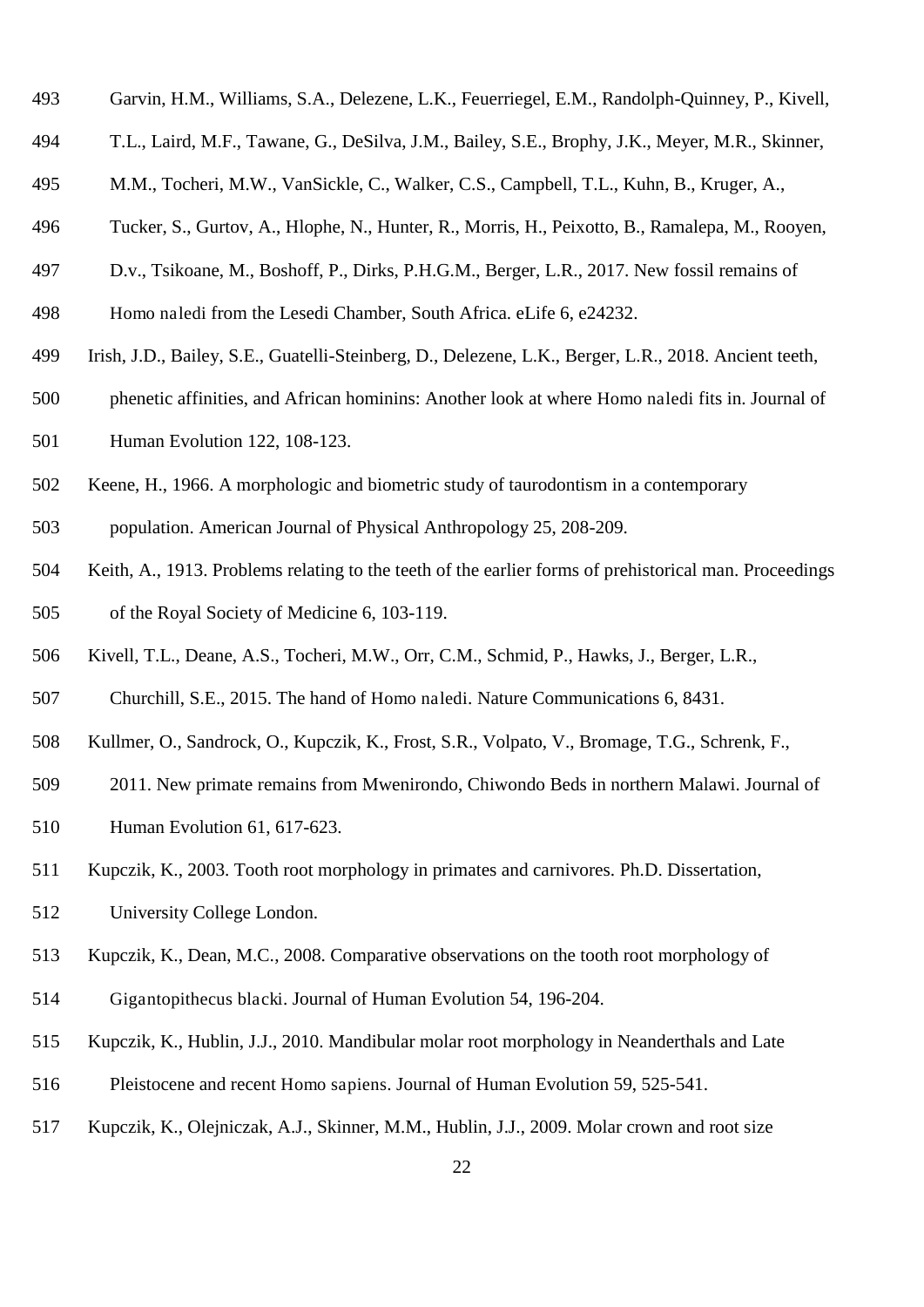- 518 relationship in anthropoid primates. Frontiers in Oral Biology 13, 16-22.
- 519 Kupczik, K., Spoor, F., Pommert, A., Dean, M.C., 2005. Premolar root number variation in
- 520 hominoids: genetic polymorphism vs. functional significance. In: Żądzińska, E. (Ed.), Current
- 521 Trends in Dental Morphology Research. University of Lodz Press, Lodz, pp 257-268.
- 522 Kupczik, K., Stynder, D.D., 2012. Tooth root morphology as an indicator for dietary specialization
- 523 in carnivores (Mammalia: Carnivora). Biological Journal of the Linnean Society 105, 456-471.
- 524 Laird, M.F., Schroeder, L., Garvin, H.M., Scott, J.E., Dembo, M., Radovčić, D., Musiba, C.M.,
- 525 Ackermann, R.R., Schmid, P., Hawks, J., Berger, L.R., de Ruiter, D.J., 2017. The skull of Homo 526 naledi. Journal of Human Evolution 104, 100-123.
- 527 Le Cabec, A., Gunz, P., Kupczik, K., Braga, J., Hublin, J.J., 2013. Anterior tooth root morphology
- 528 and size in Neanderthals: taxonomic and functional implications. Journal of Human Evolution 529 64, 169-193.
- 530 Le Cabec, A., Skinner, M.M., Delezene, L.K., 2017. What can anterior tooth root morphometrics 531 tell us about Homo naledi? Proceedings of the European Society for the Study of Human 532 Evolution 6, 112.
- 533 Lucas, P., Constantino, P., Wood, B., Lawn, B., 2008. Dental enamel as a dietary indicator in 534 mammals. BioEssays 30, 374-385.
- 535 Margvelashvili, A., Zollikofer, C.P.E., Lordkipanidze, D., Peltomäki, T., Ponce de León, M.S.,
- 536 2013. Tooth wear and dentoalveolar remodeling are key factors of morphological variation in the
- 537 Dmanisi mandibles. Proceedings of the National Academy of Sciences USA 110, 17278-17283.
- 538 Moggi-Cecchi, J., Menter, C., Boccone, S., Keyser, A., 2010. Early hominin dental remains from
- 539 the Plio-Pleistocene site of Drimolen, South Africa. Journal of Human Evolution 58, 374-405.
- 540 Moore, N.C., Hublin, J.J., Skinner, M.M., 2015. Premolar root and canal variation in extant non‐
- 541 human hominoidea. American Journal of Physical Anthropology 158, 209-226.
- 542 Moore, N.C., Thackeray, J.F., Hublin, J.J., Skinner, M.M., 2016. Premolar root and canal variation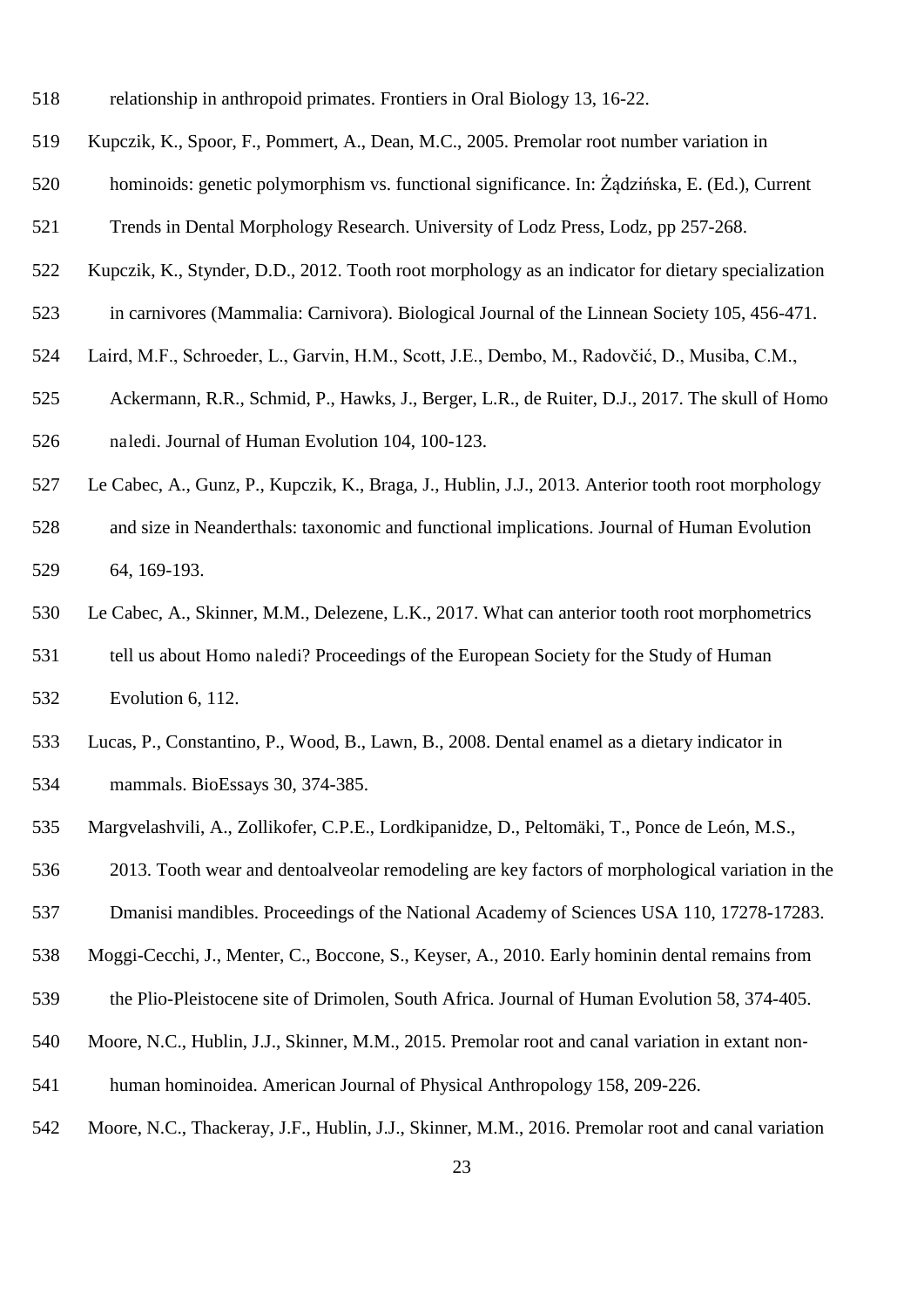- 543 in South African Plio-Pleistocene specimens attributed to Australopithecus africanus and
- 544 Paranthropus robustus. Journal of Human Evolution 93, 46-62.
- 545 Robinson, J.T., 1956. The Dentition of Australopithecinae. Transvaal Museum, Pretoria.
- 546 Robinson, J.T., 1961. The Australopithecines and their bearing on the origin of man and of stone 547 tool-making. South African Journal of Science 57, 3-13.
- 548 Schroeder, L., Scott, J.E., Garvin, H.M., Laird, M.F., Dembo, M., Radovčić, D., Berger, L.R., de
- 549 Ruiter, D.J., Ackermann, R.R., 2017. Skull diversity in the Homo lineage and the relative
- 550 position of Homo naledi. Journal of Human Evolution 104, 124-135.
- 551 Scott, G.R., Turner Ii, C.G., Townsend, G.C., Martinón-Torres, M., 2018. The Anthropology of
- 552 Modern Human Teeth: Dental Morphology and Its Variation in Recent and Fossil Homo sapiens,
- 553 2nd ed. Cambridge University Press, Cambridge.
- 554 Shields, E.D., 2005. Mandibular premolar and second molar root morphological variation in
- 555 modern humans: What root number can tell us about tooth morphogenesis. American Journal of
- 556 Physical Anthropology 128, 299-311.
- 557 Skinner, M.M., de Vries, D., Gunz, P., Kupczik, K., Klassen, R.P., Hublin, J.-J., Roksandic, M.,
- 558 2016. A dental perspective on the taxonomic affinity of the Balanica mandible (BH-1). Journal
- 559 of Human Evolution 93, 63-81.
- 560 Spencer, M.A., 1998. Force production in the primate masticatory system: electromyographic tests 561 of biomechanical hypotheses. Journal of Human Evolution 34, 25-54.
- 562 Spencer, M.A., 2003. Tooth‐root form and function in platyrrhine seed‐eaters. American Journal of
- 563 Physical Anthropology 122, 325-335.
- 564 Sperber, G., 1974. The morphology of the cheek teeth of early South African hominids. Ph.D.
- 565 Dissertation, University of the Witwatersrand.
- 566 Tobias, P.V., 1971. Human skeletal remains from the cave of Hearths, Makapansgat, Northern
- 567 Transvaal. American Journal of Physical Anthropology 34, 335-367.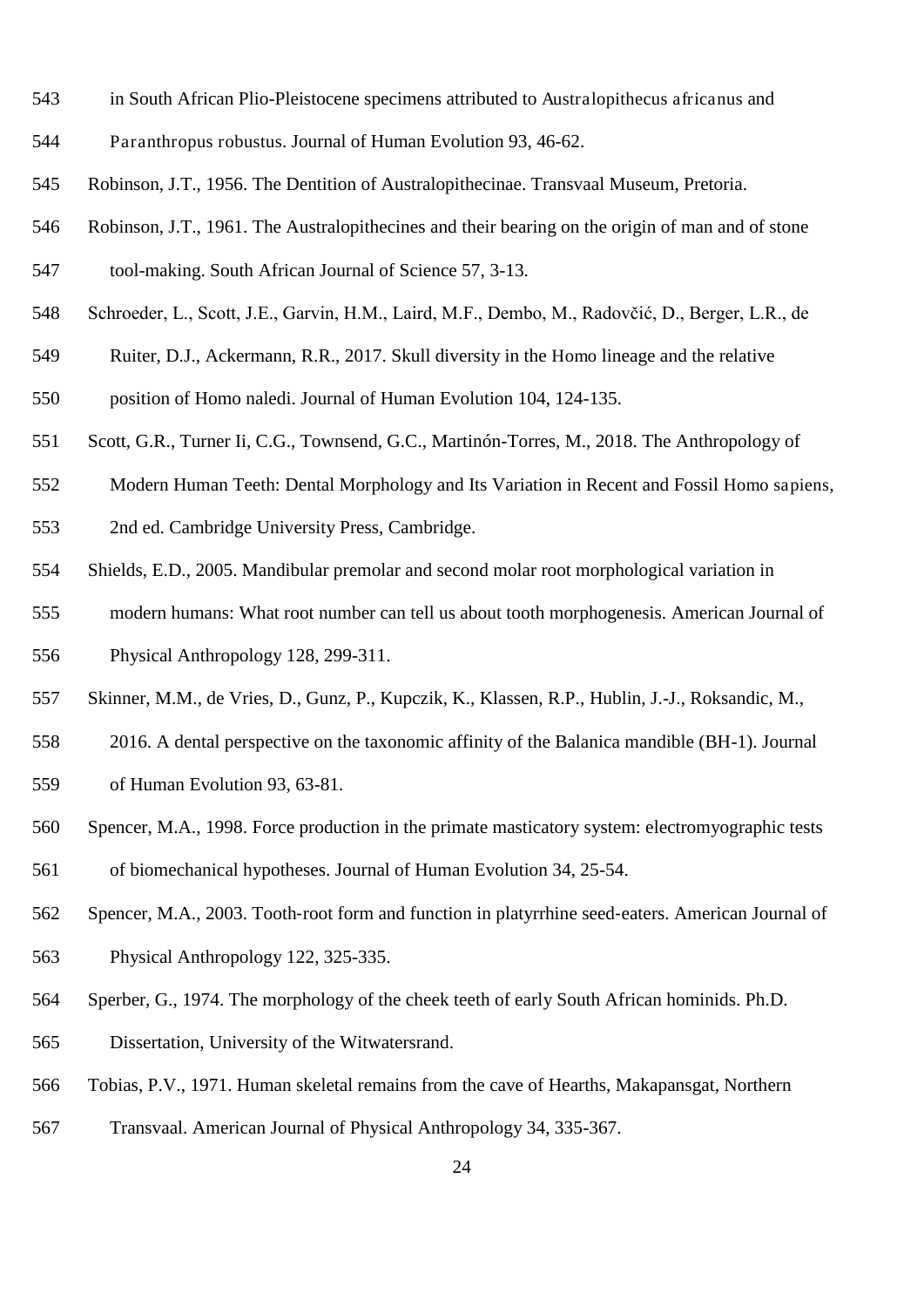- 568 Towle, I., Irish, J.D., De Groote, I., 2017. Behavioral inferences from the high levels of dental
- 569 chipping in Homo naledi. American Journal of Physical Anthropology 164, 184-192.
- 570 Turner, C.G., 1971. Three-rooted mandibular first permanent molars and the question of American
- 571 Indian Origins. American Journal of Physical Anthropology 34, 229-241.
- 572 Ungar, P.S., Berger, L.R., 2018. Brief communication: Dental microwear and diet of Homo naledi.
- 573 American Journal of Physical Anthropology 166, 228-235.
- 574 Ungar, P.S., Grine, F.E., Teaford, M.F., El Zaatari, S., 2006. Dental microwear and diets of African 575 early Homo. Journal of Human Evolution 50, 78-95.
- 576 VanSickle, C., Cofran, Z., García-Martínez, D., Williams, S.A., Churchill, S.E., Berger, L.R.,
- 577 Hawks, J., 2017. Homo naledi pelvic remains from the Dinaledi Chamber, South Africa. Journal
- 578 of Human Evolution 125, 122-136.
- 579 Ward, S.C., Johanson, D.C., Coppens, Y., 1982. Subocclusal morphology and alveolar process
- 580 relationships of hominid gnathic elements from the Hadar formation: 1974–1977 collections.
- 581 American Journal of Physical Anthropology 57, 605-630.
- 582 Wollny, G., Kellman, P., Ledesma-Carbayo, M.-J., Skinner, M.M., Hublin, J.-J., Hierl, T., 2013.
- 583 MIA A free and open source software for gray scale medical image analysis. Source Code for 584 Biology and Medicine 8, 20.
- 585 Wood, B.A., 1988. Are "robust" australopithecines a monophyletic group? In: Grine, F.E. (Ed.),
- 586 Evolutionary History of the ''Robust'' Australopithecines. Aldine de Gruyter, New York, pp. 587 269–284.
- 588 Wood, B.A., 1991. Hominid Cranial Remains. Clarendon Press, Oxford.
- 589 Wood, B.A., Abbott, S.A., Uytterschaut, H., 1988. Analysis of the dental morphology of Plio-
- 590 Pleistocene hominids. IV. Mandibular postcanine root morphology. Journal of Anatomy 156, 591 107-139.
- 592 Zanolli, C., Mazurier, A., 2013. Endostructural characterization of the H. heidelbergensis dental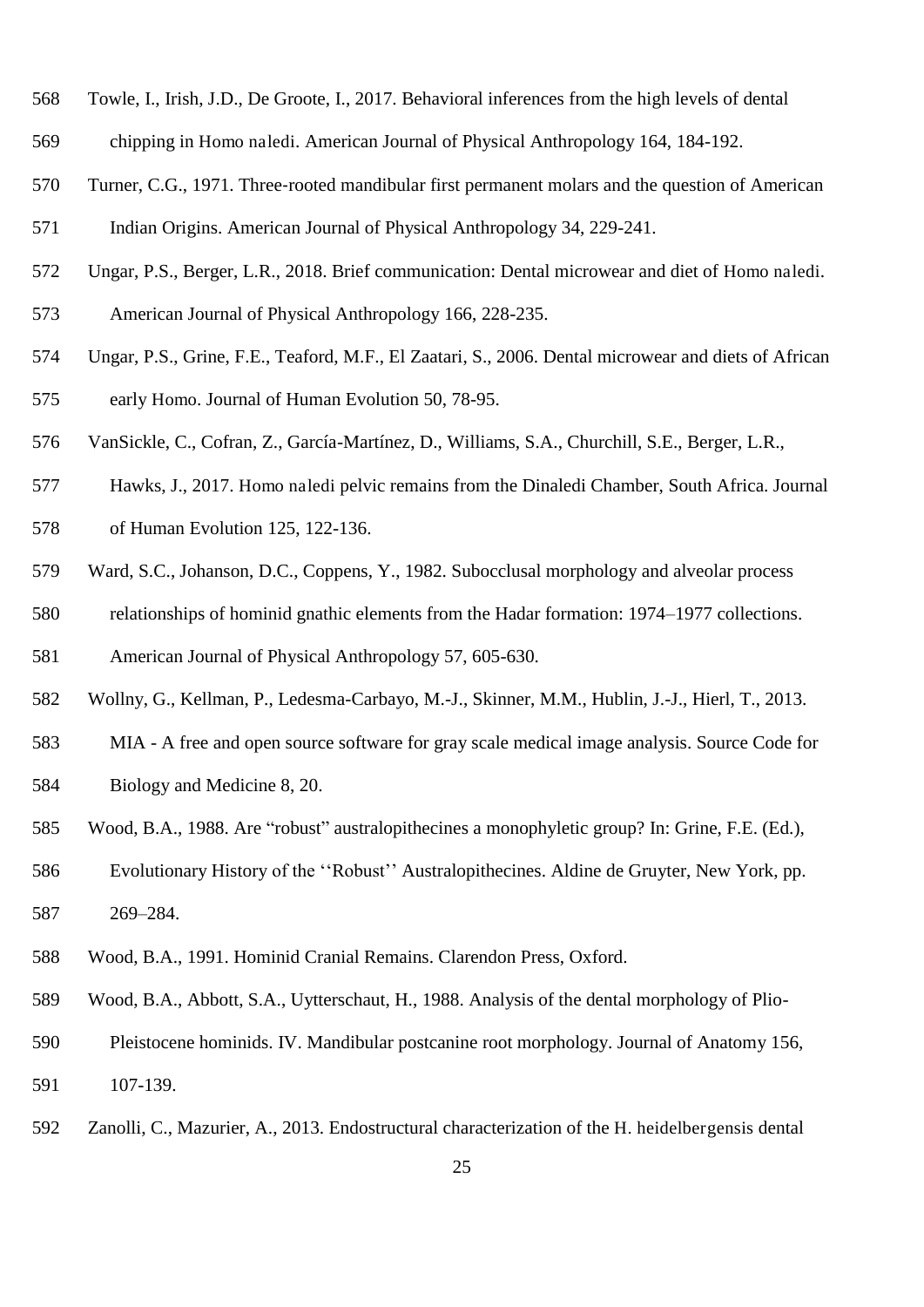- 593 remains from the early Middle Pleistocene site of Tighenif, Algeria. Comptes Rendus Palevol
- 594 12, 293-304.
- 
- 
- 
-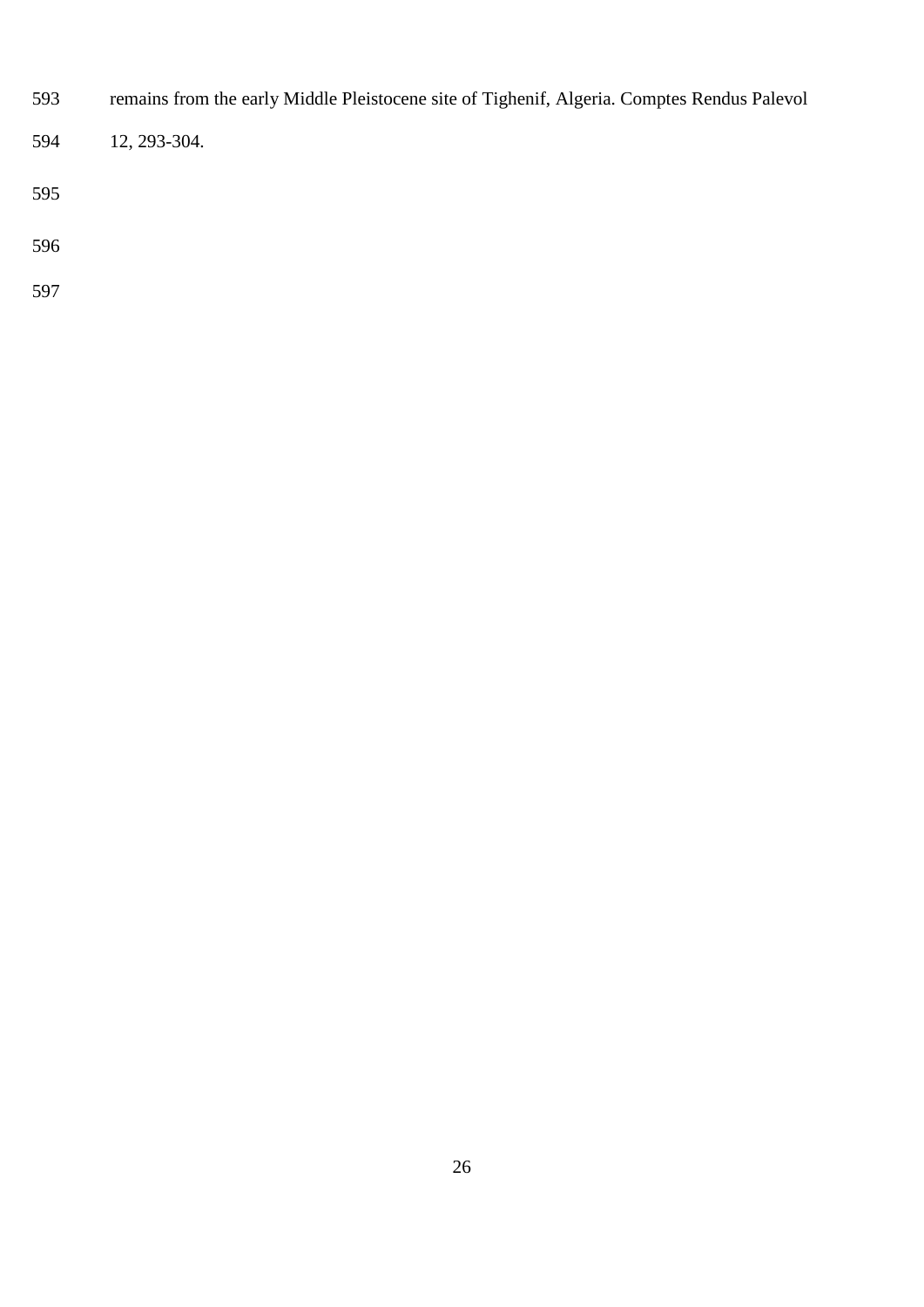#### 598 **Figure legends**

599 **Figure 1.** Microtomography-based 3D-reconstructions of a modern human left M<sub>2</sub> (center) and pulp 600 cavity morphology (left) in mesiolingual view. The tooth was virtually trisected into the crown, root 601 cervix and root branch at the cervical plane and bifurcational plane, respectively (right). The area 602 between the crown and the root cervix is the cervical plane area (CPA). Root length (RL) was 603 measured at the mesial root as the projected distance between the cervical plane and the root tip. 604 The cross-sections illustrate the shape of the mesial and distal root in the apical third of the root 605 (bottom).

606

607 **Figure 2.** Microtomographic-based 3D reconstructions of mandibular molars in fossil hominins in 608 buccal view: a) U.W. 101-1261 (right); the arrows indicate a depression in the apices of the mesial 609 and distal roots of the M3; b) SK 15 (right); c) Irhoud 11 (left); d) Amud 1 (left); e) HCRP-UR501 610 (right M<sub>1</sub> and M<sub>2</sub>); f) KNM-ER 1802 (left M<sub>1</sub> and M<sub>2</sub>); g) KNM-ER 1805 (left); h) KNM-ER 730 611 (left); i) STW 404 (left); j) SK 23 (left); k) KNM-ER 729 (right).  $M_1$  is to the left of the molar row. 612 Note that the right molar rows are horizontally flipped. m=mesial, l=lingual.

613

614 **Figure 3.** Microtomographic-based 3D reconstructions of mandibular molars in fossil hominins in

615 apical view: a) U.W. 101-001 (right M1–M3); b) U.W.101-1261 (right M1–M3); c) U.W.101-1142

616 (right M<sub>2</sub>–M<sub>3</sub>); d) U.W.101-361 (left M<sub>2</sub>–M<sub>3</sub>); e) U.W.101-516 (left M<sub>3</sub>); f) SK 15 (right M<sub>1</sub>–M<sub>3</sub>);

617 g) KNM-ER 730 (left M<sub>1</sub>–M<sub>3</sub>); h) KNM-ER 1805 (left M<sub>1</sub>–M<sub>3</sub>); i) Irhoud 11 (left M<sub>1</sub>–M<sub>3</sub>); j)

618 Qafzeh 2 (left M<sub>1</sub>–M<sub>3</sub>); k) EQ-H71-33 (left M<sub>2</sub>–M<sub>3</sub>); l) Mauer (right M<sub>1</sub>–M<sub>3</sub>); m) Amud 1 (left M<sub>1</sub>–

619 M<sub>3</sub>); n) Stw 498c (left M<sub>1</sub>–M<sub>3</sub>); o) SK 23 (left M<sub>1</sub>–M<sub>3</sub>); p) KNM-ER 15930 (left M<sub>1</sub>–M<sub>3</sub>). Mesial is

620 to the top and buccal to the right. The arrows indicate a buccally deflected distal  $M_3$  root relative to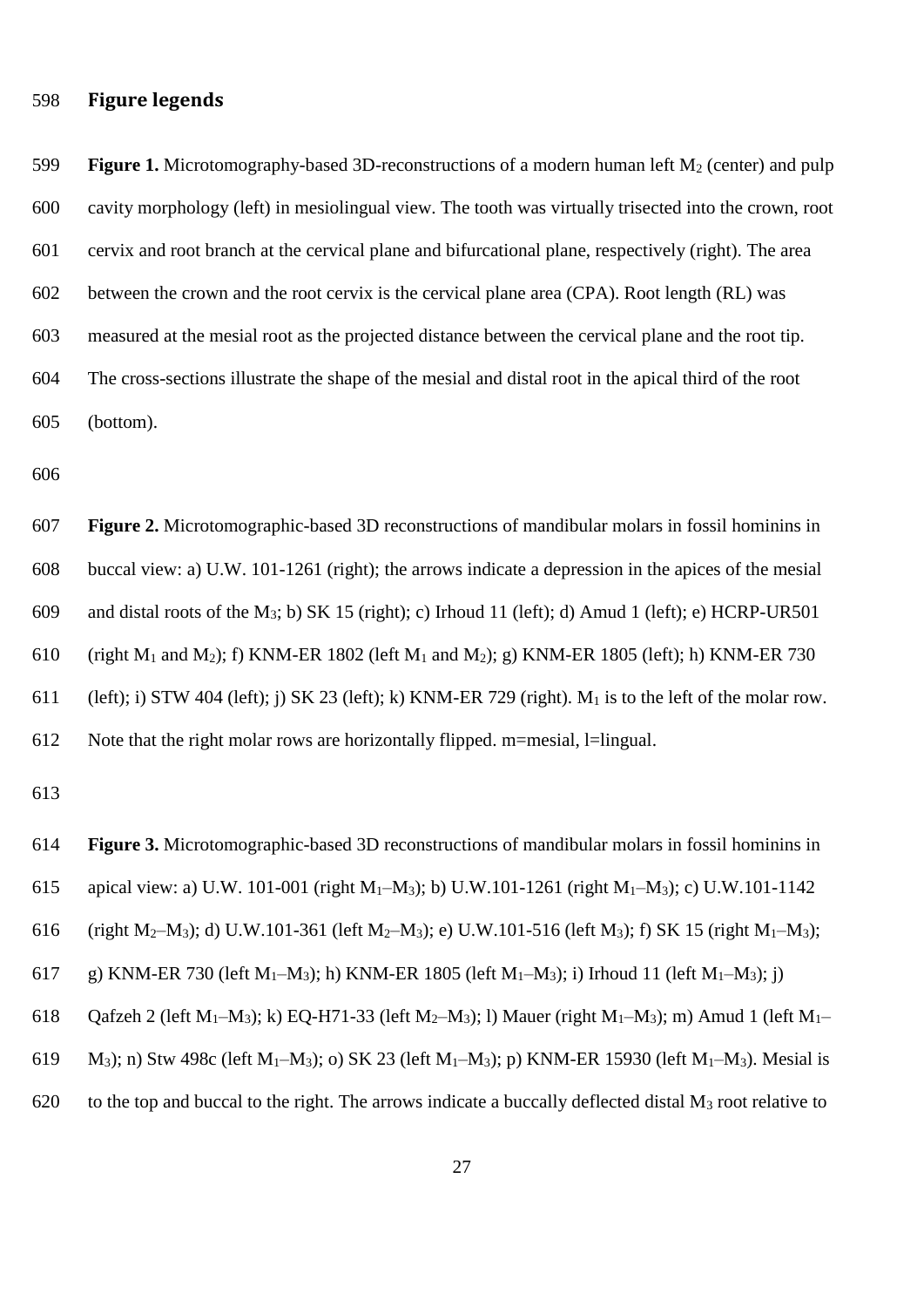621 the mesial root. Note that the left molar rows are horizontally flipped. m=mesial, b=buccal.

| 623 | Figure 4. Pulp chamber morphology of mandibular second molars in H. naledi compared to other                                   |
|-----|--------------------------------------------------------------------------------------------------------------------------------|
| 624 | hominin species in lateral view: a) A. africanus (Stw 498c), P. robustus (SK 1586), and P. boisei                              |
| 625 | (KNM-ER 729) with low pulp chambers; b) species of Homo with low pulp chambers (left to right:                                 |
| 626 | HCRP-UR 501, SK 15, Irhoud 11, and UW101-1142); c) species of Homo with tall pulp chambers                                     |
| 627 | (left to right: KNM-ER 992, BH1, and Tabun II C2). All molars are aligned using the lower                                      |
| 628 | horizontal line marking the lower border of the pulp cavity. The upper line marks the upper border                             |
| 629 | of the pulp cavity of H. naledi.                                                                                               |
| 630 |                                                                                                                                |
| 631 | <b>Figure 5.</b> Box-and-whisker plot of mandibular molar root volume (in mm <sup>3</sup> ). The horizontal lines              |
| 632 | depict medians, the boxes indicate the lower and upper quartile, respectively, and the lower and                               |
| 633 | upper whiskers show the lowest and highest value, respectively.                                                                |
| 634 |                                                                                                                                |
| 635 | <b>Figure 6.</b> Relative proportions of cervical and root branch volumes (scaled to 100%) in Plio-                            |
| 636 | Pleistocene fossil hominins                                                                                                    |
| 637 |                                                                                                                                |
| 638 | <b>Figure 7.</b> Bivariate plot of molar root area against cervical plane area in a) $M_1$ , b) $M_2$ , and c) $M_3$ .         |
| 639 | Ordinary least square regression line (solid) and 95% confidence intervals (dashed) are shown.                                 |
| 640 |                                                                                                                                |
| 641 | Figure 8. Bivariate plots of second vs. first principal components (PC2 vs. PC1) using four root                               |
| 642 | metrics: a) M <sub>1</sub> ; b) M <sub>2</sub> ; c) M <sub>3</sub> . Abbreviations: Aa = Australopithecus africanus; Hb = Homo |
| 643 | heidelbergensis; He = Homo erectus; Hh = Homo habilis; Hn = Homo neanderthalensis; Hnl =<br>$\Omega$                           |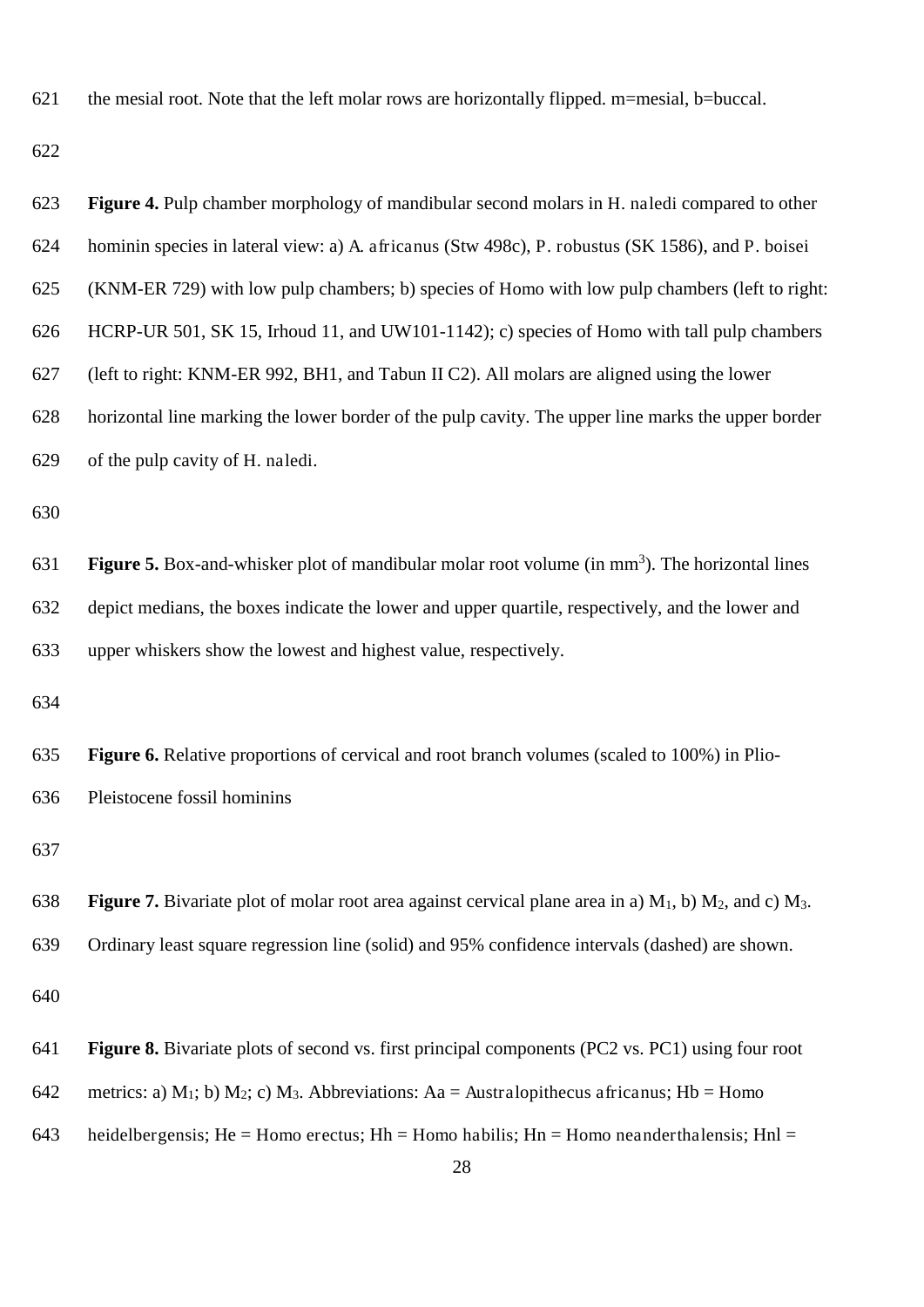- 644 Homo naledi; Hr = Homo rudolfensis; Hs = recent Homo sapiens; HsP = Pleistocene Homo sapiens;
- 645 Pb = Paranthropus boisei; Pr = Paranthropus robustus.
- 646



647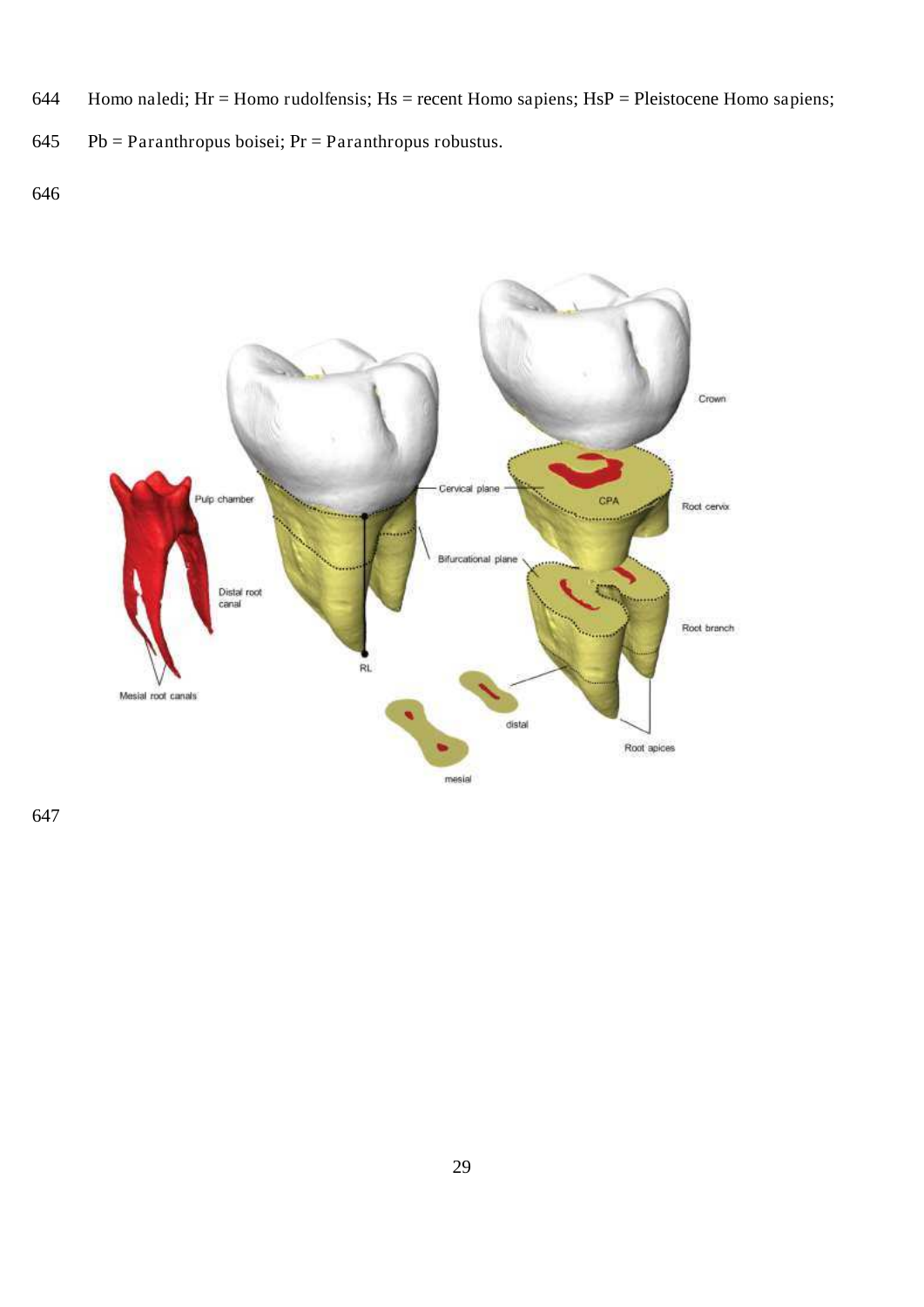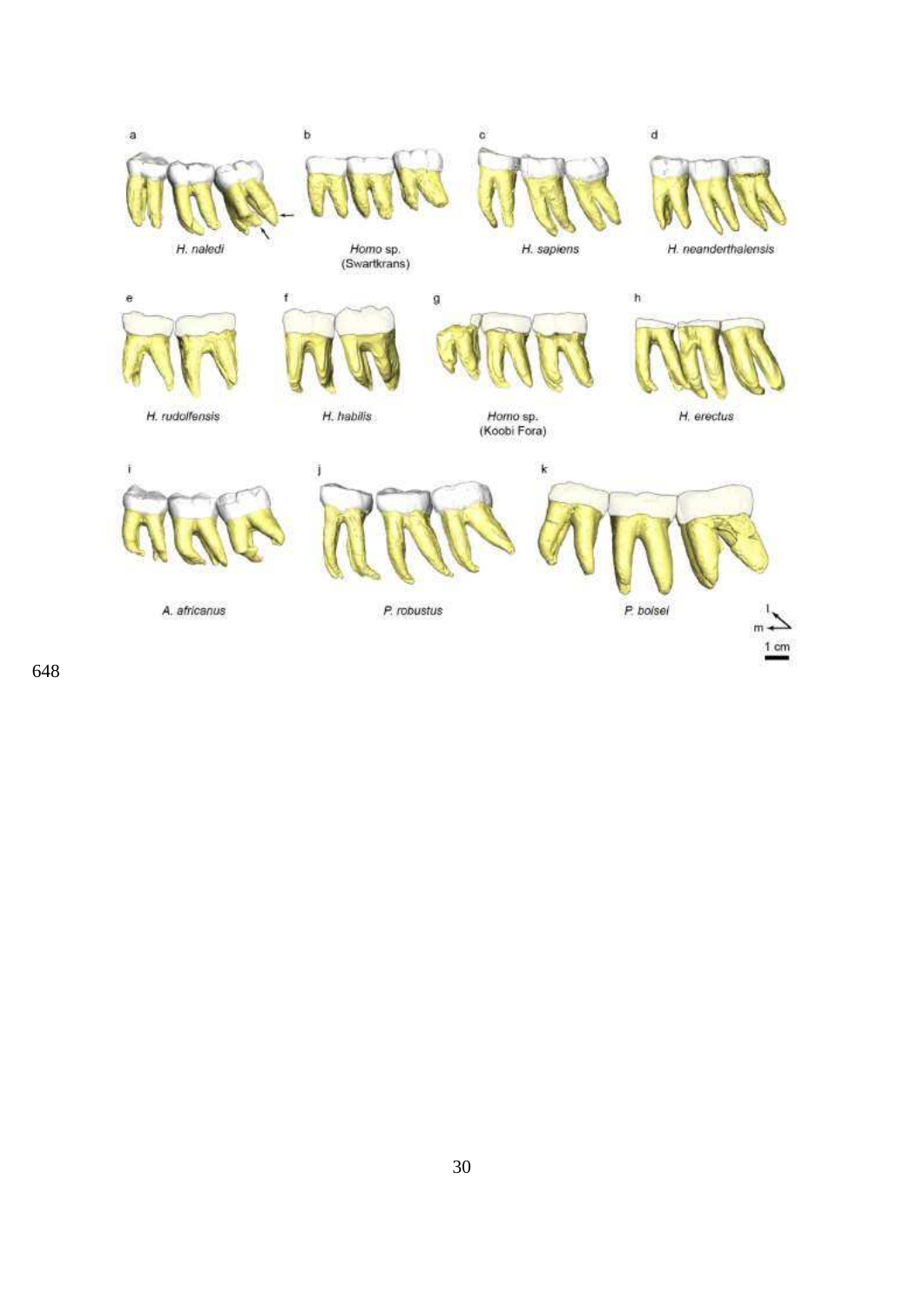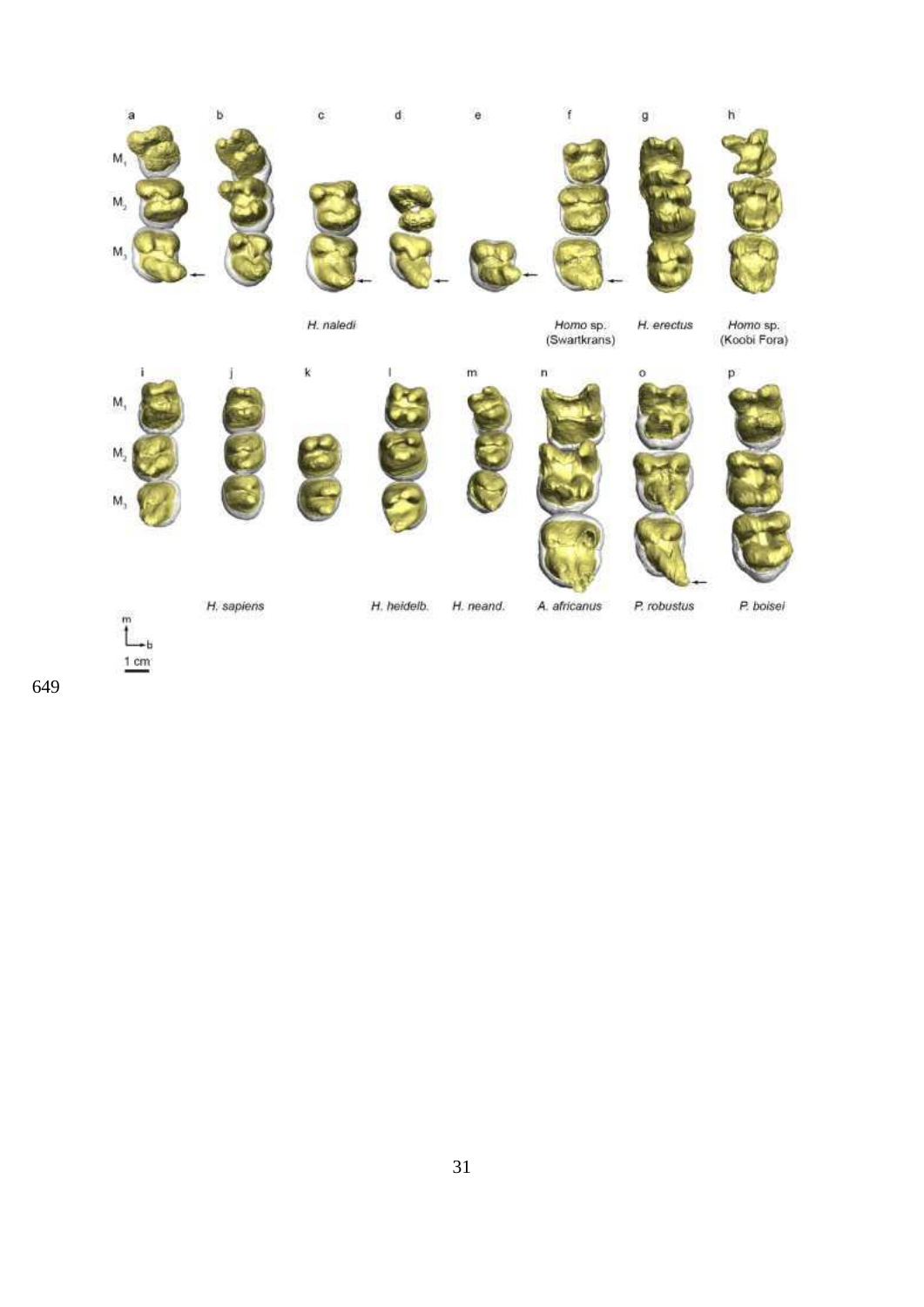

A. africanus

P. robustus

P. boisei



 $\mathsf b$ 

 $\mathbf c$ 







H. rudolfensis

Homo sp.

H. sapiens

H. naledi

10 mm





H. heidelbergensis

H. neanderthalensis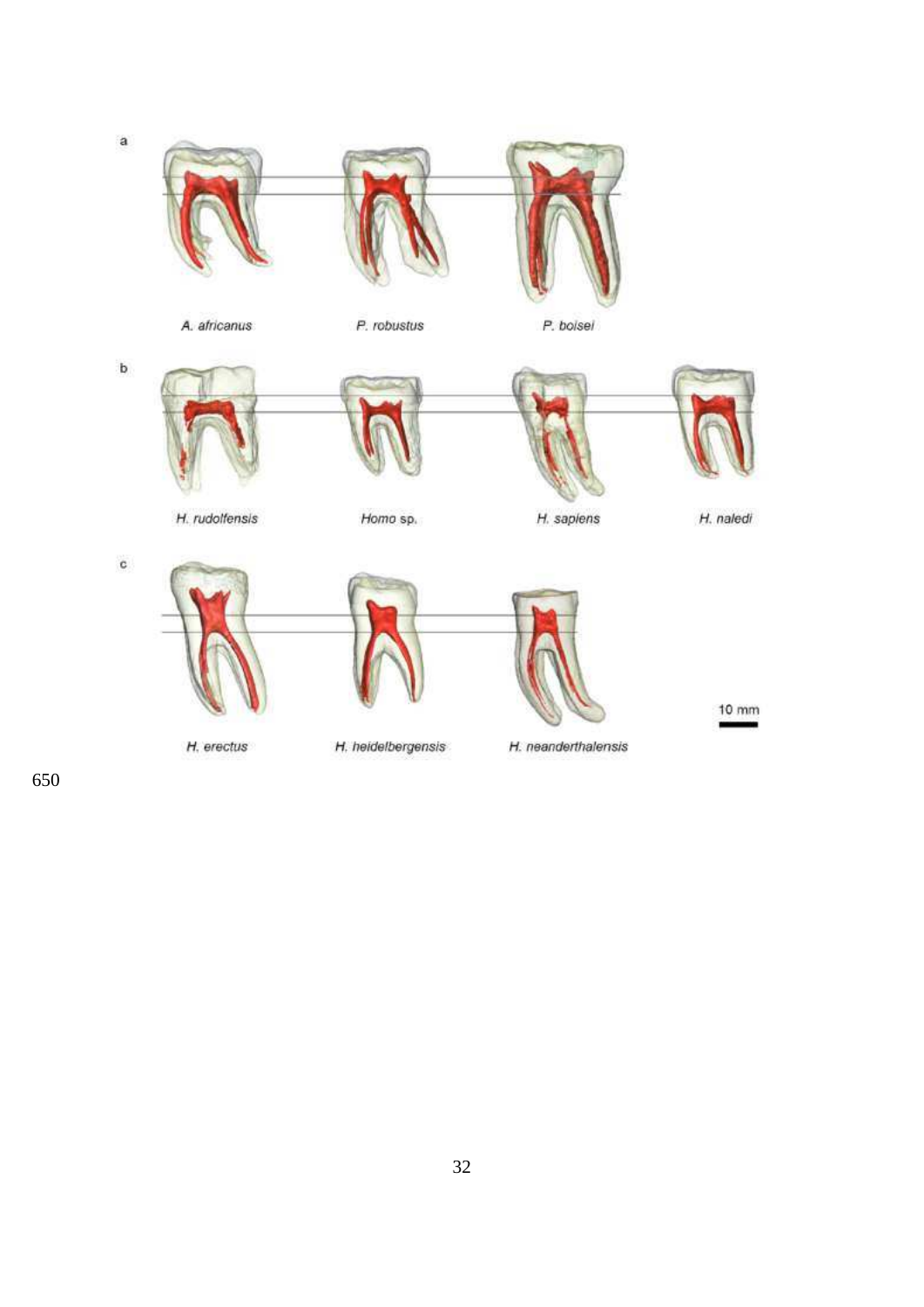



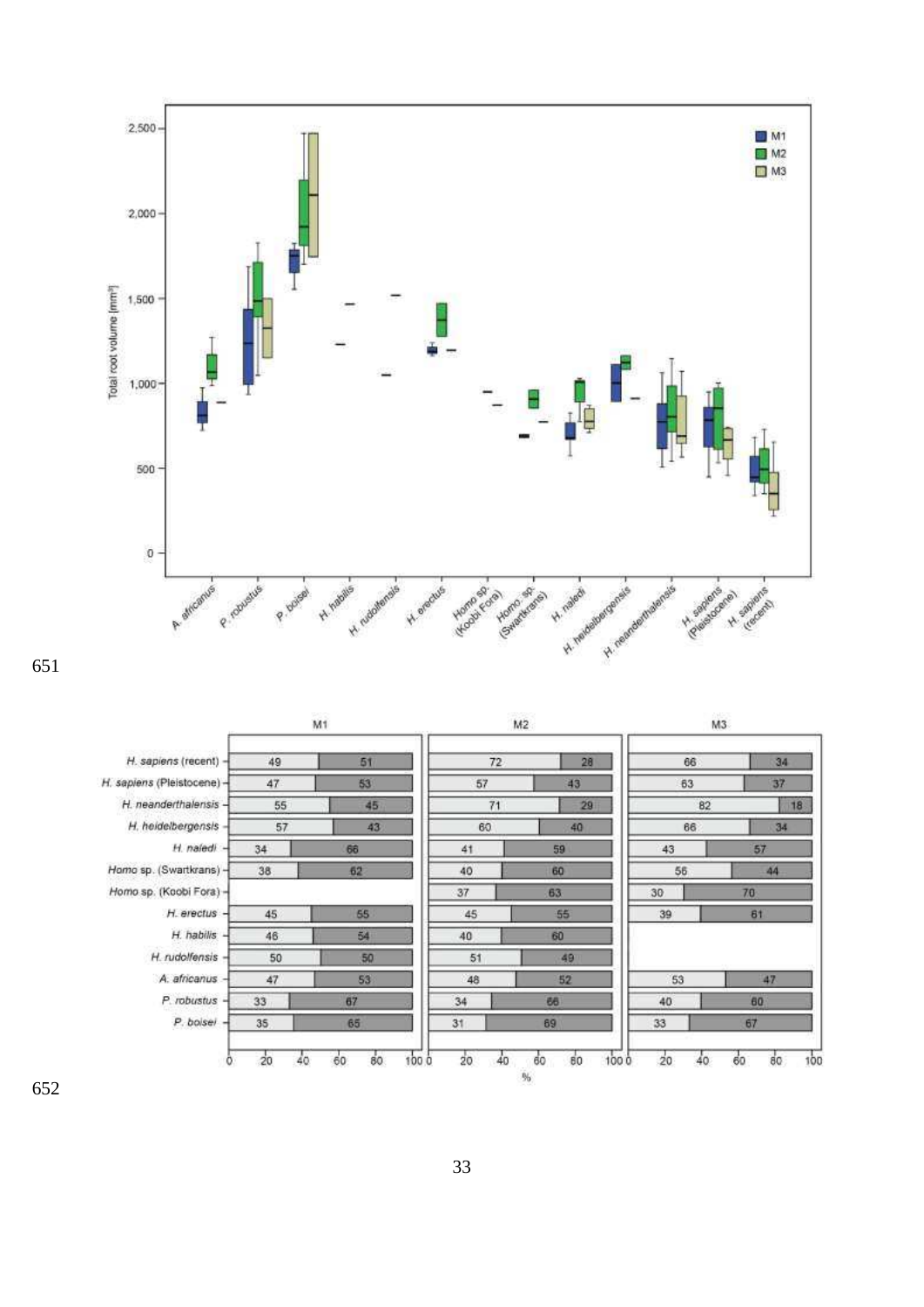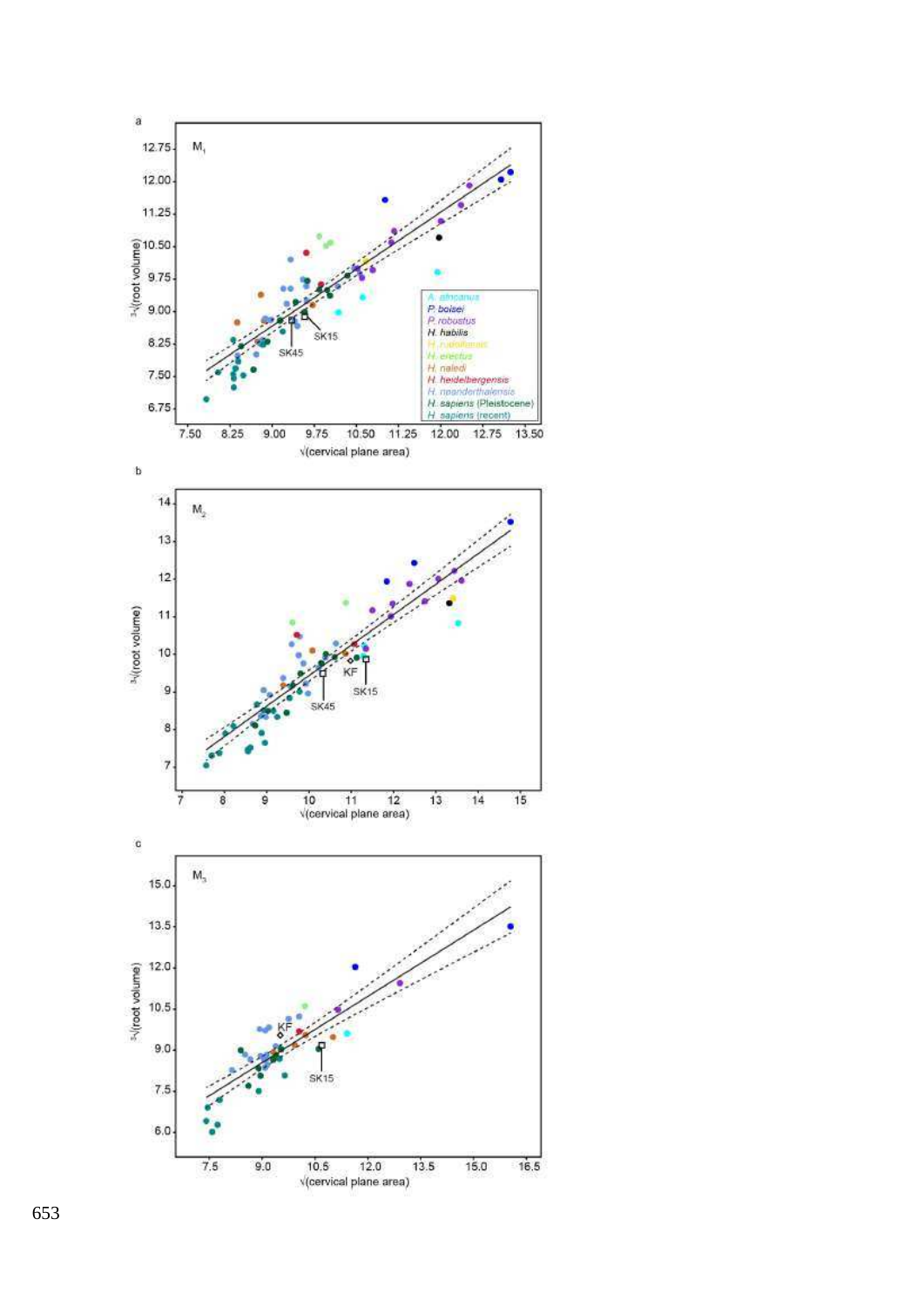





 $C = PC 2 (29.0%)$ 

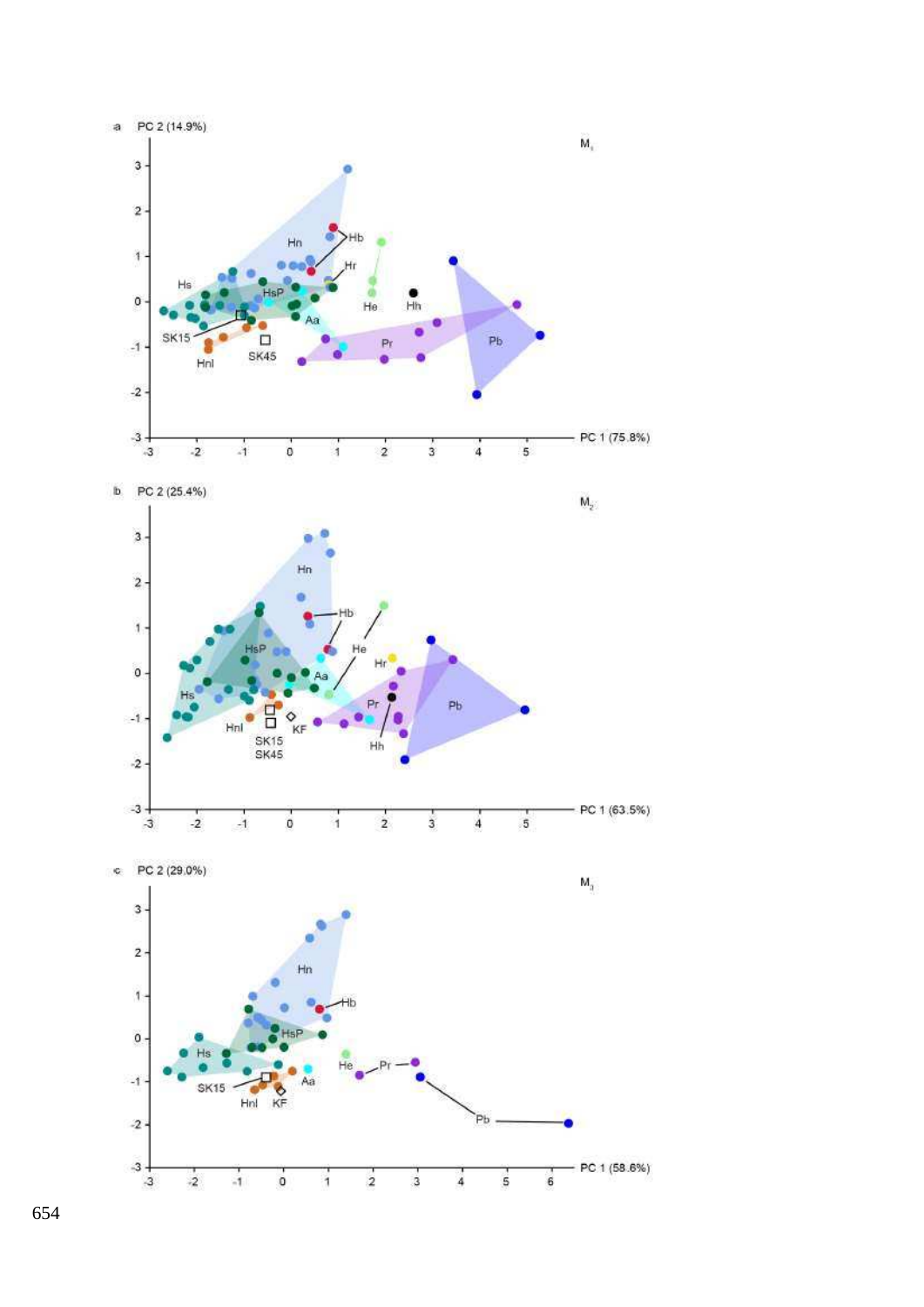## 655 **Table 1**

## 656 Sample list.

| Taxon                          | Accession number (source)          |                | $M_1$ $M_2$ $M_3$ |                | Total          |
|--------------------------------|------------------------------------|----------------|-------------------|----------------|----------------|
| Australopithecus africanus     | Sts 52b, Stw 498c, Stw 404 (ESI)   | 3              | 3                 | $\mathbf{1}$   | $\overline{7}$ |
| Paranthropus boisei            | KNM-ER 729, KNM-ER 3230, KNM-      | 3              | 3                 | $\overline{2}$ | 8              |
|                                | ER 15930 (NMK)                     |                |                   |                |                |
| Paranthropus robustus          | SK6, SK23, SK25, SK858,            | 8              | 9                 | $\overline{2}$ | 19             |
|                                | SK843.846a, SK1586, SK1587ab,      |                |                   |                |                |
|                                | SKW5, SKX4446, TM1600 (DNM)        |                |                   |                |                |
| Homo sp. indet. (South Africa) | SK15, SK45 (DNM), Cave of Hearths  | 3              | 2                 | $\mathbf{1}$   | 6              |
|                                | (ESI)                              |                |                   |                |                |
| Homo sp. indet. (Kenya)        | <b>KNM-ER 1805 (NMK)</b>           | $\overline{0}$ | $\mathbf{1}$      | $\mathbf{1}$   | $\overline{2}$ |
| Homo erectus                   | KNM-ER 730, KNM-ER 992, KNM-       | 3              | $\overline{2}$    | $\mathbf{1}$   | 6              |
|                                | WT 15000B (NMK)                    |                |                   |                |                |
| Homo habilis                   | <b>KNM-ER 1802 (NMK)</b>           | $\mathbf{1}$   | $\mathbf{1}$      | $\overline{0}$ | $\overline{2}$ |
| Homo heidelbergensis           | BH1 (NMB), Mauer (GPIH)            | $\overline{2}$ | $\overline{2}$    | $\mathbf{1}$   | 5              |
| Homo naledi                    | U.W. 101-001, U.W. 101-361, U.W.   | 5              | 3                 | 5              | 13             |
|                                | 101-377, U.W. 101-516, U.W. 101-   |                |                   |                |                |
|                                | 582, U.W. 101-1142, U.W. 101-1261, |                |                   |                |                |
|                                | U.W. 101-1287b (ESI)               |                |                   |                |                |
| Homo neanderthalensis          | Amud 1, Tabun II C2 (TAU); and see | 18             | 15                | 14             | 47             |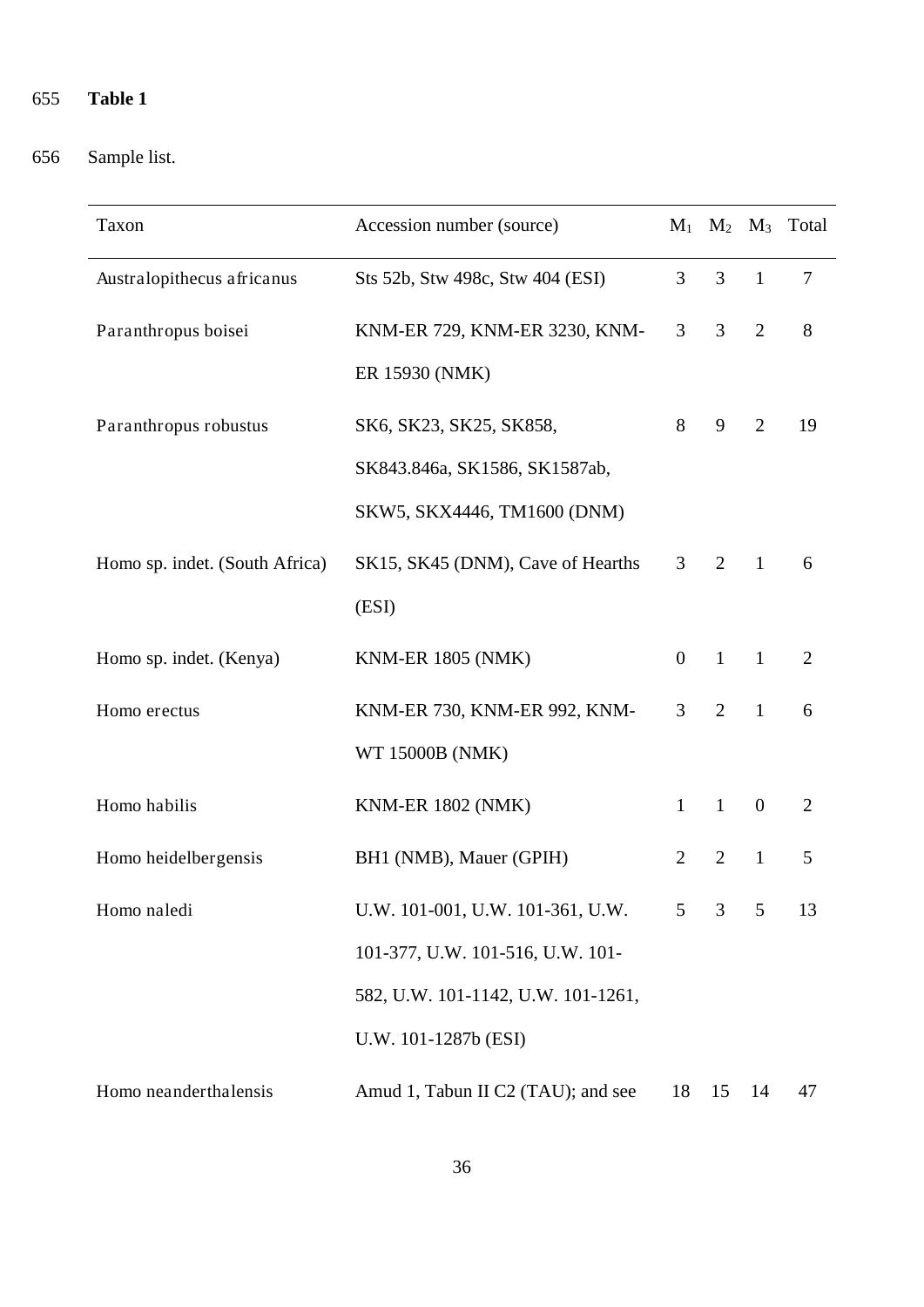Kupczik and Hublin (2010)

| Homo rudolfensis           | HCRP-UR 501 (CMCK)                  | $\overline{0}$ | $1 \quad 0$ |   | 1  |
|----------------------------|-------------------------------------|----------------|-------------|---|----|
| Homo sapiens (Pleistocene) | EQ-H71-33 (ISAM), Irhoud 11         | 11             | 10          | 9 | 30 |
|                            | (INSAP), Qafzeh 2, Qafzeh 9, Qafzeh |                |             |   |    |
|                            | 11, Qafzeh 25 (TAU), SAM AP 6242    |                |             |   |    |
|                            |                                     |                |             |   |    |
|                            | (2010)                              |                |             |   |    |
| Homo sapiens (recent)      | See Kupczik and Hublin (2010)       | 12             | -16         | 8 | 36 |

657 Abbreviations: BH = Mala Balanica Cave, Serbia; CMCK = Cultural and Museum Centre,

658 Karonga, Malawi; DNM = Ditsong National Museum of Natural History, Pretoria, South Africa;

659 ESI = Evolutionary Studies Institute, University of the Witwatersrand, Johannesburg, South Africa;

660 EQ = Equus Cave, South Africa; GPIH = Geologisch-Paläontologisches Institut der Universität

661 Heidelberg, Heidelberg, Germany; HCRP-UR = Hominid Corridor Research Project, Uraha,

662 Malawi; INSAP = Institut National des Sciences de l'Archéologie et du Patrimoine, Rabat,

663 Morocco; ISAM = Iziko South African Museum, Cape Town, South Africa; KNM-ER = National

664 Museums of Kenya, east of Lake Turkana (formerly Lake Rudolf); KNM-WT = National Museums

665 of Kenya, West Turkana; NMB = National Museum, Belgrade, Serbia; NMK = National Museums

666 of Kenya, Nairobi; SK = Swartkrans, South Africa; SKW = Swartkrans, Witwatersrand, South

667 Africa; SKX = Swartkrans, Excavations, South Africa; Sts = Sterkfontein type site; Stw =

668 Sterkfontein, Witwatersrand, South Africa; TAU = Tel Aviv University, Israel; TM = Transvaal

669 Museum, South Africa; U.W. = University of Witwatersrand, South Africa.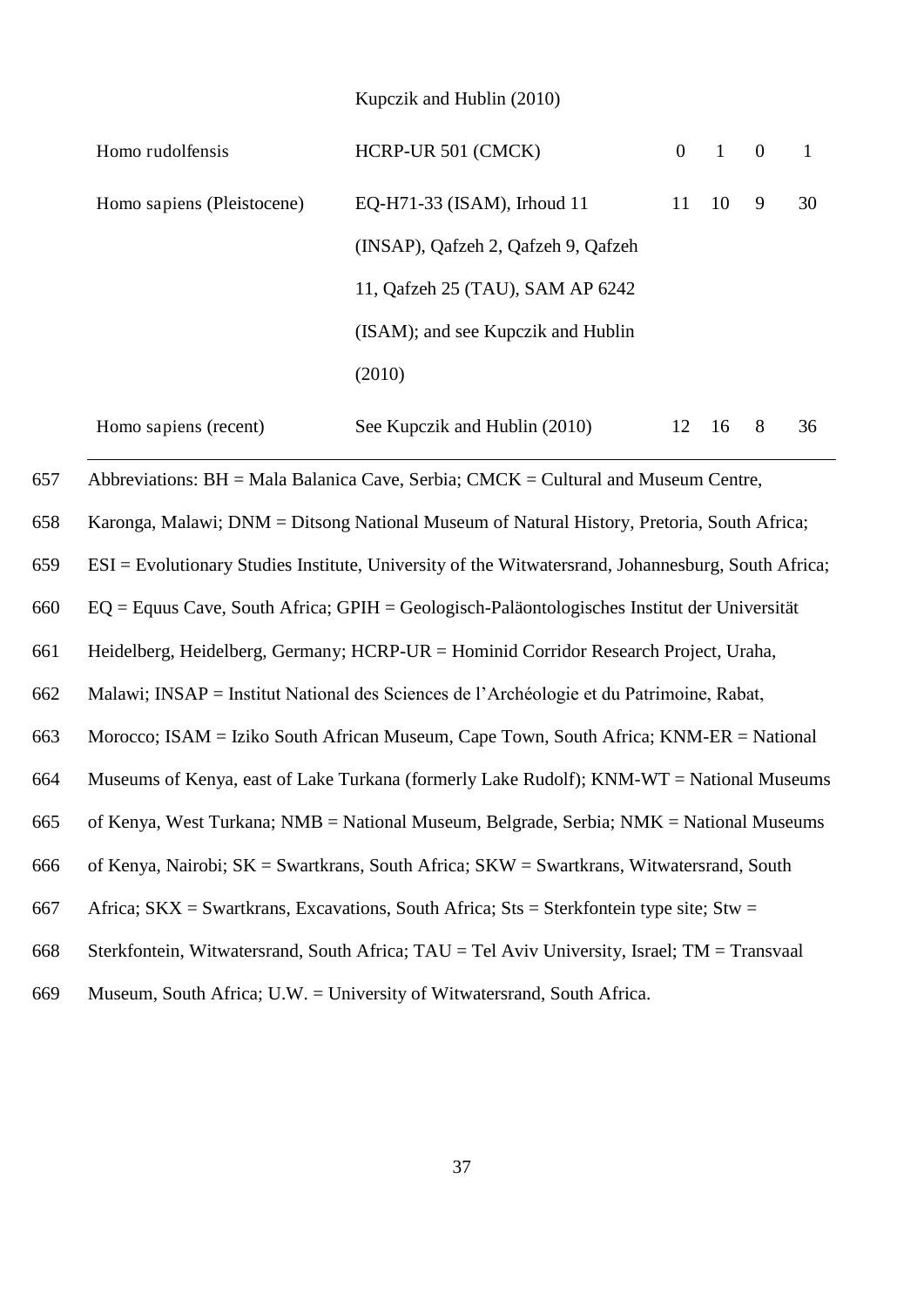## 670 **Table 2**

671 Summary statistics (sample, mean and standard deviation).

|       | Taxon        | $\rm n^a$    | Root         | Cervical           | Root surface                | Root volume    | Cervical root  | Root                   | Volumetric        |
|-------|--------------|--------------|--------------|--------------------|-----------------------------|----------------|----------------|------------------------|-------------------|
|       |              |              | length       | plane area         | area $\text{[mm}^2\text{]}$ | $\text{[mm}^3$ | volume         | branch                 | bifurcation index |
|       |              |              | [mm]         | [mm <sup>2</sup> ] |                             |                | $\text{[mm}^3$ | volume                 | [%]               |
|       |              |              |              |                    |                             |                |                | $\text{[mm}^3\text{]}$ |                   |
| $M_1$ | A. africanus |              | $3(2)$ 14.67 | 119.56             | 707.31                      | 836.81         | 391.73         | 445.07                 | 47.59             |
|       |              |              | 0.72         | 0.35               | 149.78                      | 126.88         | 36.93          | 140.97                 | 8.63              |
|       | P. boisei    | 3(1)         | 20.15        | 155.81             | 1077.03                     | 1709.86        | 604.63         | 1105.23                | 35.73             |
|       |              |              | 2.41         | 30.04              |                             | 139.25         | 113.15         | 220.28                 | 8.83              |
|       | P. robustus  | 8(7)         | 18.48        | 130.17             | 1011.16                     | 1244.12        | 411.10         | 833.02                 | 35.36             |
|       |              |              | 2.88         | 18.33              | 217.81                      | 269.04         | 137.80         | 143.40                 | 11.17             |
|       | H. habilis   | $\mathbf{1}$ | 18.62        | 143.30             | 865.00                      | 1229.35        | 564.97         | 664.38                 | 45.96             |
|       |              |              |              |                    |                             |                |                |                        |                   |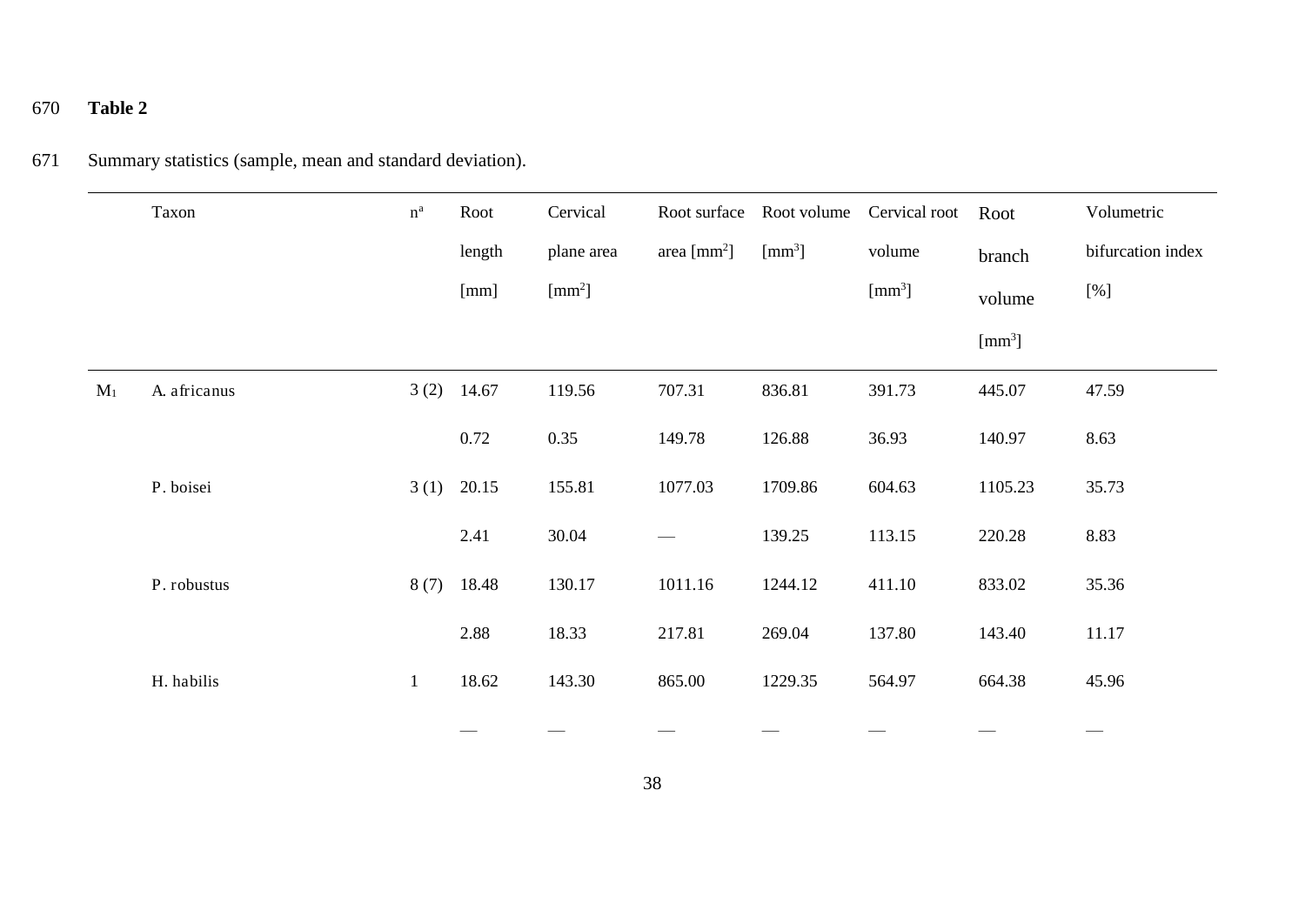| H. rudolfensis                        | $\mathbf{1}$   | 14.87 | 113.93 | 826.36 | 1049.15 | 526.37 | 522.78 | 50.17 |
|---------------------------------------|----------------|-------|--------|--------|---------|--------|--------|-------|
|                                       |                |       |        |        |         |        |        |       |
| H. erectus                            | 3              | 19.68 | 98.92  | 893.63 | 1197.22 | 539.78 | 657.44 | 45.22 |
|                                       |                | 0.50  | 2.08   | 57.01  | 38.80   | 62.89  | 98.63  | 6.60  |
| H. naledi                             | $\mathfrak{S}$ | 13.20 | 79.37  | 627.61 | 703.12  | 237.81 | 465.31 | 33.52 |
|                                       |                | 1.07  | 9.02   | 98.62  | 97.48   | 56.32  | 49.46  | 3.90  |
| Homo sp. (SK)                         | $\overline{c}$ | 14.55 | 89.63  | 696.23 | 690.39  | 262.24 | 428.15 | 37.88 |
|                                       |                | 2.69  | 3.10   | 203.89 | 12.72   | 84.28  | 71.56  | 11.51 |
| H. heidelbergensis                    | $\overline{2}$ | 16.39 | 94.88  | 684.48 | 1002.91 | 572.15 | 430.76 | 56.71 |
|                                       |                | 0.29  | 3.51   | 30.09  | 153.46  | 131.97 | 21.49  | 4.48  |
| H. neanderthalensis <sup>b</sup>      | 19             | 15.63 | 87.43  | 566.52 | 760.15  | 419.22 | 340.93 | 54.62 |
|                                       |                | 1.55  | 11.13  | 95.32  | 171.92  | 137.98 | 99.08  | 9.33  |
| H. sapiens (Pleistocene) <sup>b</sup> | 11             | 15.38 | 89.75  | 576.36 | 742.65  | 351.35 | 391.30 | 48.29 |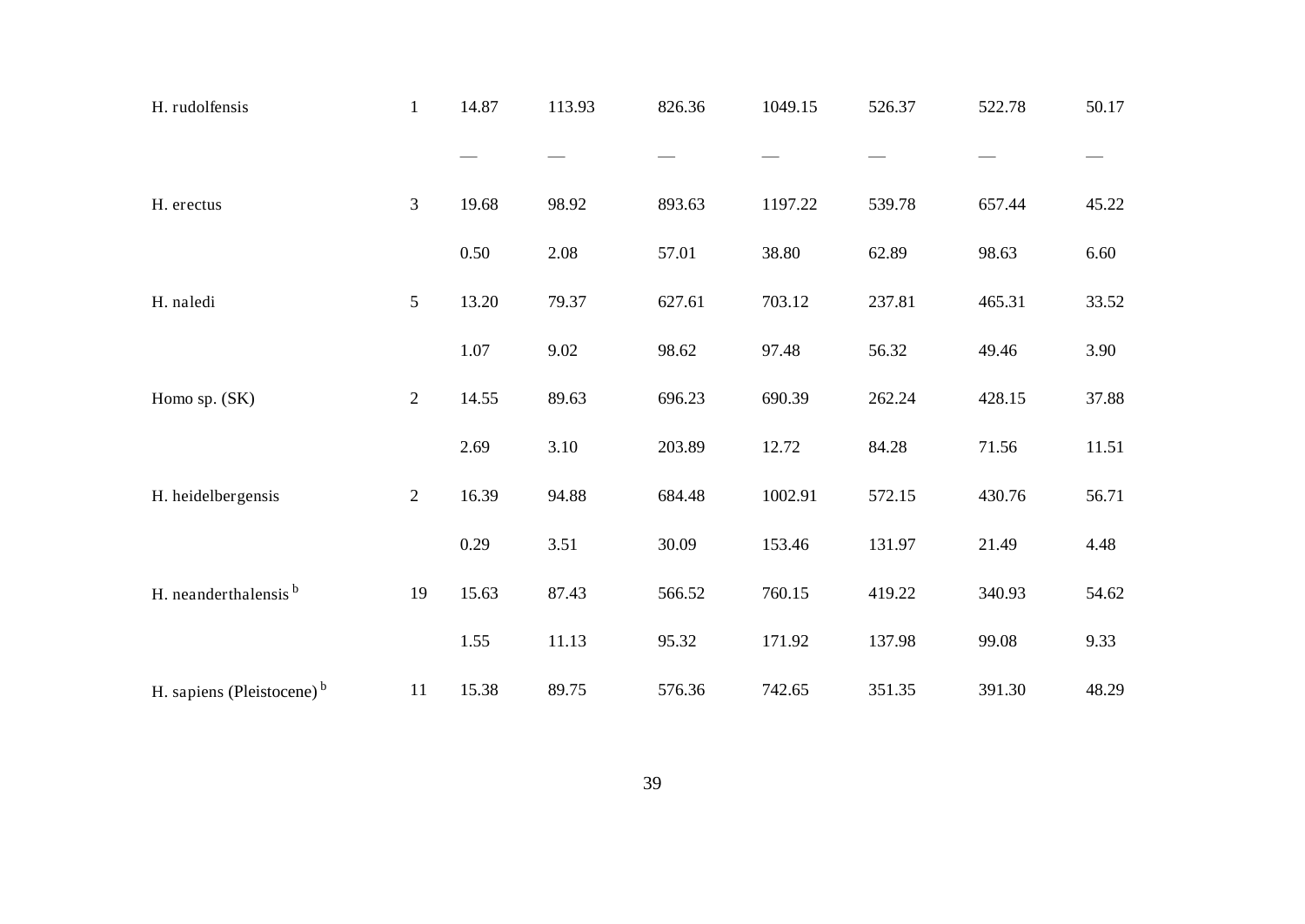|       |                         | (10)           | 1.79  | 11.25  | 108.48  | 162.20  | 55.86  | 117.84  | 6.51  |
|-------|-------------------------|----------------|-------|--------|---------|---------|--------|---------|-------|
|       | H. sapiens (recent) $b$ | 12             | 13.69 | 71.76  | 424.62  | 485.02  | 237.90 | 247.12  | 49.27 |
|       |                         |                | 0.94  | 7.02   | 65.58   | 104.04  | 58.52  | 70.09   | 7.25  |
| $M_2$ | A. africanus            | $\overline{2}$ | 15.89 | 146.11 | 834.49  | 1108.00 | 528.78 | 579.22  | 48.51 |
|       |                         |                | 1.24  | 31.90  | 140.61  | 146.61  | 63.61  | 189.60  | 9.98  |
|       | P. boisei               | $3(1)$ 20.16   |       | 171.41 | 1154.19 | 2033.11 | 637.52 | 1395.58 | 30.86 |
|       |                         |                | 0.65  | 41.25  |         | 395.62  | 305.33 | 324.09  | 13.89 |
|       | P. robustus             | $9(8)$ 18.22   |       | 155.49 | 1107.32 | 1518.66 | 522.39 | 996.28  | 34.06 |
|       |                         |                | 1.56  | 20.50  | 196.49  | 244.97  | 144.06 | 148.94  | 5.45  |
|       | H. habilis              | $\mathbf{1}$   | 17.48 | 177.50 | 959.59  | 1466.41 | 582.31 | 884.10  | 39.71 |
|       |                         |                |       |        |         |         |        |         |       |
|       | H. rudolfensis          | $\mathbf{1}$   | 16.72 | 179.89 | 1056.66 | 1518.19 | 769.47 | 748.72  | 50.68 |
|       |                         |                |       |        |         |         |        |         |       |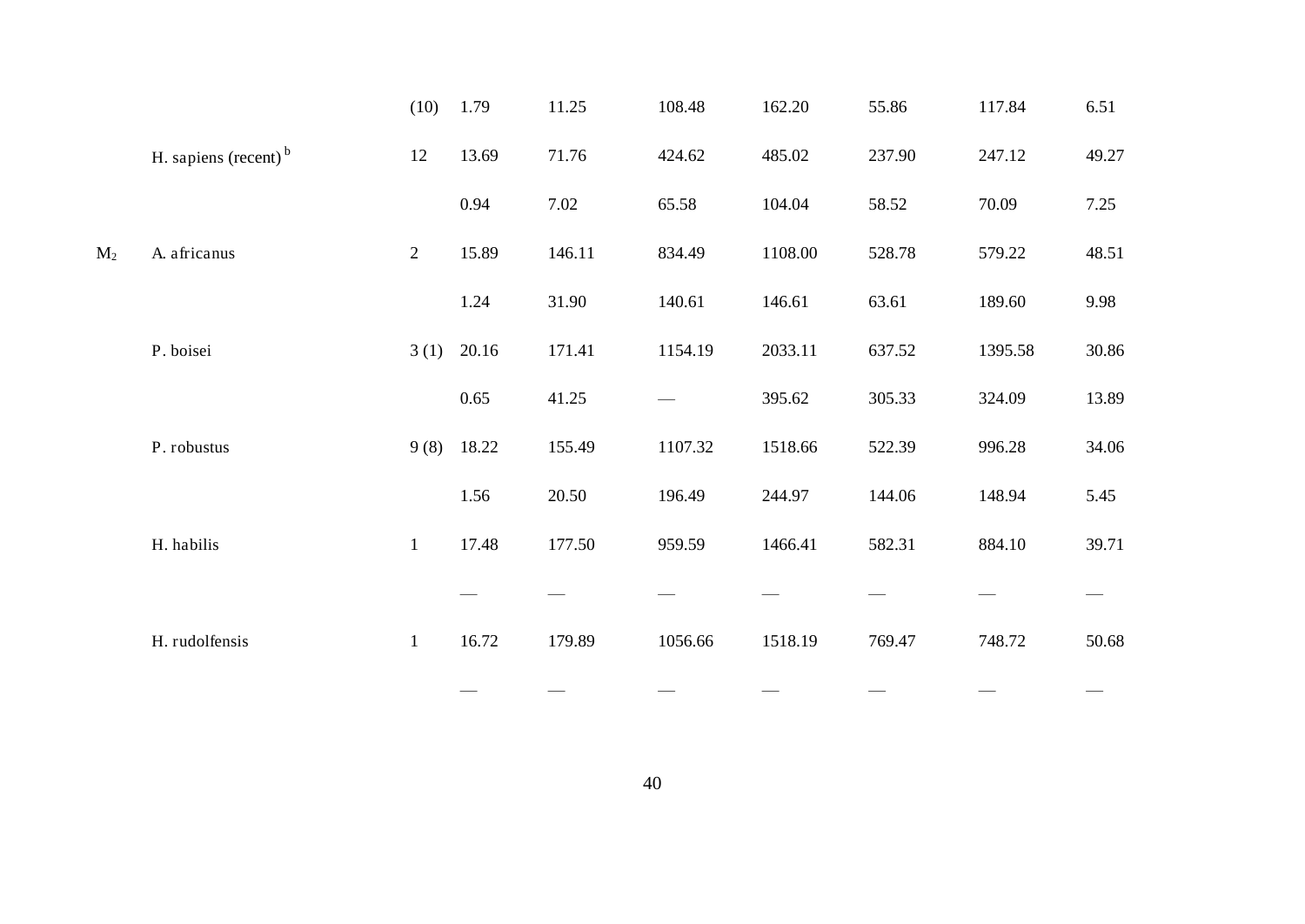| H. erectus                            | $\overline{2}$ | 19.79 | 105.19 | 957.35 | 1373.50 | 621.59 | 751.92 | 44.42 |
|---------------------------------------|----------------|-------|--------|--------|---------|--------|--------|-------|
|                                       |                | 0.99  | 18.28  | 24.52  | 138.49  | 288.86 | 150.37 | 16.55 |
| H. naledi                             | $\mathfrak{Z}$ | 14.63 | 102.62 | 704.33 | 936.85  | 386.37 | 550.47 | 40.78 |
|                                       |                | 1.09  | 14.92  | 38.82  | 140.85  | 109.79 | 69.81  | 7.05  |
| Homo sp. (SK)                         | $\sqrt{2}$     | 14.15 | 117.70 | 740.51 | 907.66  | 363.45 | 544.21 | 39.69 |
|                                       |                | 1.82  | 15.63  | 111.17 | 74.68   | 107.41 | 32.72  | 8.57  |
| Homo sp. (KF)                         | $\mathbf{1}$   | 15.64 | 120.56 | 956.46 | 950.19  | 348.67 | 601.52 | 36.69 |
|                                       |                |       |        |        |         |        |        |       |
| H. heidelbergensis                    | $\overline{2}$ | 17.39 | 108.40 | 693.44 | 1123.01 | 678.91 | 444.10 | 60.33 |
|                                       |                | 0.45  | 19.98  | 14.62  | 57.99   | 92.89  | 34.90  | 5.15  |
| H. neanderthalensis <sup>b</sup>      | 16             | 16.47 | 92.50  | 551.20 | 835.19  | 596.53 | 238.66 | 70.65 |
|                                       |                | 2.10  | 11.14  | 100.22 | 190.02  | 236.46 | 168.74 | 18.99 |
| H. sapiens (Pleistocene) <sup>b</sup> | 9              | 16.01 | 98.53  | 577.19 | 807.06  | 463.78 | 343.28 | 60.57 |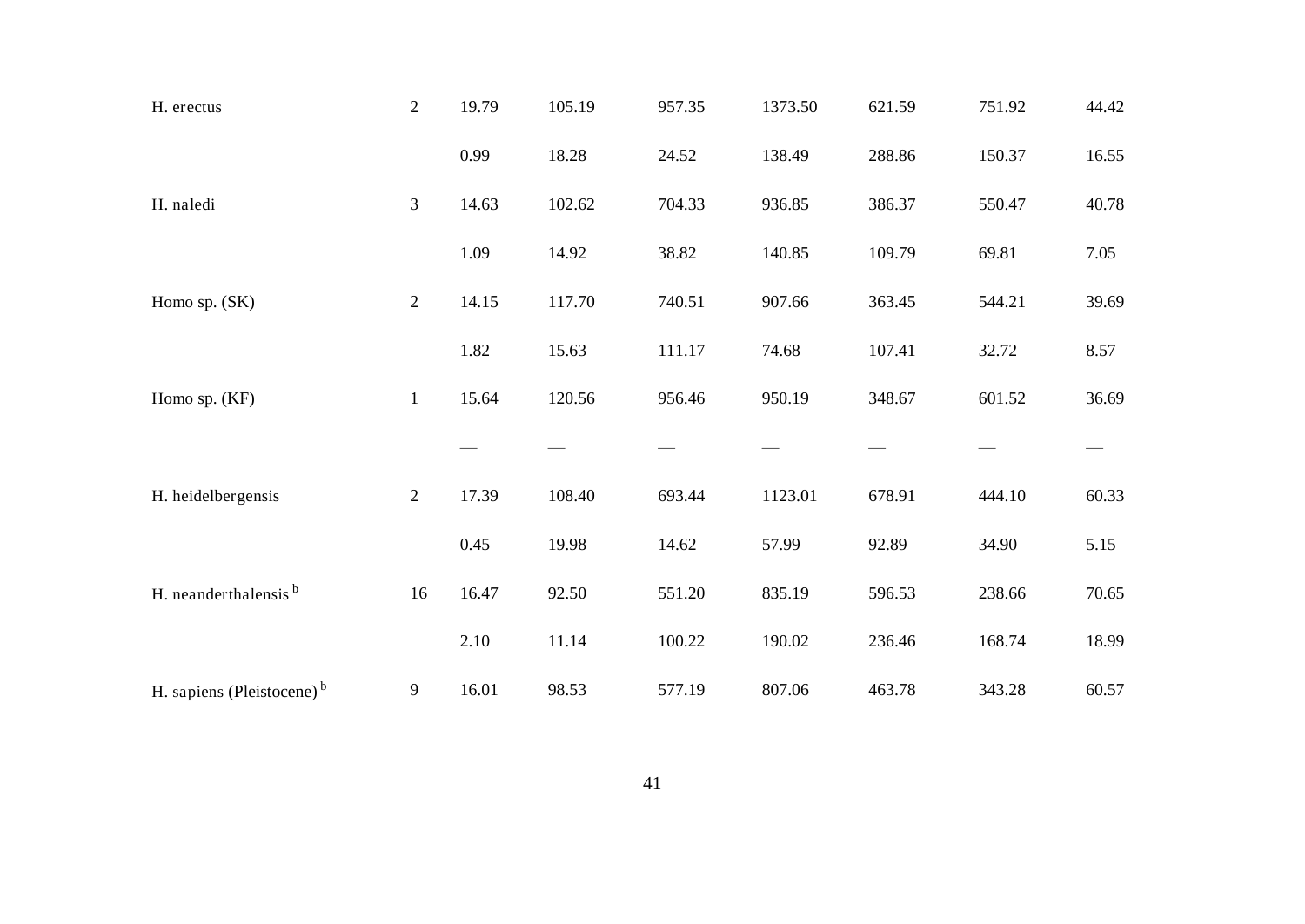|       |                         |                | 1.37  | 15.40     | 120.02  | 183.45  | 64.45  | 197.60  | 18.37 |
|-------|-------------------------|----------------|-------|-----------|---------|---------|--------|---------|-------|
|       | H. sapiens (recent) $b$ | 16             | 13.99 | 71.66     | 397.32  | 464.55  | 340.23 | 124.32  | 75.75 |
|       |                         |                | 1.74  | $11.10\,$ | 88.11   | 118.18  | 146.69 | 142.36  | 25.21 |
| $M_3$ | A. africanus            | $\mathbf{1}$   | 13.79 | 130.24    | 683.14  | 887.66  | 470.74 | 416.92  | 53.03 |
|       |                         |                |       |           |         |         |        |         |       |
|       | P. boisei               | $2(1)$ 19.10   |       | 196.46    | 1111.63 | 2109.38 | 701.21 | 1408.17 | 33.19 |
|       |                         |                | 0.04  | 86.32     |         | 513.52  | 179.40 | 334.12  | 0.42  |
|       | P. robustus             | $\overline{2}$ | 17.93 | 145.51    | 935.72  | 1324.93 | 523.52 | 801.41  | 38.83 |
|       |                         |                | 0.33  | 29.92     | 100.06  | 247.50  | 194.16 | 53.34   | 7.40  |
|       | H. erectus              | $\mathbf{1}$   | 17.98 | 104.19    | 845.74  | 1194.73 | 470.77 | 723.96  | 39.40 |
|       |                         |                |       |           |         |         |        |         |       |
|       | H. naledi               | $\tau$         | 14.55 | 101.04    | 585.93  | 864.51  | 393.85 | 470.66  | 45.31 |
|       |                         |                | 2.27  | 11.13     | 36.24   | 162.85  | 122.75 | 128.10  | 10.81 |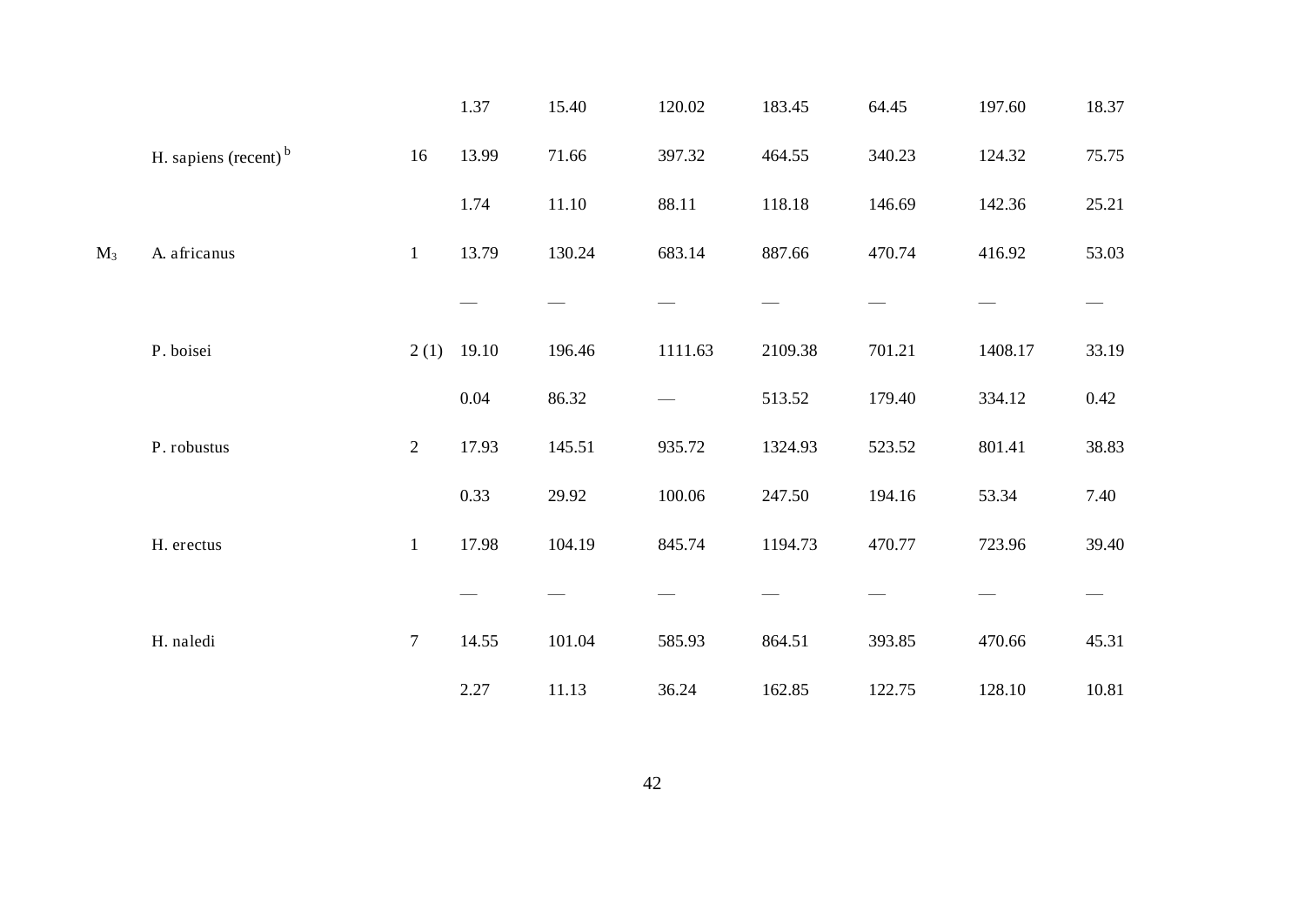| Homo sp. (SK)                         | $\mathbf{1}$ | 11.37 | 114.18 | 599.31  | 773.90 | 436.65 | 337.25 | 56.42 |
|---------------------------------------|--------------|-------|--------|---------|--------|--------|--------|-------|
|                                       |              |       |        |         |        |        |        |       |
| Homo sp. (KF)                         | $\mathbf{1}$ | 14.55 | 90.52  | 1130.92 | 871.60 | 263.31 | 608.29 | 30.21 |
|                                       |              |       |        |         |        |        |        |       |
| H. heidelbergensis                    | $\mathbf{1}$ | 17.40 | 101.09 | 586.30  | 910.96 | 602.38 | 308.58 | 66.13 |
|                                       |              |       |        |         |        |        |        |       |
| H. neanderthalensis <sup>b</sup>      | 15           | 16.39 | 82.58  | 488.53  | 763.08 | 627.84 | 135.24 | 80.66 |
|                                       |              | 2.22  | 8.32   | 69.48   | 171.65 | 248.58 | 138.99 | 18.04 |
| H. sapiens (Pleistocene) <sup>b</sup> | $\,8\,$      | 15.30 | 85.25  | 458.46  | 638.95 | 403.45 | 235.50 | 64.62 |
|                                       |              | 1.62  | 13.02  | 73.29   | 107.08 | 61.65  | 115.67 | 15.11 |
| H. sapiens (recent) $b$               | $8\,$        | 12.49 | 68.82  | 322.33  | 380.02 | 251.96 | 128.06 | 72.84 |
|                                       |              | 1.82  | 16.00  | 122.05  | 150.80 | 50.85  | 137.93 | 23.73 |

a 672 Sample size in parenthesis for RSA only.

673 b Data partially from Kupczik and Hublin (2010).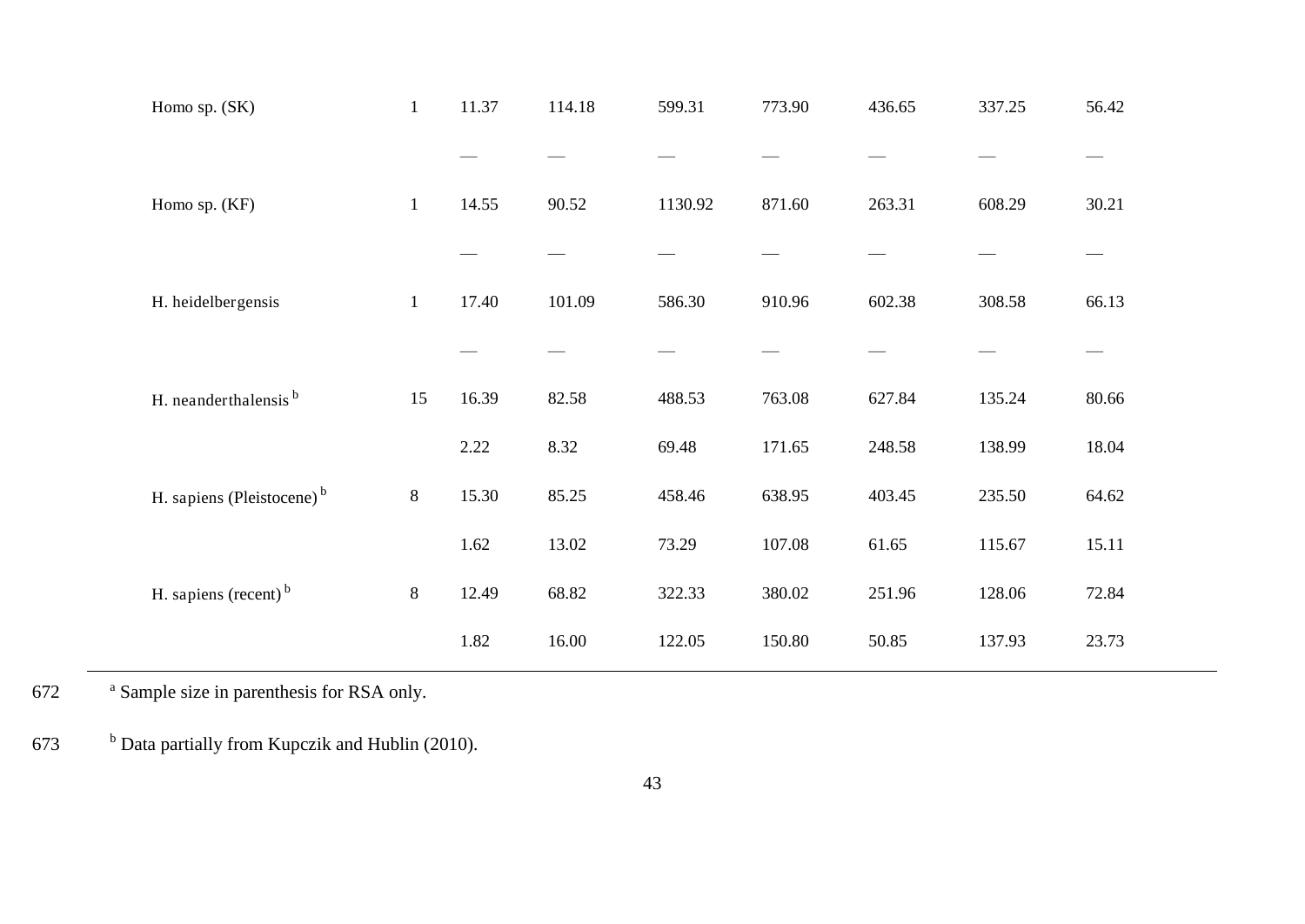## 674 **Table 3**

| Molar | A/V  | $\mathbf n$ | Pearson's r correlation | Slope | Confidence intervals <sup>b</sup> |
|-------|------|-------------|-------------------------|-------|-----------------------------------|
| $M_1$ | Area | 65          | 0.87 <sup>a</sup>       | 1.28  | 1.09, 1.47                        |
|       | Vol  | 69          | 0.90 <sup>a</sup>       | 0.88  | 0.77, 0.98                        |
| $M_2$ | Area | 65          | 0.90 <sup>a</sup>       | 1.24  | 1.09, 1.37                        |
|       | Vol  | 68          | 0.91 <sup>a</sup>       | 0.81  | 0.72, 0.90                        |
| $M_3$ | Area | 44          | 0.82 <sup>a</sup>       | 1.31  | 1.02, 1.62                        |
|       | Vol  | 45          | 0.87 <sup>a</sup>       | 0.81  | 0.56, 0.93                        |
|       |      |             |                         |       |                                   |

675 Ordinary least squares regression statistics for cervical plane area against root surface area (A) and

| v.<br>۰, | .,<br>۰, |  |
|----------|----------|--|
|          |          |  |

676 root volume (V) in hominin mandibular molars.

677  $a_p < 0.0001$ , permutation test (n = 9999).

678  $\frac{b}{25\%}$  bootstrapped (n = 1999).

679